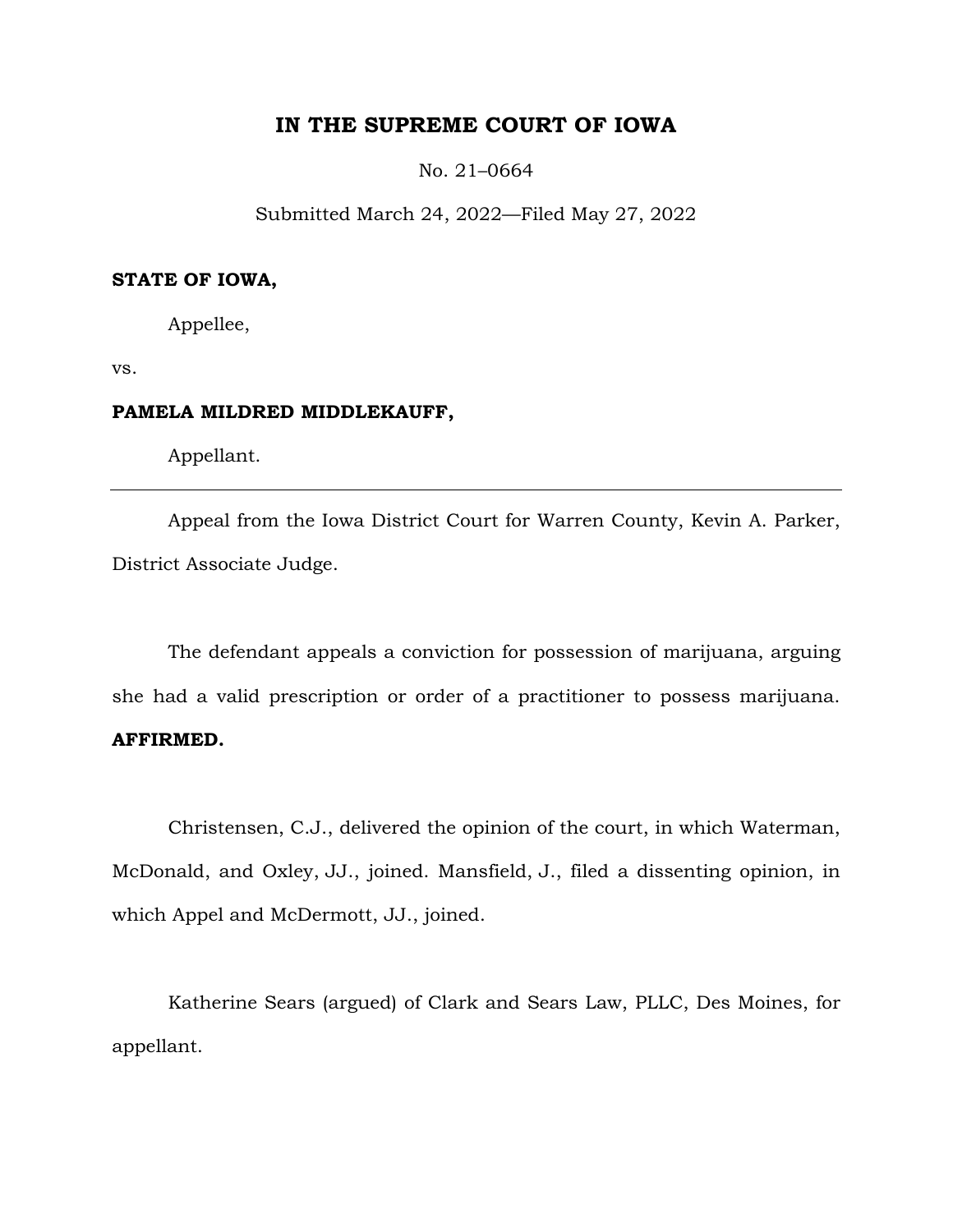Thomas J. Miller, Attorney General, and Timothy M. Hau (argued), Assistant Attorney General, for appellee.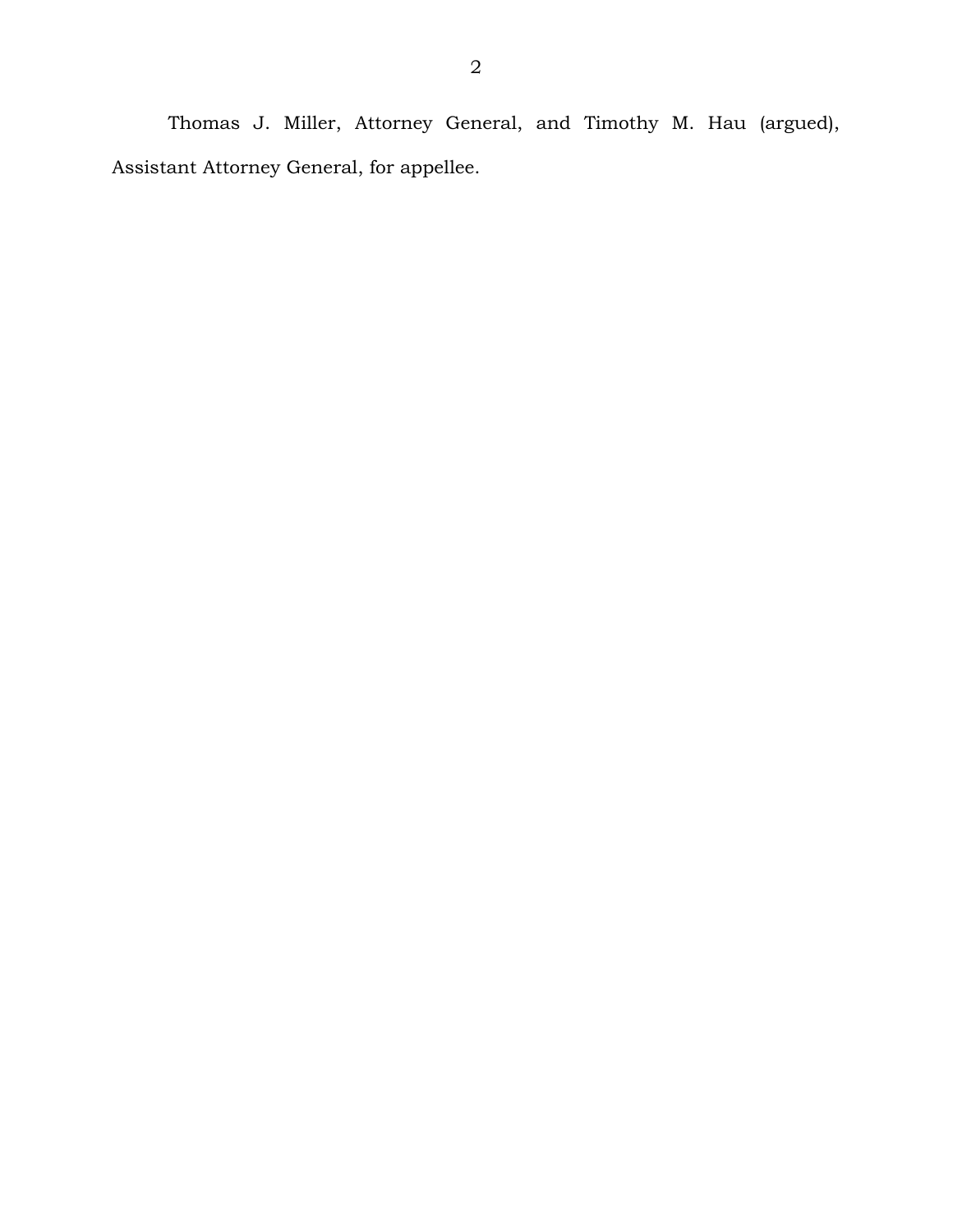#### **CHRISTENSEN, Chief Justice.**

In this case, we visit whether an out-of-state registry card allowing its cardholder to legally purchase and possess medical marijuana in that state and the written certification necessary to get the card are a valid prescription or order of a practitioner to constitute an affirmative defense under Iowa Code section 124.401(5) (2019). An out-of-state defendant was driving through Iowa when an Iowa trooper stopped her for speeding. During the stop, the trooper smelled marijuana coming from the defendant's vehicle and asked if she had been smoking. She denied smoking marijuana but admitted possessing marijuana flowers. The defendant voluntarily gave the trooper her marijuana. She also provided the trooper with a current Patient Medical Marijuana Registry Identification Card issued by the Arizona Department of Health Services. This card allows her to legally purchase a limited amount of marijuana from an Arizona dispensary and possess that marijuana for medical use in Arizona. In obtaining this registry card, she filed an application with the Arizona Department of Health Services, which required a written certification completed by a licensed Arizona physician and other personal information. The written certification was not provided to the trooper at the time of the stop.

The defendant was subsequently charged with possession of marijuana under Iowa Code section 124.401(5). During pretrial motions, she argued that her registry card or the written certification completed by a physician was "a valid prescription or order of a practitioner" to satisfy an affirmative defense in section 124.401(5). The district court determined that the registry card and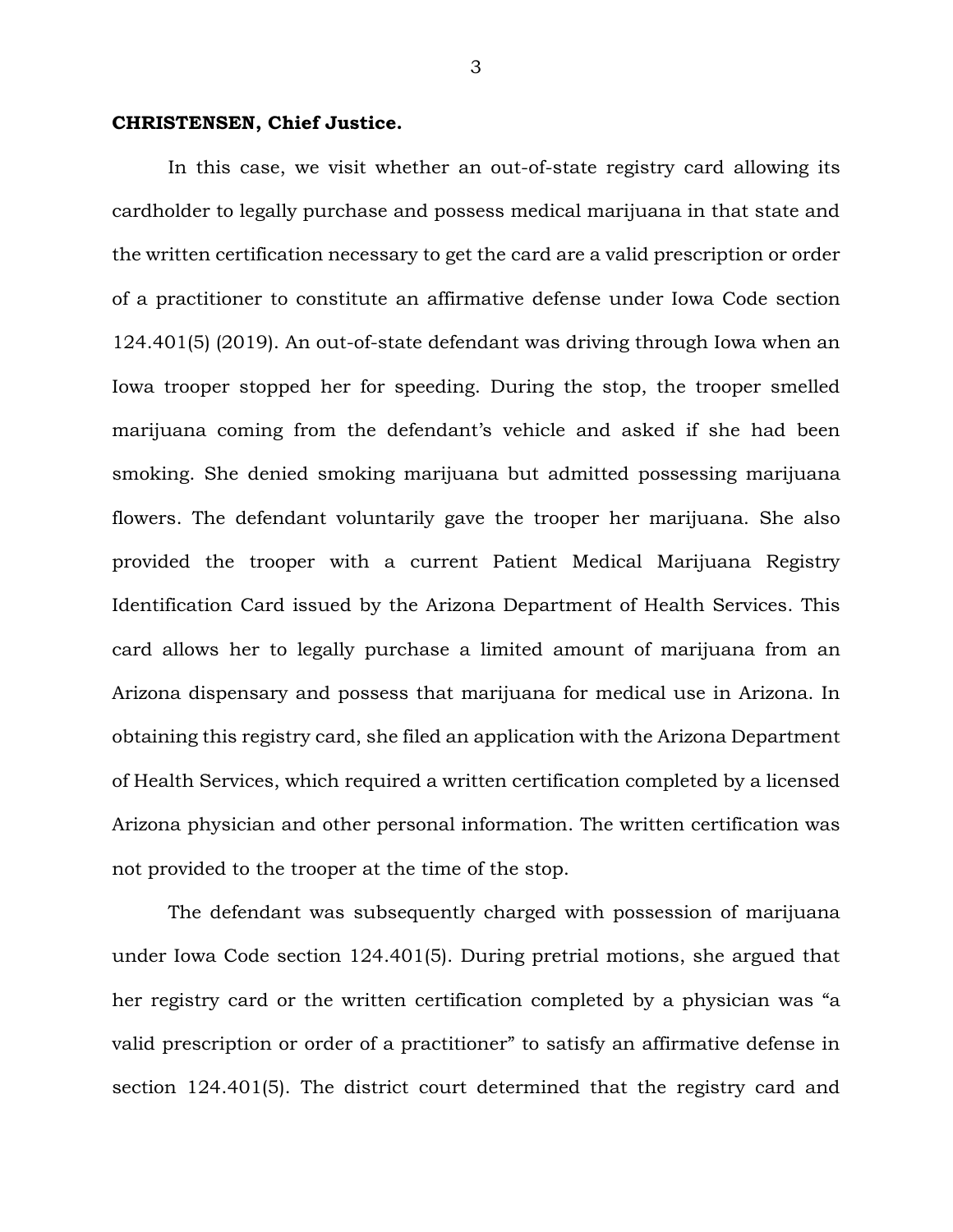written certification were not a valid prescription or order and barred their admissions during the trial. A jury convicted the defendant of possession of marijuana.

On our review, we affirm the defendant's conviction because the registry card and written certification are not a valid prescription or order.

# **I. Background Facts and Proceedings.**

The defendant, Pamela Middlekauff, lives in Arizona. She suffers from osteoarthritis in her right hand and degenerative joint disease in her left thumb that cause chronic pain. In July of 2018, Middlekauff applied for and was issued a Patient Medical Marijuana Registry Identification Card (registry card) from the Arizona Department of Health Services. Middlekauff's registry card allows her to purchase and possess marijuana products from Arizona dispensaries.

While driving through Iowa from Arizona on December 23, 2019, Middlekauff was stopped by Trooper Luke Valenta for speeding. Trooper Valenta approached the passenger side to obtain Middlekauff's driver information and smelled marijuana coming from her vehicle. He asked Middlekauff if she had smoked marijuana in the vehicle. She denied that she had smoked any marijuana but candidly admitted possessing "quite a bit of marijuana."

Trooper Valenta asked Middlekauff for the marijuana. Middlekauff voluntarily handed him a large open pouch, from underneath a blanket on the passenger seat, containing ten individual one-gram pouches of marijuana flowers. She told him again that the individual pouches contained marijuana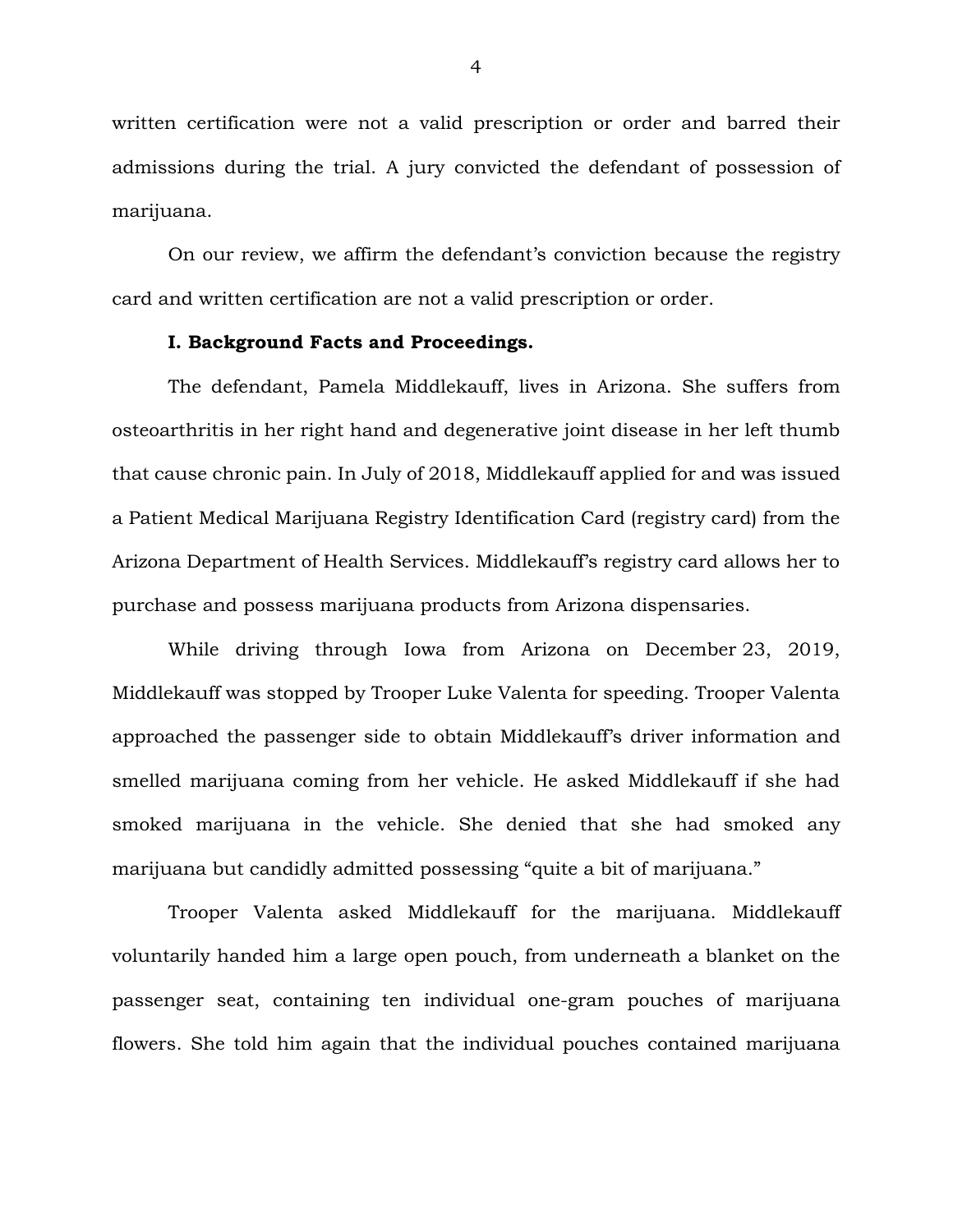and referred to the marijuana as her medicine. Middlekauff also provided Trooper Valenta with her registry card.

Trooper Valenta took the marijuana back to his car. Upon returning to Middlekauff's car, he issued citations for speeding and marijuana possession. He retained the marijuana flowers as evidence and allowed Middlekauff to leave, as she showed no signs of impairment. The State subsequently charged Middlekauff by trial information with possession of a controlled substance under Iowa Code section 124.401(5). Middlekauff pleaded not guilty.

Middlekauff filed several pretrial motions. The first two motions claimed dismissal was required because the marijuana "was obtained directly from, or pursuant to, a valid prescription or order of a practitioner" under section 124.401(5) or that the registry card was entitled to reciprocity under section 124E.18 of Iowa's Medical Cannabidiol Act. Middlekauff also filed a motion to suppress the marijuana, arguing Trooper Valenta lacked probable cause to seize the marijuana after she presented her registry card to him. The State resisted. The district court denied each of these motions, and we denied interlocutory appeal.

Middlekauff then filed a third motion to dismiss, reiterating claims previously made as well as adding new claims, including: defects in the trial information, the prosecution lacked probable cause, section 124.401(5) was impermissibly vague, and equal protection challenges. The State resisted. The district court denied her third motion to dismiss and we again denied interlocutory appeal.

5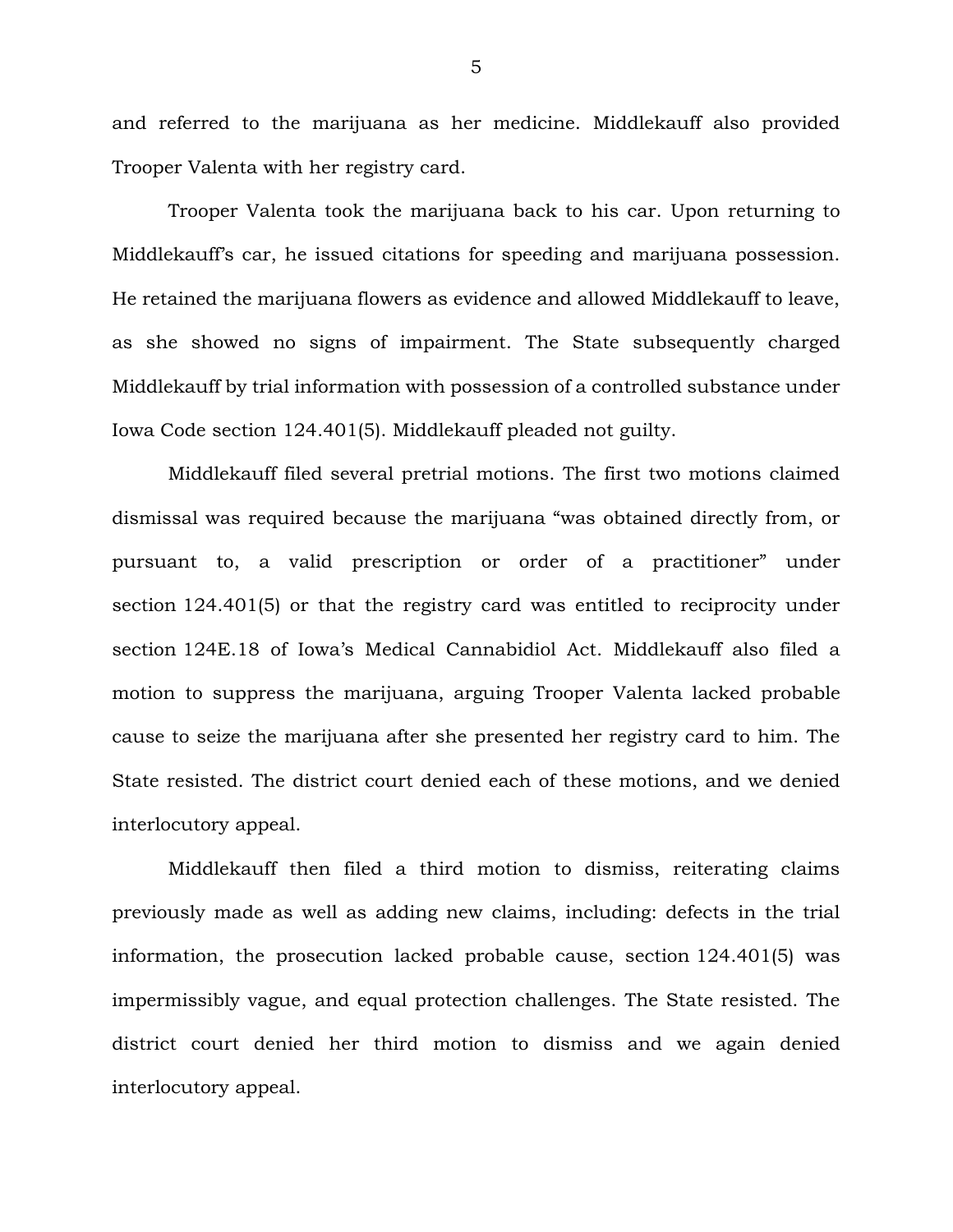Before the jury trial, the State filed a motion in limine to exclude any reference to the registry card as well as related Arizona statutes. Middlekauff also filed a motion in limine to exclude testimony from the state's Department of Criminal Investigations (DCI) analyst and any lab report written by the analyst. The district court ruled that there would be no mention of either the registry card or Arizona statutes. Furthermore, the district court declined to exclude the DCI analyst's testimony or the lab report.

Before the trial began, Middlekauff's counsel presented an offer of proof with testimony by Middlekauff and Trooper Valenta to explain how the exclusion of the registry card and relevant Arizona statutes violated her constitutional rights and ability to conduct a defense. At trial, the jury heard testimony from DCI analyst Megan Reedy, Trooper Valenta, and Middlekauff. The jury returned with a guilty verdict and the district court sentenced Middlekauff later that same day upon her request for immediate sentencing. Middlekauff filed a timely appeal, which we retained.

#### **II. Standard of Review.**

We review statutory interpretation issues and motions to dismiss trial information for correction of errors at law. *State v. Wilson*, 941 N.W.2d 579, 584 (Iowa 2020); *State v. Wells*, 629 N.W.2d 346, 351 (Iowa 2001) (en banc). We review decisions regarding the admission of testimony beyond the scope of the minutes of testimony and chain of custody issues for an abuse of discretion. *State v. Braun*, 495 N.W.2d 735, 741 (Iowa 1993); *State v. Bakker*, 262 N.W.2d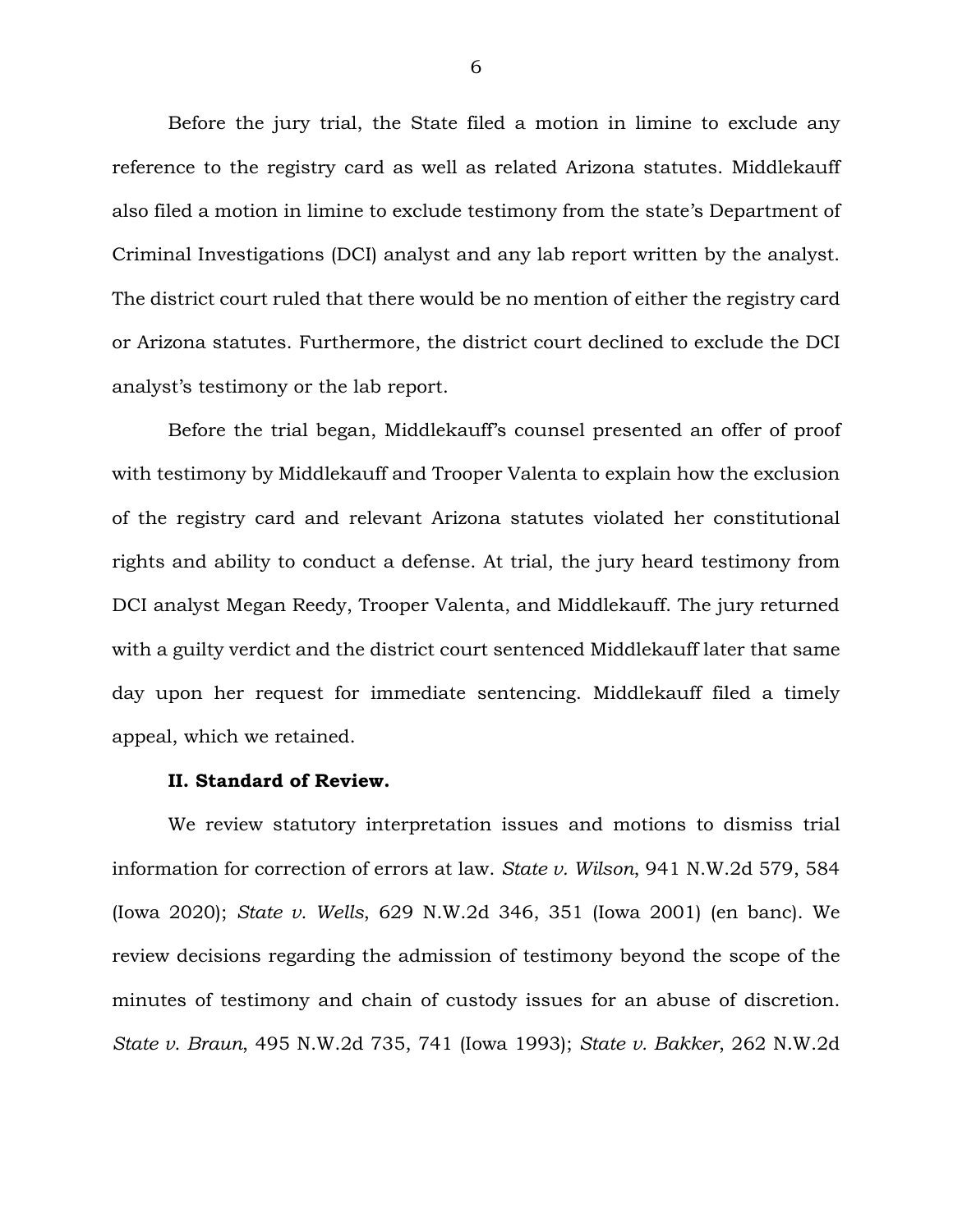538, 543 (Iowa 1978). Finally, we review constitutional issues de novo. *Wilson*, 941 N.W.2d at 585.

#### **III. Analysis.**

Middlekauff presents various challenges on appeal. First, she claims that her registry card or written certification satisfies the "valid prescription or order" affirmative defense under section 124.401(5). Alternatively, Middlekauff raises constitutional issues if the registry card or written certification does not meet the affirmative defense. Second, she raises two evidentiary issues related to whether the DCI analyst should have testified when the analyst's name was not provided in the minutes of testimony and whether chain of custody issues should have prevented the admission of the DCI lab report and marijuana.

**A. Valid Prescription or Order Affirmative Defense and Related Challenges.** Chapter 124 of the Iowa Code (Iowa CSA) mirrors 21 U.S.C. ch. 13, the Federal Controlled Substances Act (Federal CSA) to regulate the "control of certain drugs and other substances affecting the public health." *State v. Gibbs*, 239 N.W.2d 866, 867 (Iowa 1976) (quoting S.F. 1, 64th G.A., 1st Sess. ch. 148 (Iowa 1971)); *see State v. Rasmussen*, 213 N.W.2d 661, 665 (Iowa 1973). To regulate and control certain drugs, the Iowa Code and federal law classify drugs into separate schedules, I through V, based on the drug's potential for abuse and acceptable use for medical treatment or accepted safety in medical treatment. Iowa Code §§ 124.201–212; *see* 21 U.S.C. § 812; *see also State v. Bonjour*, 694 N.W.2d 511, 512–13 (Iowa 2005). Drugs included in these schedules are called "controlled substances." Iowa Code § 124.101(5). Under both Iowa and federal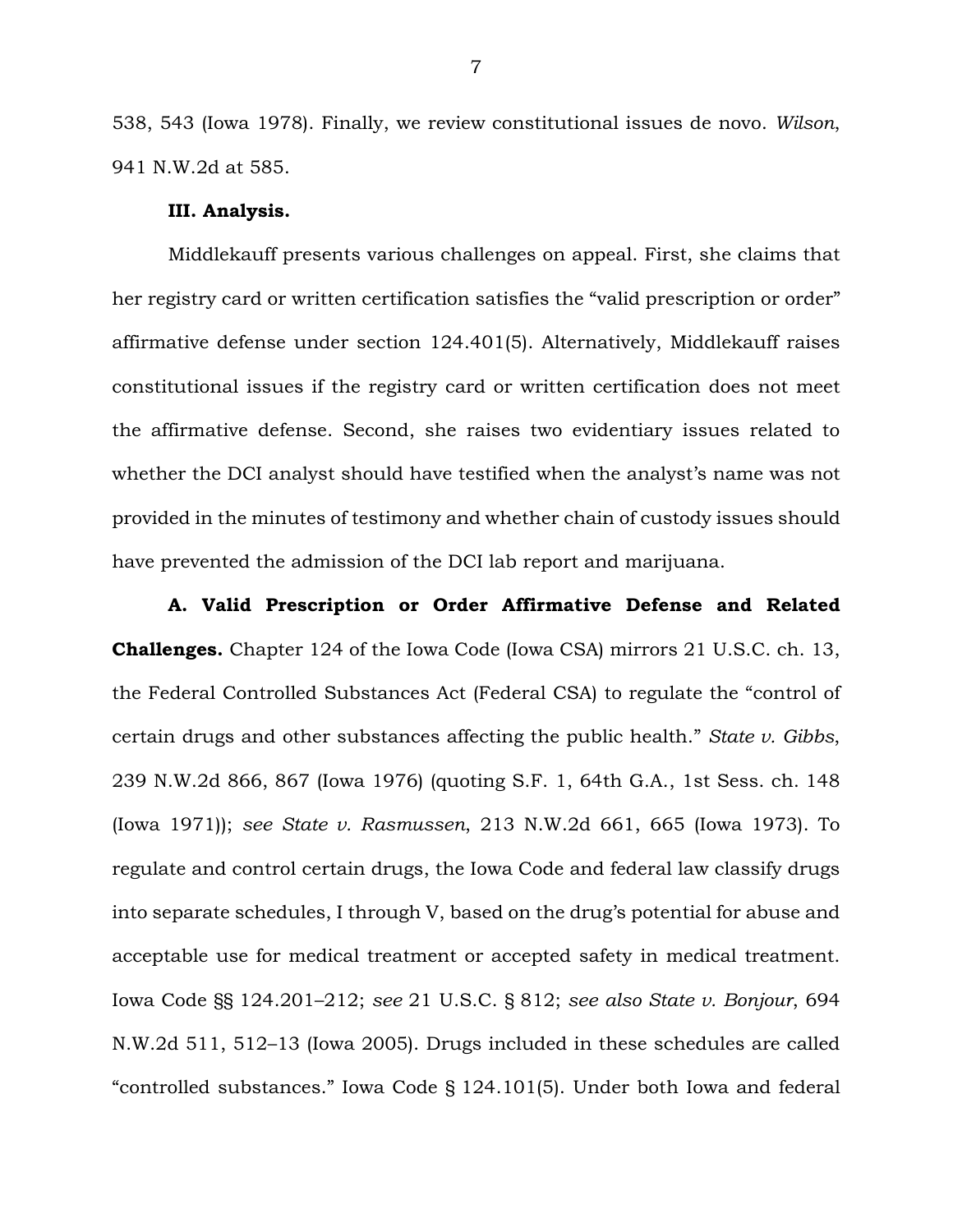law, marijuana was listed as a schedule I controlled substance at the time of Middlekauff's traffic stop and remains listed as such today. *Compare* Iowa Code § 124.204(4)(*m*) (2019),<sup>1</sup> *and* 21 U.S.C. § 812(c)(c)(10) (2019), *with* Iowa Code § 124.204(4)(*m*) (2022), *and* 21 U.S.C. § 812(c)(c)(10) (2022).

"It is unlawful for any person knowingly or intentionally to possess a controlled substance . . . ." Iowa Code § 124.401(5) (2019); *see* 21 U.S.C. § 844(a) (2014). However, possession of a controlled substance is legal if it "was obtained directly from, or pursuant to, a valid prescription or order of a practitioner while acting in the course of the practitioner's professional practice, or except as otherwise authorized by this chapter." Iowa Code § 124.401(5); *see* 21 U.S.C. § 844(a). A valid prescription or order of a practitioner is an affirmative defense to possession of a controlled substance. *Gibbs*, 239 N.W.2d at 868. An out-of-state practitioner does not need to be registered with the Iowa Board of Pharmacy for ultimate users to possess a valid prescription or order for controlled substances. *Cf. Rasmussen*, 213 N.W.2d at 665–66.<sup>2</sup>

 $\overline{a}$ 

<sup>&</sup>lt;sup>1</sup>In 2019, marijuana was listed as a schedule I controlled substance "except as otherwise" provided by rules of the board [of pharmacy] for medicinal purposes." Iowa Code § 124.204(4)(*m*). Thus, marijuana was a schedule II controlled substance "when used for medicinal purposes pursuant to rules of the board [of pharmacy]." *Id.* § 124.206(7)(*a*). The exception relating to the rules of the board of pharmacy was eliminated on June 1, 2020. 2020 Iowa Acts, ch. 1023, §§ 3, 8 (codified at Iowa Code §§ 124.204(4)(*m*), .206(7) (2020)). Neither of the parties argued or identified any board rules in the district court or on appeal that would make the marijuana possessed in this case a schedule II controlled substance. We move forward with the understanding that the marijuana in this case was a schedule I controlled substance.

<sup>2</sup>We assume without deciding that the physician who completed Middlekauff's written certification is a practitioner. However, we note that an out-of-state practitioner must be registered in compliance with the Federal CSA to validly prescribe or order a controlled substance. *Rasmussen*, 213 N.W.2d at 668; *see* 21 U.S.C. §§ 802(21) (defining practitioner), 822(a)(2) (requiring all practitioners who dispense a controlled substance to be registered with the Attorney General through the Drug Enforcement Agency), 823(f) (requiring separate registration to handle a schedule I controlled substance).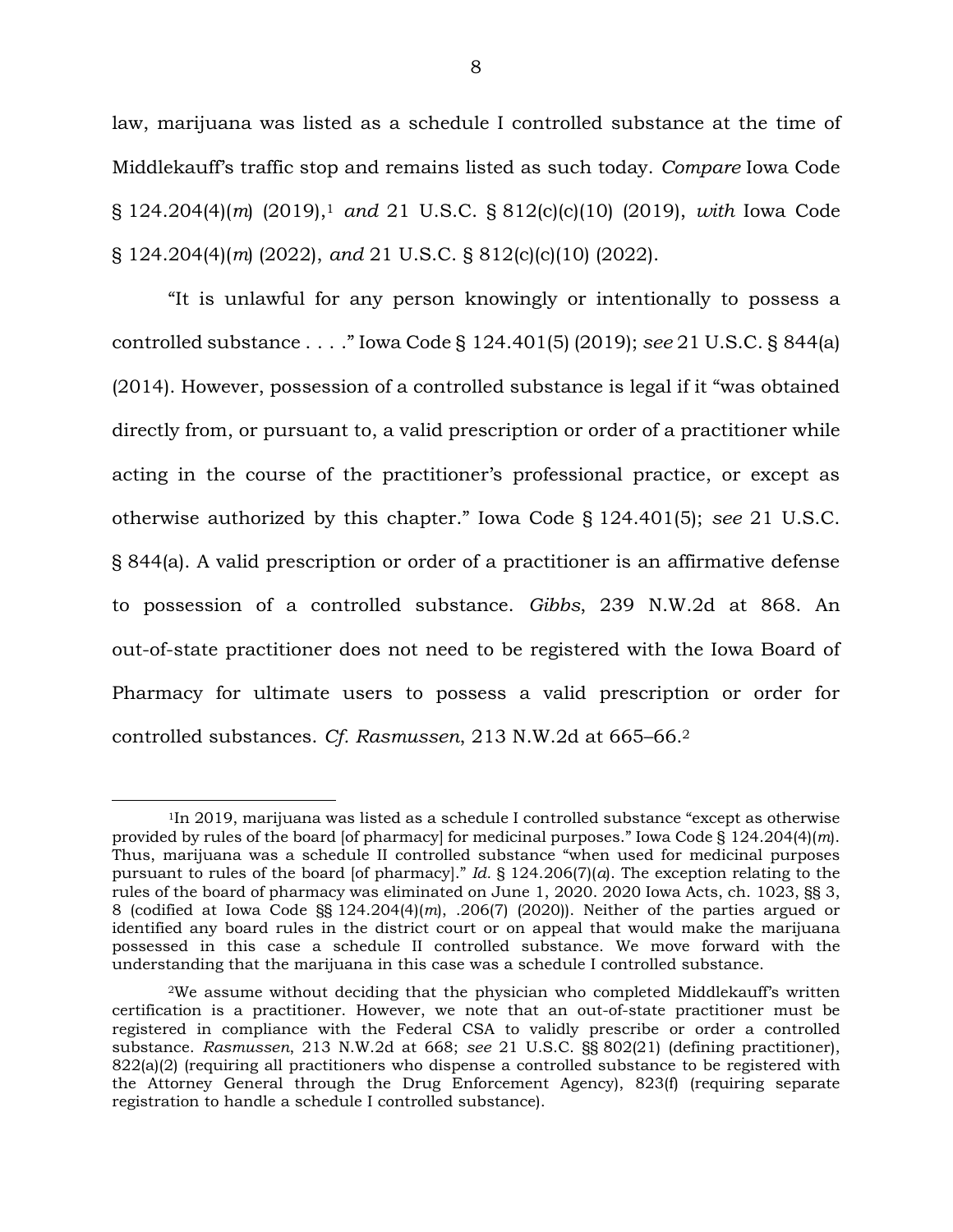1. *The valid prescription or order of a practitioner defense does not apply here.* Neither the Iowa CSA nor the Federal CSA explicitly define "prescription" or "order." Iowa Code § 124.101; 21 U.S.C. § 802; *but see* 21 C.F.R. § 1300.01 (2019) ("Prescription means an order for medication which is dispensed to or for an ultimate user but does not include an order for medication which is dispensed for immediate administration to the ultimate user (e.g., an order to dispense a drug to a bed patient for immediate administration in a hospital is not a prescription)."). We also have no Iowa caselaw that explains the contours of the valid prescription or order affirmative defense for section 124.401(5). Middlekauff urges us to hold that her registry card, or the written certification necessary to get the registry card, constitutes a valid prescription or order.

To acquire a registry card in Arizona, a qualifying patient with a "debilitating medical condition" must obtain a written certification from a physician. Ariz. Rev. Stat. § 36-2801(20) (2019); *see also id.* § 36-2801(3) (defining debilitating medical condition), (14) (defining physician), (15) (defining qualifying patient). The "written certification" is "a document dated and signed by a physician, stating that in the physician's professional opinion the patient is likely to receive therapeutic or palliative benefit from the medical use of marijuana." *Id.* § 36-2801(20). The physician must also specify the patient's debilitating medical condition for which medical marijuana will be used and ensure that the written certification is only obtained in the course of the physician–patient relationship after reviewing the patient's medical history. *Id.*  $\S 36 - 2801(20)$ (a-b).

9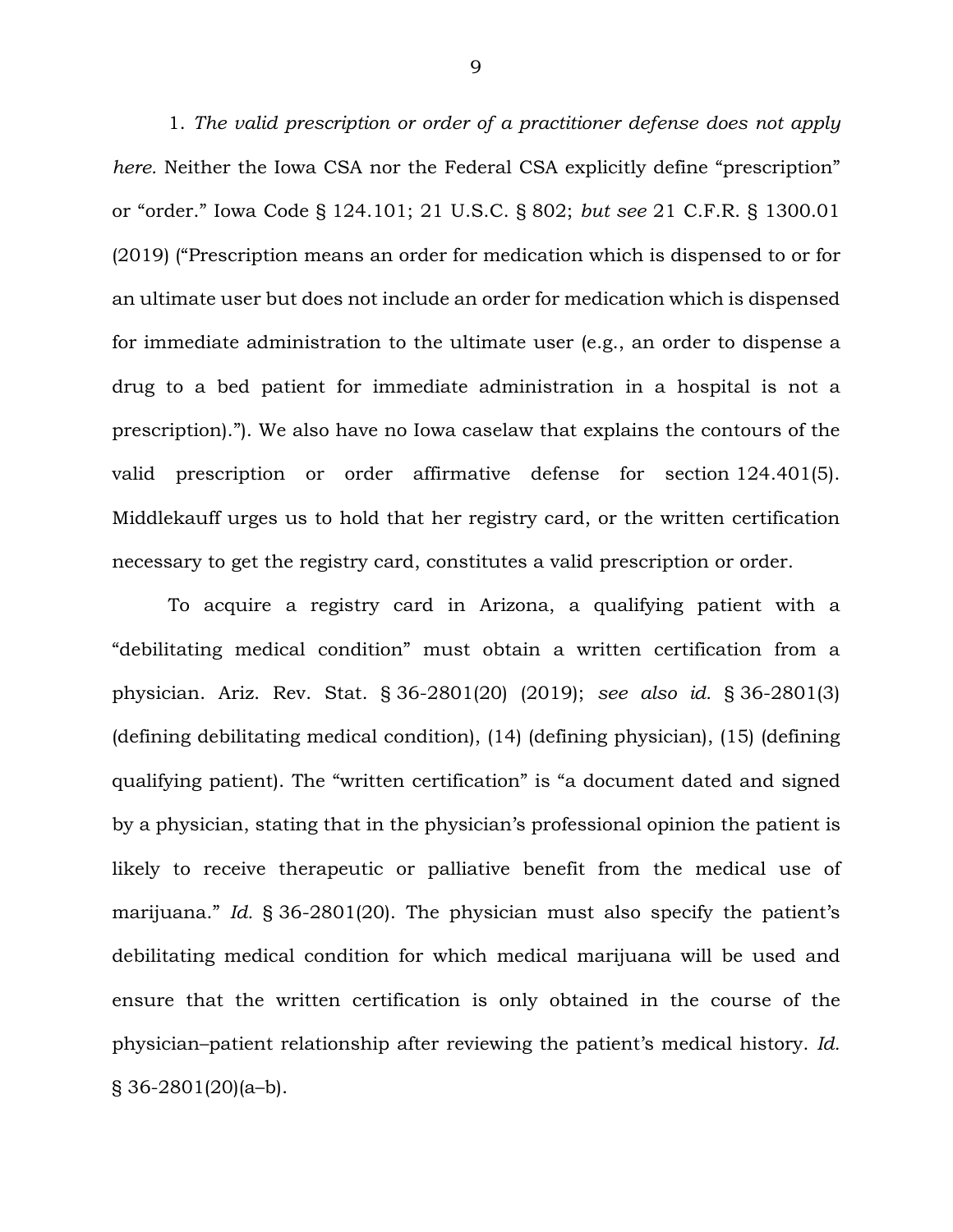The written certification is part of a qualifying patient's broader application to the Arizona Department of Health Services. *Id.* § 36-2804.02(A) (requiring an application fee and personal information). If approved, the qualifying patient is issued a registry identification card or an Arizona registry card. *Id.* §§ 36-2804.03(A) (describing the card issuance process), .04(A) (describing the card). This registry card contains the name, address, and date of birth of the cardholder, a statement of whether they are a qualifying patient, issuance and expiration date, a unique identification number, a photograph of the cardholder, an indication if they are permitted to cultivate marijuana, and a pregnancy warning. *Id.* § 36-2804.04(A). Middlekauff's registry card also contains several other warnings, including a warning that "[p]ossessing marijuana may violate local, state, and federal laws, and this card may not provide legal protection." The cardholder is allowed to purchase up to 2.5 ounces of medical marijuana every two weeks from Arizona dispensaries. *Id.* § 36-2806.02(A)(3).

Middlekauff primarily argues that her registry card or the written certification is "an instruction written by a medical practitioner that authorizes a patient to be provided a medicine or treatment" or "a recommendation that is authoritatively put forward" based on dictionary definitions of "prescription." The State uses the Iowa sales tax statutes to define "prescription" as "an order, formula, or recipe issued in any form of oral, written, electronic, or other means of transmission by a practitioner." Iowa Code § 423.3(60)(*f*). Alternatively, the State points to chapter 155A, which regulates pharmacies, to define a prescription. *Id.* §§ 155A.3(41) (defining prescription drug order), .27 (providing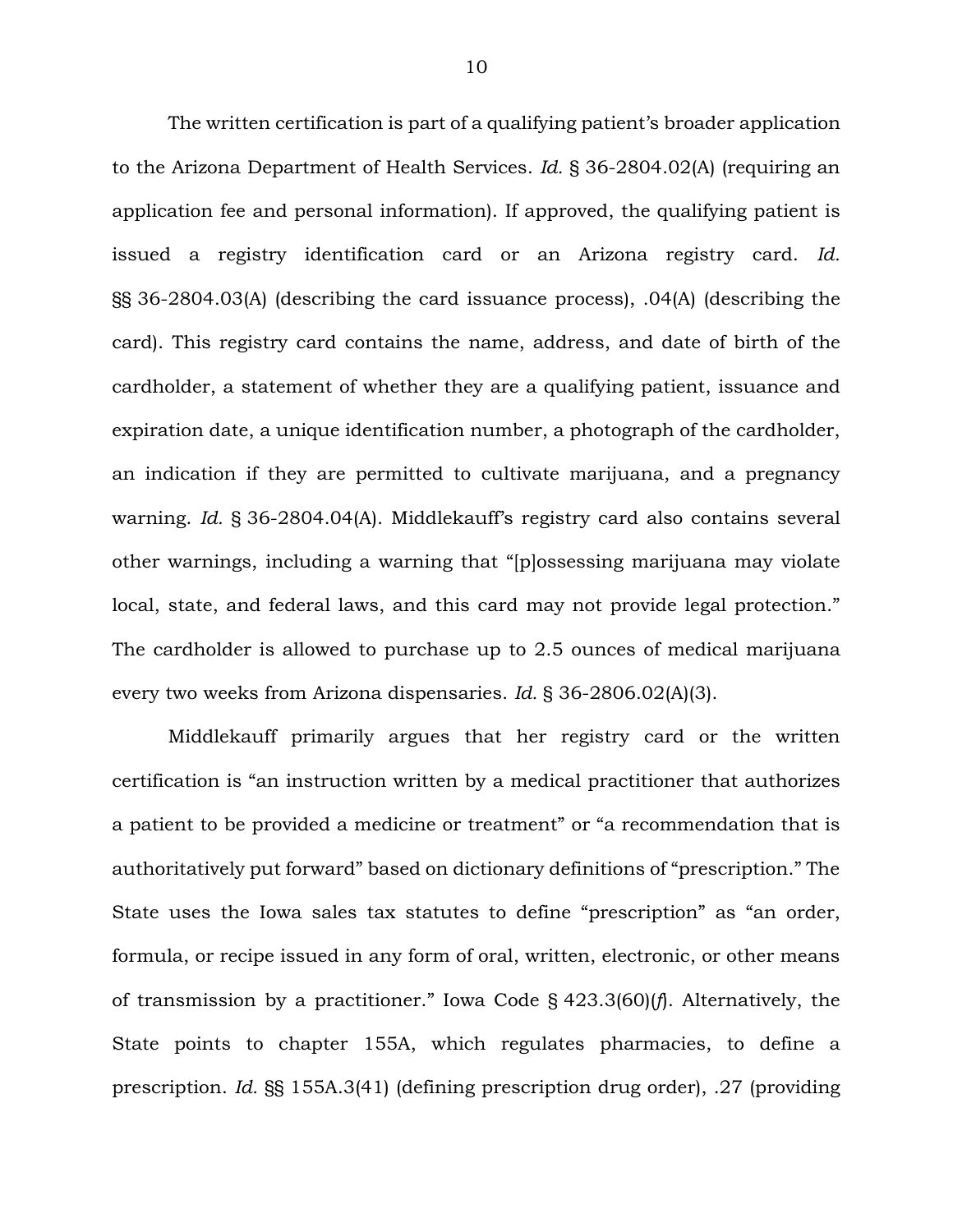the requirements for a prescription). Middlekauff also claims that the registry card or written certification qualifies as an order from a practitioner.<sup>3</sup>

"The first step in our statutory interpretation analysis is to determine whether the statute is ambiguous." *State v. Zacarias*, 958 N.W.2d 573, 581 (Iowa 2021) (quoting *State v. Ross*, 941 N.W.2d 341, 346 (Iowa 2020)). "Our inquiry ends with the plain language if the statute is unambiguous." *Id.* A statute is ambiguous " 'if reasonable minds could differ or be uncertain as to the meaning of the statute' based on the context of the statute." *Id.* (quoting *Ross*, 941 N.W.2d at 346). If a statute is ambiguous, we "rely on principles of statutory construction to resolve the ambiguity." *Id.* (quoting *Ross*, 941 N.W.2d at 346). Reasonable minds could differ as to whether the registry card or the written certification is a valid prescription or order. Therefore, we proceed with our tools of statutory construction.

If the legislature has not provided a definition, we may refer "to prior decisions of this court and others, similar statutes, dictionary definitions, and common usage." *Good v. Iowa Dep't of Hum. Servs.*, 924 N.W.2d 853, 860 (Iowa 2019) (quoting *State v. Romer*, 832 N.W.2d 169, 179 (Iowa 2013)). However, "[t]he legislature is, of course, entitled to act as its own lexicographer." *Ross*, 941 N.W.2d at 347 (quoting *Porter v. Harden*, 891 N.W.2d 420, 427 (Iowa 2017)). We

 $\overline{a}$ 

<sup>&</sup>lt;sup>3</sup>There are concerns as to whether Middlekauff adequately preserved error or waived this issue. She did not suggest any definition of "order" or provide supporting caselaw in the proceedings below. The only case explaining order as synonymous with a doctor's authorization was first raised in oral argument to this court through the notice of additional authorities. Despite the thinly developed record, we will proceed with whether the registry card or written certification can be considered an order under section 124.401(5).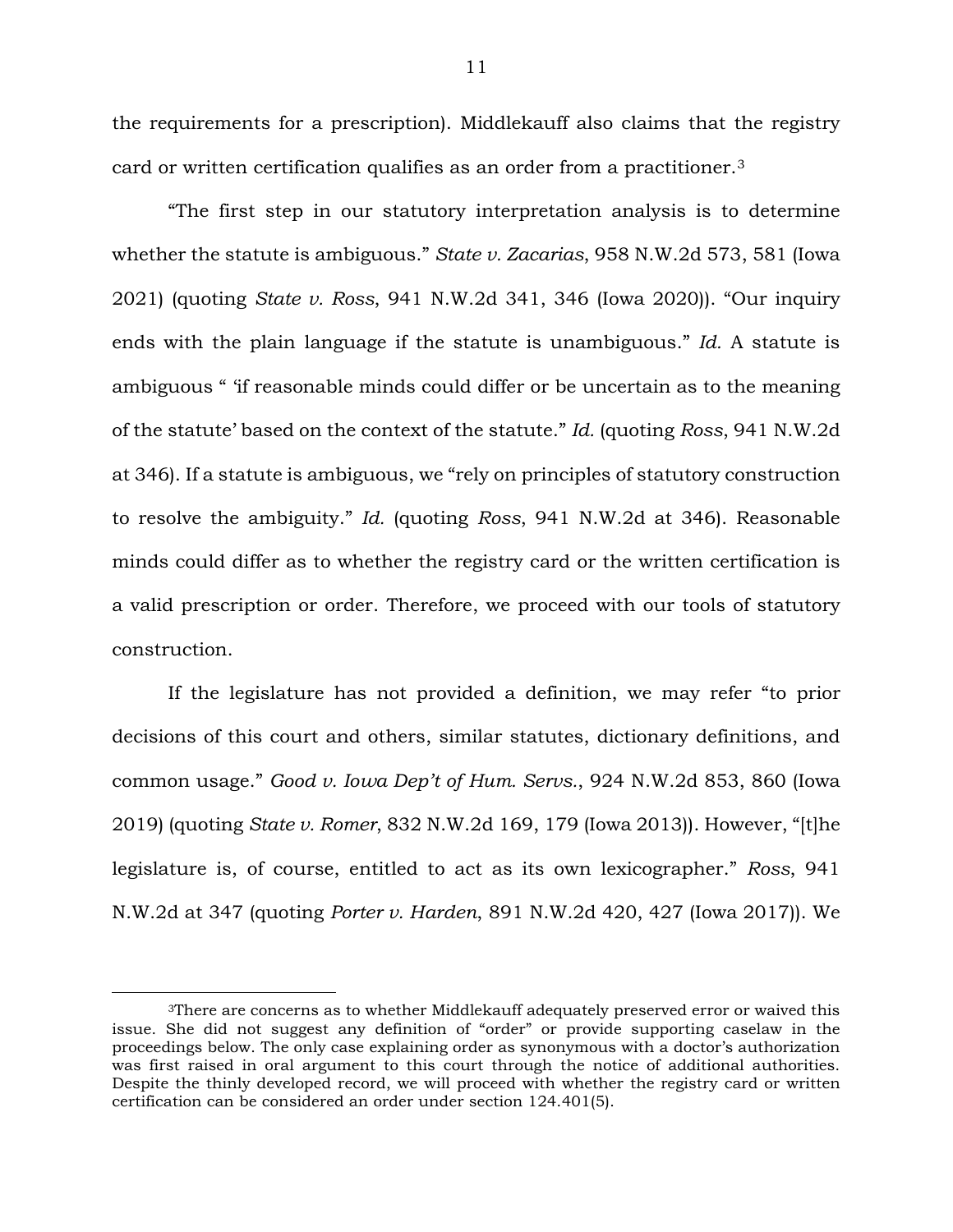also interpret section 124.401(5) "by considering its terms in pari materia with the other provisions of chapter [124] and all other pertinent statutes." *State v. Byers*, 456 N.W.2d 917, 919 (Iowa 1990). Our interpretations should also be consistent with the Federal CSA. *Rasmussen*, 213 N.W.2d at 665.

"We apply the rule of lenity in criminal cases, but we only do so as a last resort." *Zacarias*, 958 N.W.2d at 581; *see State v. Welton*, 300 N.W.2d 157, 160 (Iowa 1981). We still must interpret criminal statutes "reasonably and in such a way as to not defeat their plain purpose." *Zacarias*, 958 N.W.2d at 581–82 (quoting *State v. Coleman*, 907 N.W.2d 124, 136 (Iowa 2018)). "It is not our role to 'change the meaning of a statute.' " *Id.* at 582 (quoting *Ross*, 941 N.W.2d at 347).

a. *Neither the registry card nor the written certification is a prescription.* We first analyze whether the Arizona registry card or written certification is a prescription. Iowa Code chapter 124, subchapter III regulates the manufacture, distribution, and dispensing of controlled substances. Iowa Code §§ 124.301– 308; *see also* 21 U.S.C. §§ 821–832. Specifically, Iowa Code section 124.308 is entitled, "Prescriptions." It states:

Except when dispensed directly by a practitioner to an ultimate user, a prescription drug as defined in section 155A.3 that is a controlled substance shall not be dispensed without a prescription. The prescription must be [1] authorized by a practitioner and [2] must comply with this section, section 155A.27, applicable federal law and regulation, and rules of the [board of pharmacy].

*Id.* § 124.308(1). Under section 155A.27, entitled, "Requirements for prescription," a prescription must have the date of issue, name and address of the patient for whom the drug is dispensed, the name, strength, and quantity of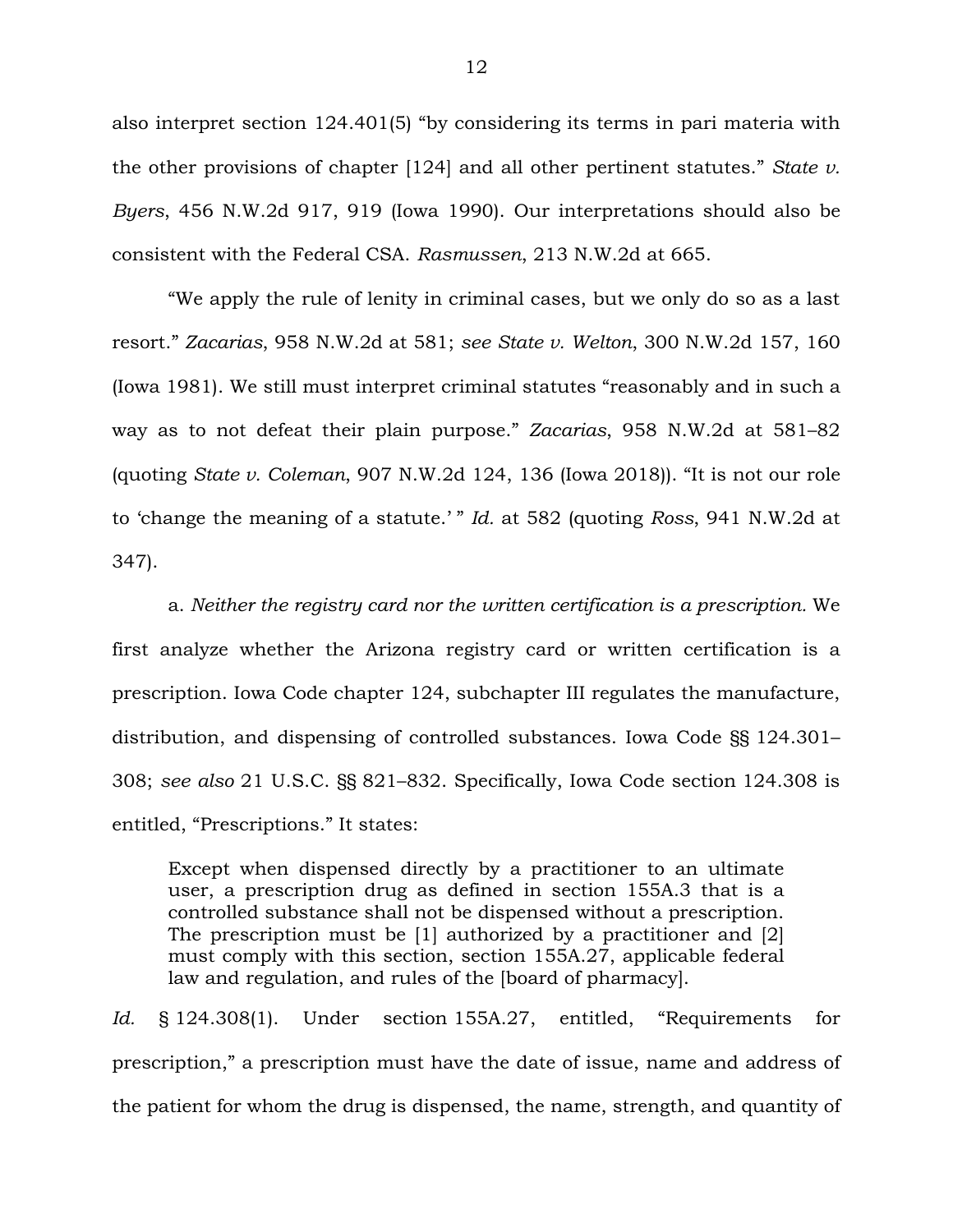the drug prescribed, directions for use of the prescribed drug, and identification of the prescriber. *Id.* § 155A.27(4)(*a*)(1)–(5). The Arizona Revised Statutes and the Code of Federal Regulations contain similar requirements for a prescription. *See*  Ariz. Rev. Stat. § 32-1968(C); 21 C.F.R. § 1306.05.

Nevertheless, there are clear differences between what is included on a registry card and what is required for a prescription under Iowa and Arizona law and federal regulations. The registry card provides neither the specific name, strength, and quantity of the marijuana nor directions for use of the marijuana. *Compare* Iowa Code § 155A.27(4)(*a*)(1)–(5), Ariz. Rev. Stat. § 32-1968(C), *and* 21 C.F.R. § 1306.05, *with* Ariz. Rev. Stat. § 36-2804.04(A). Similar issues exist with the written certification. *Compare* Iowa Code § 155A.27(4)(*a*)(1)–(5), Ariz. Rev. Stat. § 32-1968(C), *and* 21 C.F.R. § 1306.05, *with* Ariz. Rev. Stat. § 36-2801(20).

The Arizona Supreme Court itself has explained that an Arizona registry card is not a "prescription," rejecting a defendant's request to dismiss his driving under the influence charge based on his claim that his registry card was a prescription. *Dobson v. McClennen*, 361 P.3d 374, 377–78 (Ariz. 2015); *see* Ariz. Rev. Stat. § 28-1381(D) ("A person using a drug as prescribed by a medical practitioner . . . is not guilty of [OWI]."). The court explained that "[m]edical marijuana [is] used pursuant to 'written certifications' under the [Arizona Medical Marijuana Act] [and] is not 'prescribed.' " *Dobson*, 361 P.3d at 377 (citing Ariz. Rev. Stat. §§ 36-2801(18), 2804.02(A)(1)). Relatedly, the written certification in Iowa necessary to get an Iowa medical cannabidiol card specifically states, in bold and capitalized letters, "**THIS DOES NOT CONSTITUTE A PRESCRIPTION**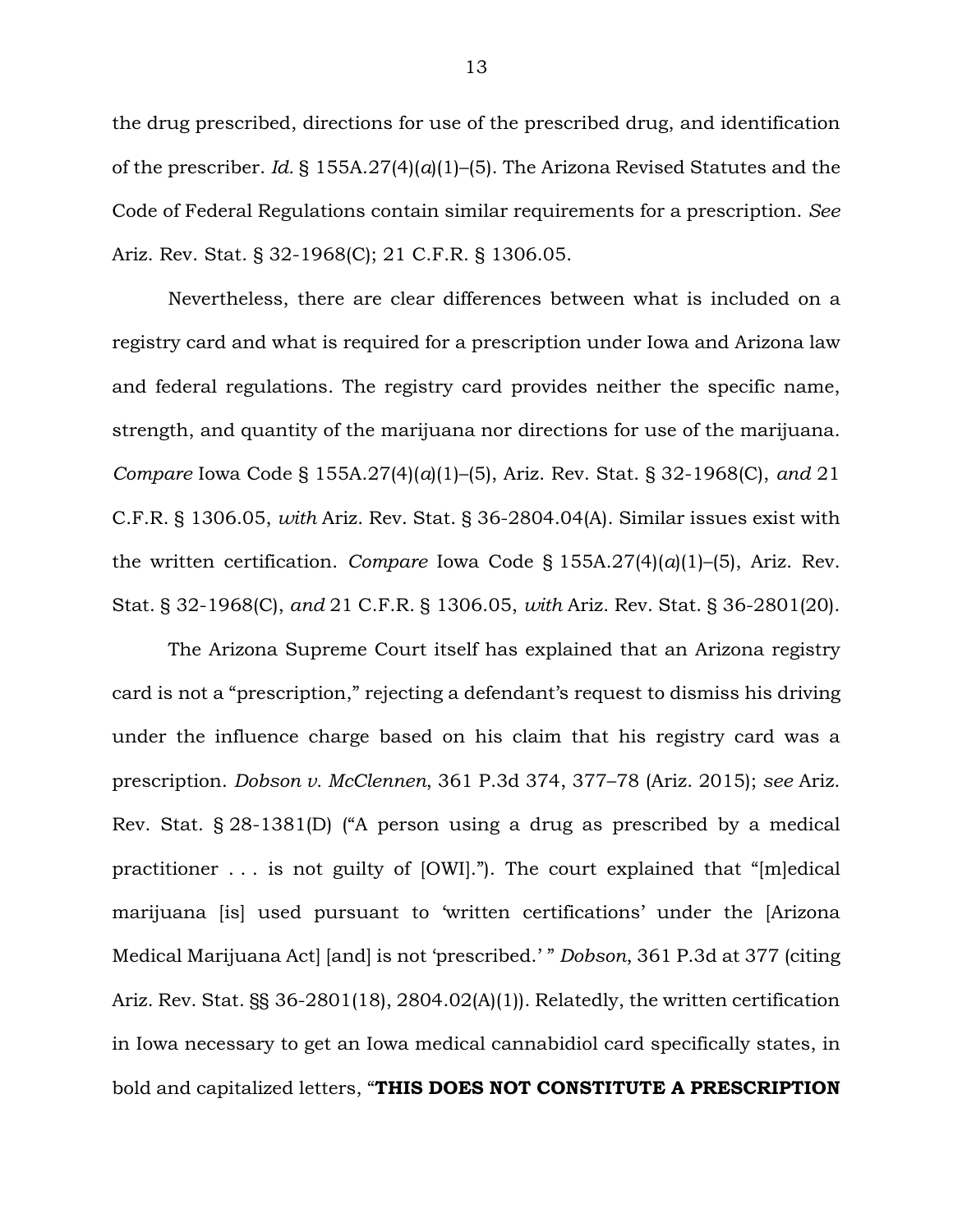**FOR CANNABIDIOL or MEDICAL MARIJUANA.**" Iowa Dep't of Pub. Health, *Medical Cannabidiol – Health Care Practitioner Certification Form* 2 (2021), https://idph.iowa.gov/Portals/1/userfiles/234/Files/v7\_QR%20Healthcare%2 0Practitioner%20Certification%20Form.pdf; *see* Iowa Code § 124E.3. We conclude that neither the registry card nor the written certification is a prescription.

b. *Neither the registry card nor the written certification is an order.* Under the affirmative defense language of section 124.401(5), prescription and order are separated by the word "or," which means they each have separate meaning. *Bates v. United Sec. Ins.*, 163 N.W.2d 390, 398 (Iowa 1968) ("As used in its ordinary sense the word 'or' marks an alternative indicating the various members of the sentence which it connects are to be taken separately."). We believe an order, in the context of the controlled substances, refers to either a controlled substance being directly dispensed by a practitioner to a patient or a medication order for the administration of controlled substances in the inpatient or institutional health setting. Middlekauff fails to show that either of these definitions would apply.

As an initial matter, we think how Middlekauff received her marijuana would require a prescription rather than just an order of a practitioner under the Iowa CSA. Iowa Code 124.308(1) states, "Except when dispensed directly by a practitioner to an ultimate user, a prescription drug as defined in section 155A.3 that is a controlled substance shall not be dispensed without a prescription." To "dispense" is to "deliver a controlled substance to an ultimate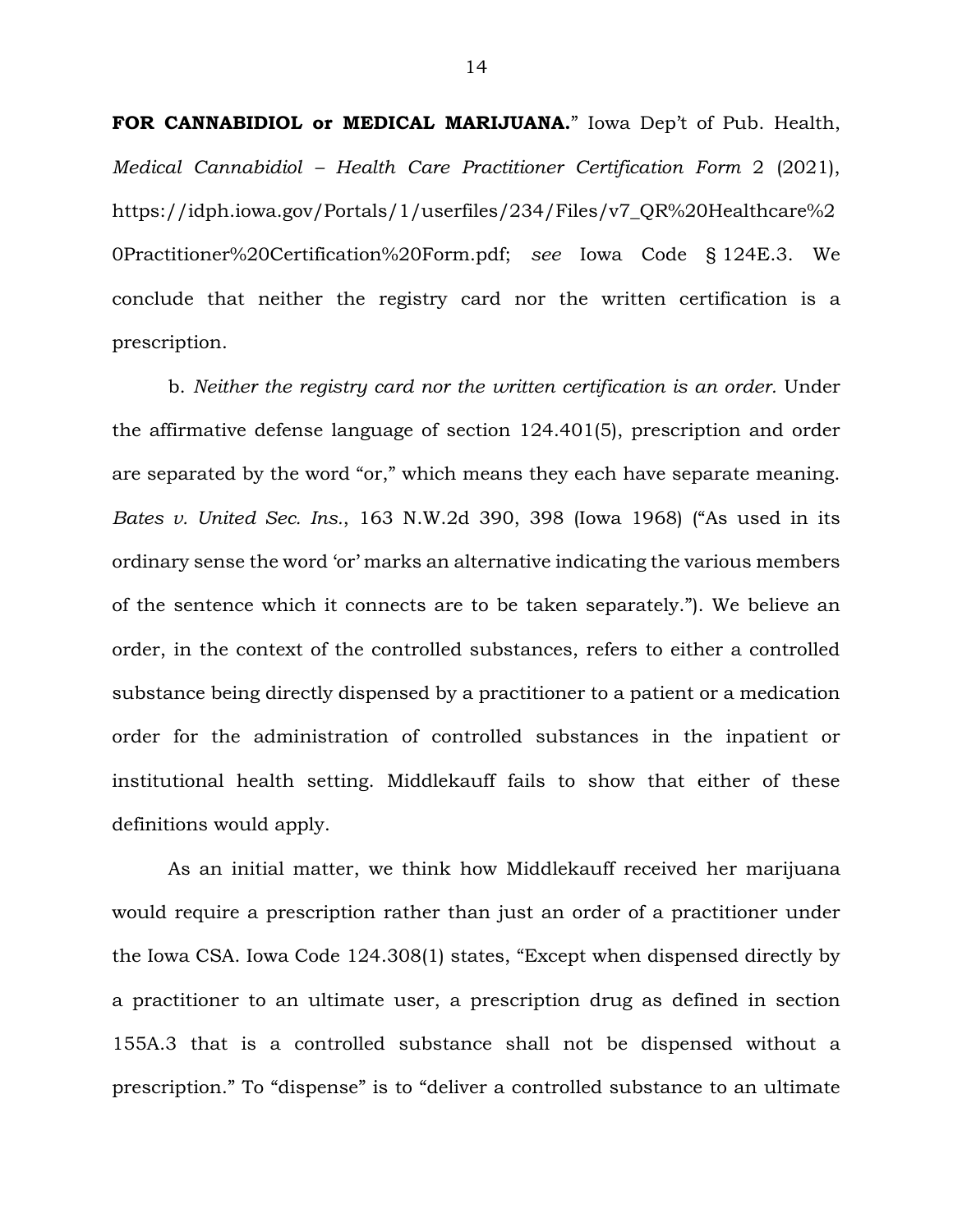user or research subject by or pursuant to the lawful order of a practitioner." *Id.* 124.101(9). Deliver "means the actual, constructive, or attempted transfer from one person to another of a controlled substance." *Id.* 124.101(7). A transfer of a controlled substance from one person to another occurred when Middlekauff, as the ultimate user, presented her registry card to an employee at the Giving Tree Dispensary in Arizona to purchase the marijuana. So, even assuming that she had a lawful order from a practitioner, she still needed a prescription under section 124.308(1) because controlled substances were transferred from one person to an ultimate user or dispensed. As we established in part III.A.1.a, Middlekauff has not shown that the registry card or the written certification is a prescription.

But we also do not think Middlekauff could possess marijuana pursuant to a lawful order of a practitioner under the Iowa CSA. An order could act as an affirmative defense to a possession charge if the controlled substance was "dispensed directly by a practitioner to an ultimate user" under 124.308(1). That was not the case here, as no practitioner directly transferred marijuana to Middlekauff. Any direct transfer of marijuana came from a dispensary employee to Middlekauff. Middlekauff has not shown that this exception would apply.

Alternatively, an individual can possess controlled substances pursuant to a "medication order," which is used for the administration of controlled substances in the inpatient or institutional setting. Jane F. Bowen, *Prescription and Medication Orders, in Pharmaceutical Calculations* 17, 17 (2016) ("Prescriptions are used in the outpatient, or ambulatory setting, whereas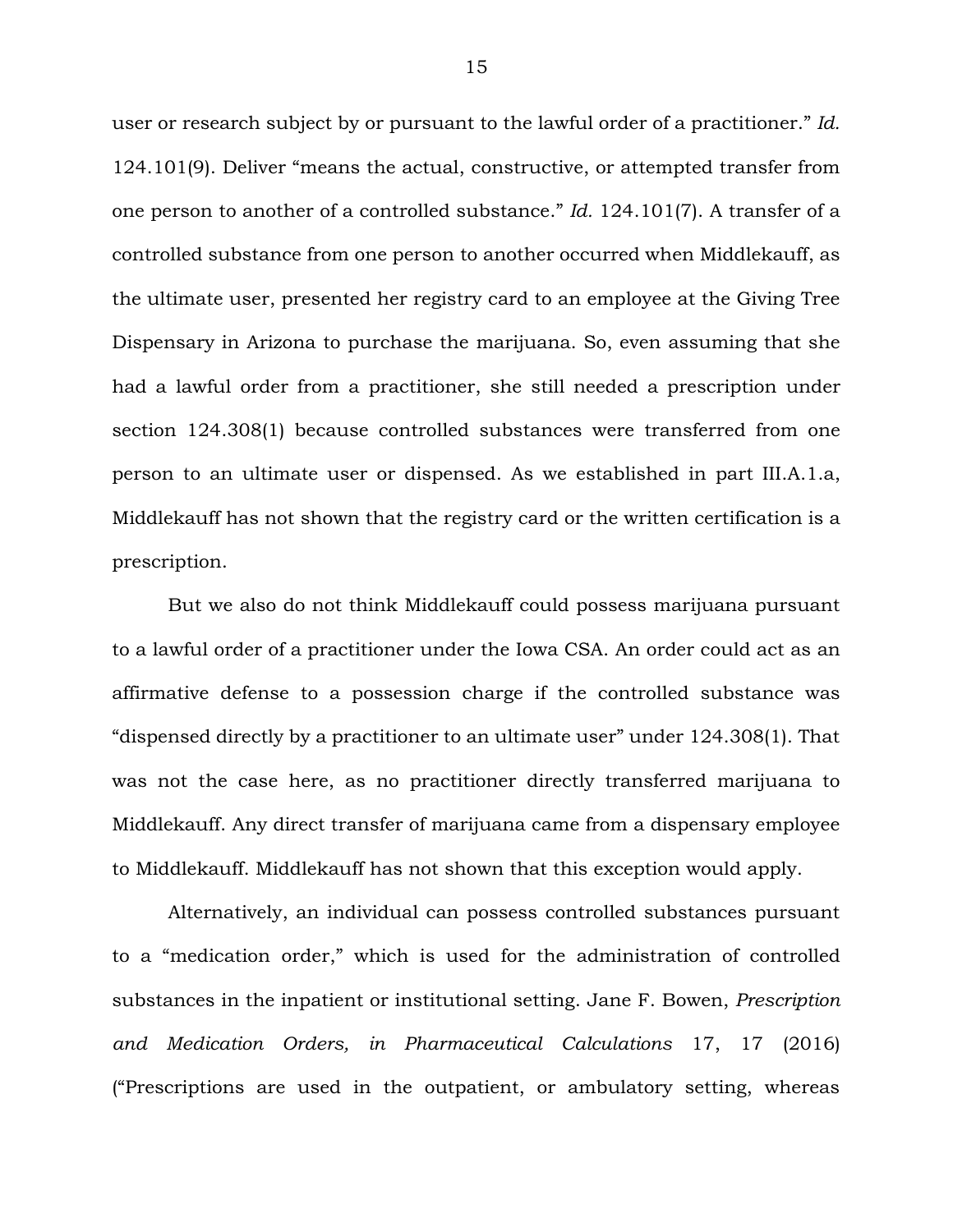medication orders are used in the inpatient or institutional health system setting."). This distinction tracks with the Code of Federal Regulations, which defines a "prescription" as an order for a medication being dispensed but not as an order for immediate administration, such as a bed patient in a hospital. 21 C.F.R. § 1300.01. In the Iowa Code, " '[a]dminister' means the *direct application* of a controlled substance . . . to the body of a patient or research subject." Iowa Code § 124.101(1) (emphasis added); *see* 21 U.S.C. § 802(2) (defining administer); *see also* 21 C.F.R. § 1306.11(b) ("An individual practitioner may *administer or dispense directly* a controlled substance listed in Schedule II in the course of his professional practice without a prescription . . . ." (emphasis added)), *id.* § 1306.21(b) (same for schedule III, IV, and V).

This subtle difference is also recognized in the Iowa Pharmacy Practice Act (Pharmacy Act), which separately describes prescription drug orders and medication orders. *Compare* Iowa Code § 155A.3(42) (" 'Prescription drug order' means a written, electronic, or facsimile order from a practitioner or an oral order from a practitioner or the practitioner's authorized agent who communicates the practitioner's instructions for a prescription drug or device to be dispensed."), *with* Iowa Code § 155A.3(29) (" 'Medication order' means a written order from a practitioner or an oral order from a practitioner or the practitioner's authorized agent for *administration* of a drug or device." (emphasis added)). "Dispense" in the Pharmacy Act is defined as the "means to deliver a prescription drug, device, or controlled substance to an ultimate user or research subject by or pursuant to the *lawful prescription drug order or medication order* of a practitioner." *Id.*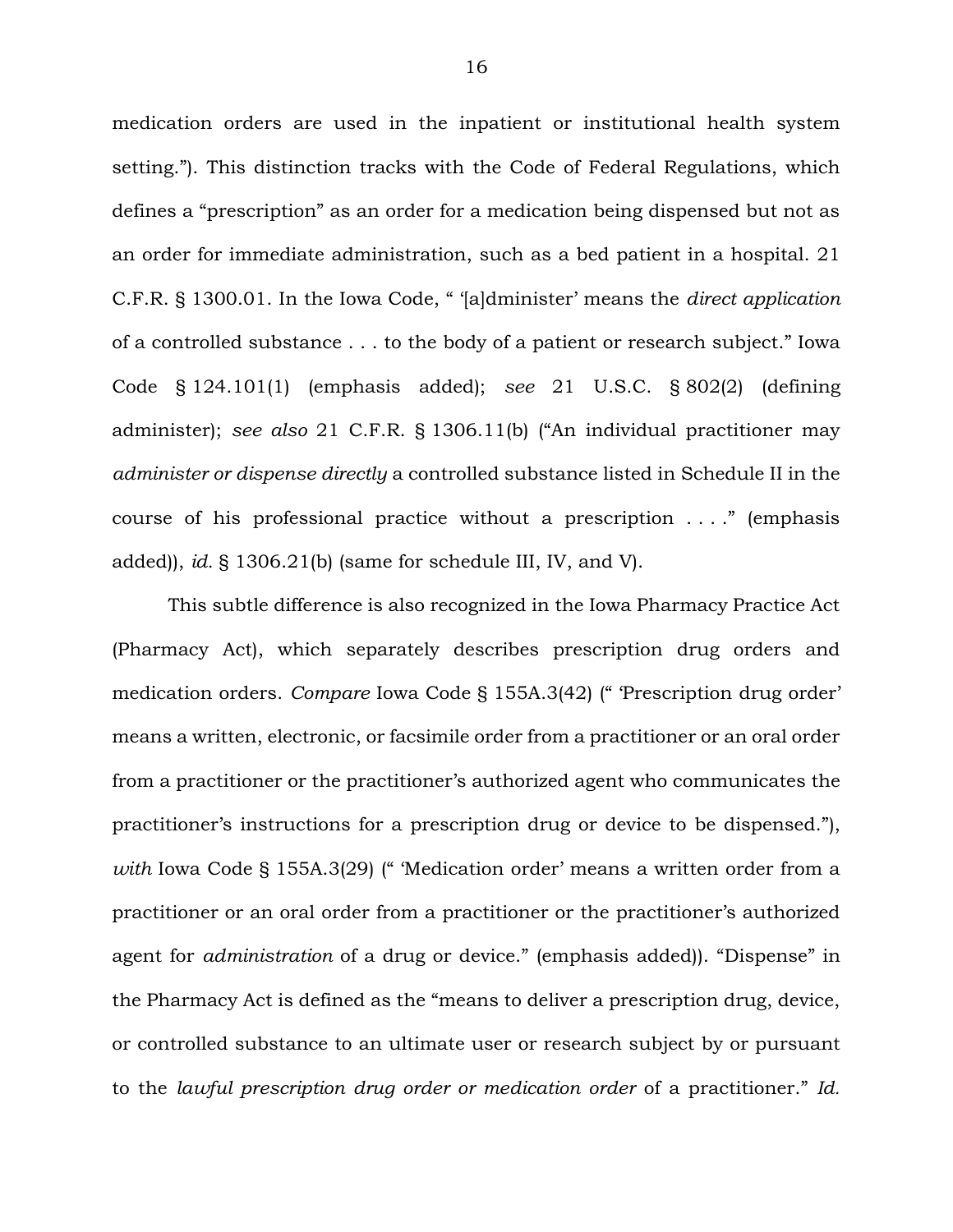§ 155A.3(12) (emphasis added). It is clear that in this case, Middlekauff was not in any inpatient or institutionalized setting waiting for the direct application of a controlled substance. Rather, her medical marijuana was dispensed by a dispensary in an outpatient setting.

Another hurdle to a claim that the registry card or written certification is a medication order is that medication orders have similar labeling requirements to a prescription (drug name, strength, and dosage, as well as directions for use). *See* Iowa Code § 155A.27(4)(*a*)(3)–(4); Iowa Admin. Code r. 657—7.13(1)(*b*)–(*c*) (2019). As described above, the registry card and written certification both fail to meet these requirements.

The board of pharmacy, given rulemaking authority under Iowa Code section 124.301, has created rules that "establish[] the minimum standards for *any activity* that involves controlled substances." Iowa Admin. Code r. 657—10.1 (emphasis added). In this particular administrative chapter, rules for medication orders of controlled substances exist and are separate from prescriptions for controlled substances. *Compare* Iowa Admin. Code r. 657—10.28 (describing medication orders for schedule II controlled substance), *with* Iowa Admin. Code r. 657—10.29 (describing refilling prescriptions for schedule II controlled substances). If the board of pharmacy is separately describing the two in an administrative chapter that sets the minimum standards for any activity relating to controlled substances, then its distinction must be taken into consideration. Additionally, there is a strong connection between the Pharmacy Act and the Iowa CSA. The requirements for a prescription under the Iowa CSA are directly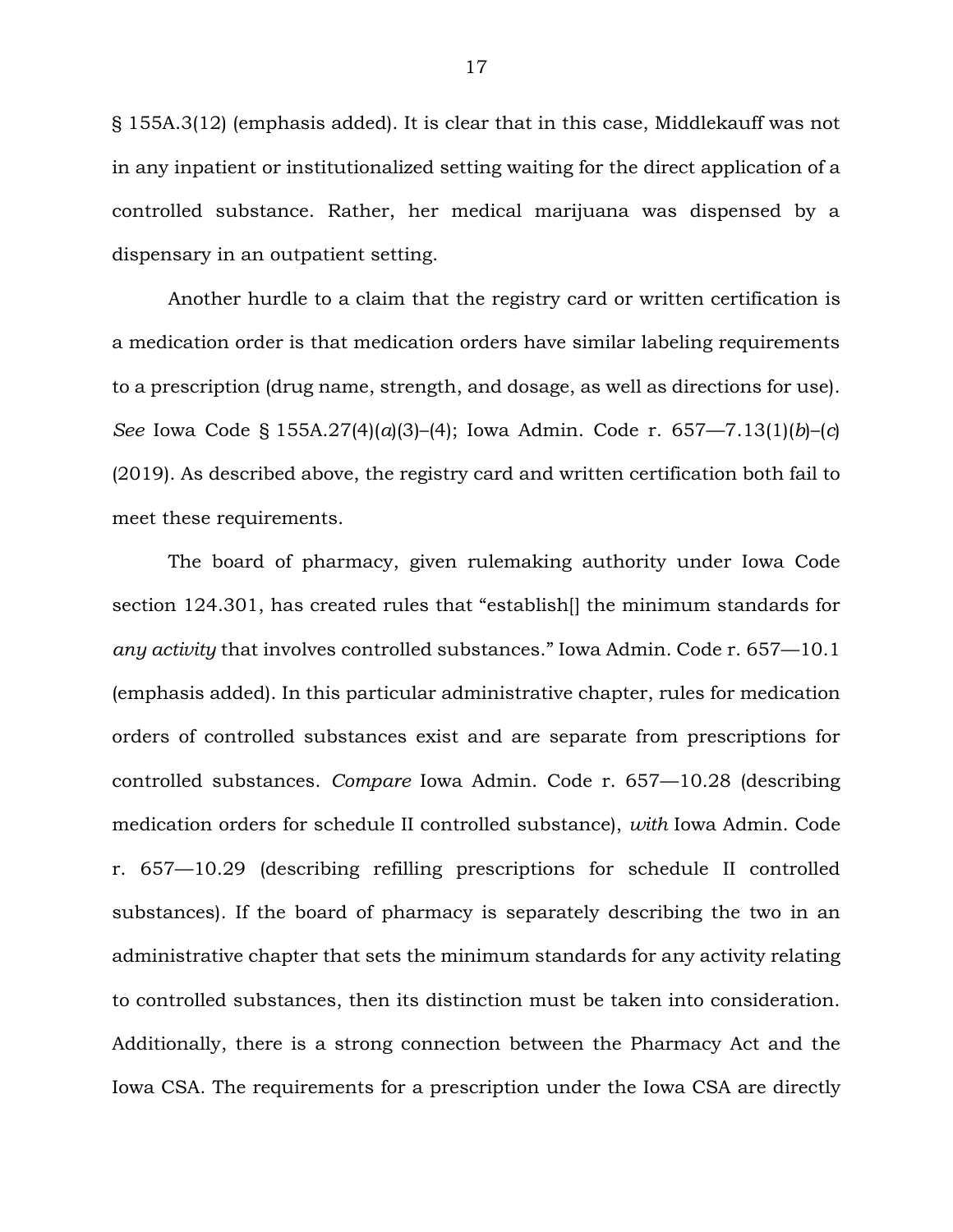derived from the Pharmacy Act. *See* Iowa Code § 124.308(1); *id.* §§ 155A.3, .27. The Pharmacy Act's definition of "medication order" is certainly relevant to our determination of what an "order" is.

Meanwhile, the dissent looks elsewhere in the Iowa Code for support that an "order" is "in reference to a physician in other contexts without tying it to an inpatient or institutional setting," focusing instead on chapters 135C and 152D. The problem is that those sections deal with what an order is "in other contexts." They are irrelevant to the highly regulated nature of dispensing controlled substances because they do not take section 124.308(1)'s prescription requirement or its direct dispensing exception into account.

The dissent also claims an order "is certainly a broad enough term to encompass a certification form that enables the purchase of something." This definition of order is unsupported by Iowa, sister states, or federal statutory analysis, relevant regulations, or caselaw in the context of controlled substances, and the dissent fails to reconcile its definition with the prescription requirement in Iowa Code section 124.308(1). But even if the dissent's definition was correct, its conclusory logic is unconvincing. A completed certification form, standing on its own, would not enable Middlekauff to purchase medical marijuana at any Arizona medical marijuana dispensary. The registry card authorized by the State of Arizona, not a practitioner, is what enables the purchase of medical marijuana. The dissent's argument is comparable to providing a completed credit card application to a store clerk, rather than an actual credit card, when trying to purchase something. It is the credit card that enables the purchasing of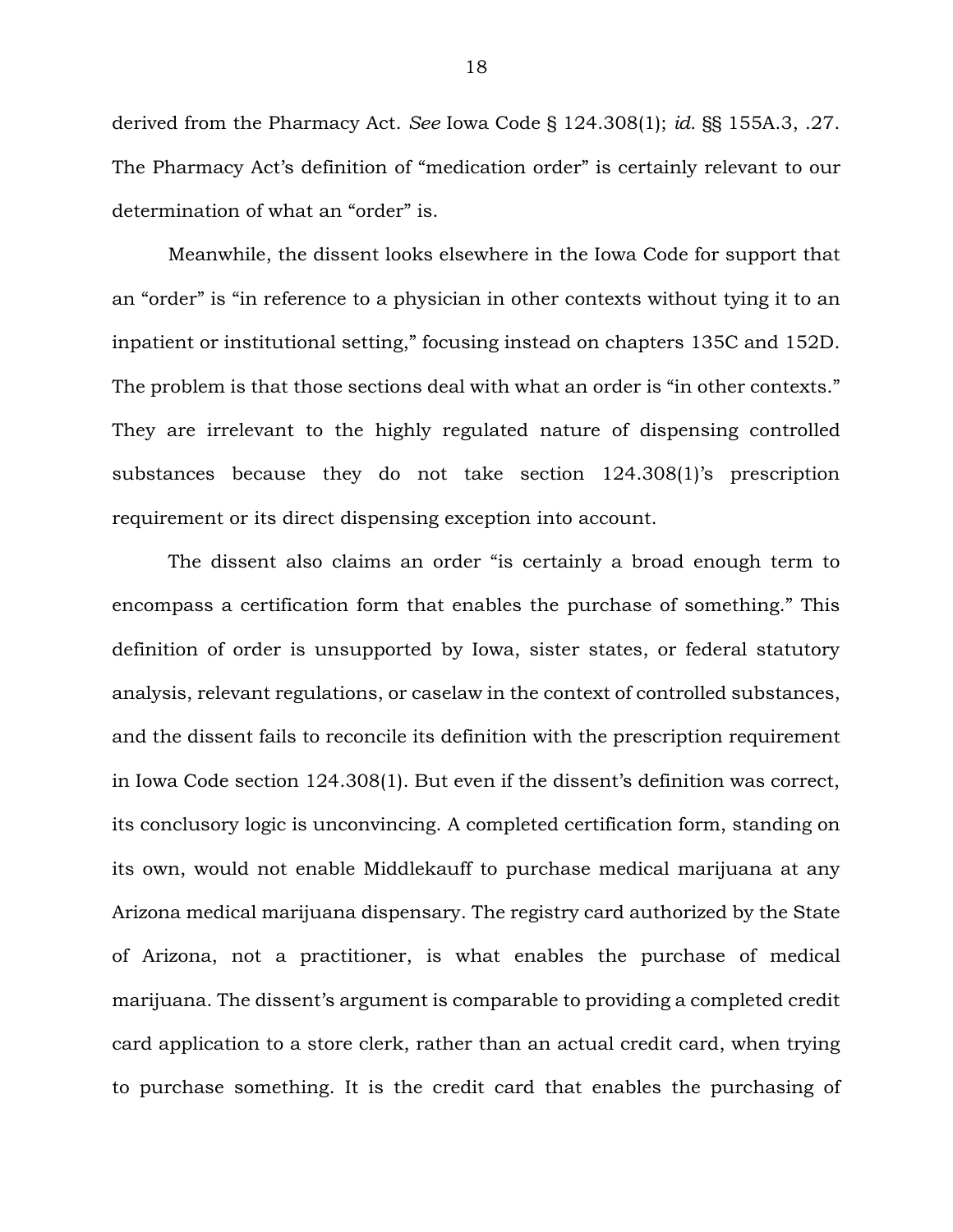something—not the completed application. While the written certification is necessary for the registry card, it is the registry card that enables the purchase of medical marijuana.

The dissent's claim that the written certification is comparable to a "purchase order" is misplaced. If "order" in section 124.401(5) goes beyond the medical treatment with a controlled substance to be considered a purchase order, the dissent ignores the fact that purchase orders under the Federal CSA already exist. The Federal CSA has a specific purchase order form for controlled substances that practitioners use called, "DEA Form 222," as well as a comparable electronic ordering service called, "DEA Controlled Substances Ordering System" (CSOS). 21 U.S.C. § 828(a); *see generally* 21 C.F.R. §§ 1305.01–20 (providing regulations related to DEA Form 222); *id.* §§ 1305.21– .29; *id.* § 1311 (providing regulations related to the CSOS). The DEA Form 222 and CSOS are relevant to both Iowa and Arizona CSA law because both states use that order form as the exclusive means to distribute controlled substances. *See* Iowa Code § 124.307 ("Controlled substances in schedules I and II shall be distributed by a registrant to another registrant only pursuant to an order form. Compliance with the provisions of federal law respecting order forms shall be deemed compliance with this section."); Ariz. Rev. Stat. § 36-2524 (same). Both Iowa and Arizona administrative rules require compliance with the DEA Form 222 or CSOS. Iowa Admin. Code r. 657—10.17 ("A registrant authorized to order or distribute Schedule I or II controlled substances shall do so only pursuant to and in compliance with DEA regulations via a DEA Form 222 or via the DEA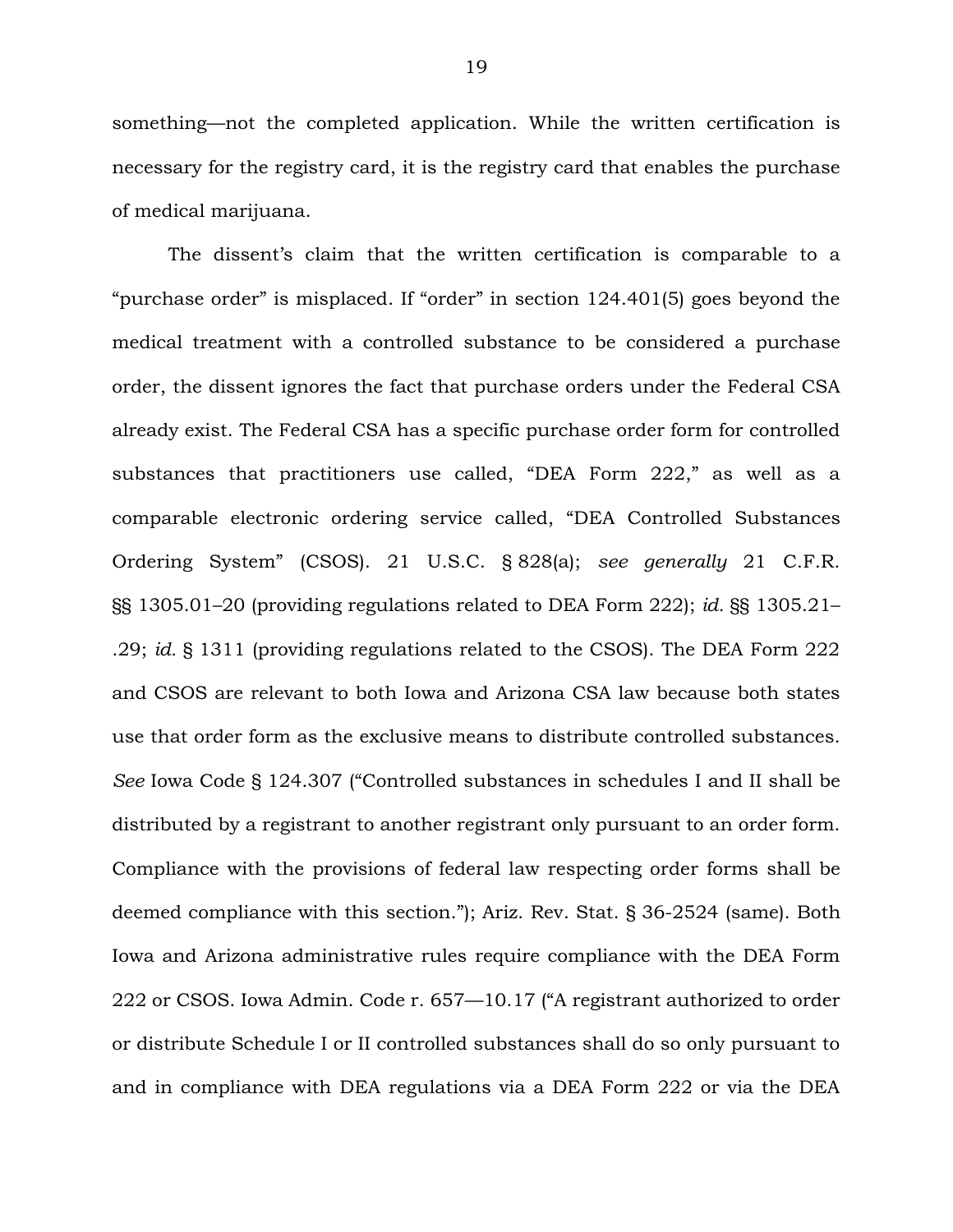Controlled Substances Ordering System (CSOS)."); Ariz. Admin. Code § R4-23-1003(B) (2019) ("For purposes of [Ariz. Rev. Stat.] § 36-2524, 'Order Form' means DEA Form 222c.").

Practitioners can only "order" a schedule I controlled substance through these forms if they are registered to do research on a schedule I controlled substance. 21 U.S.C. § 823(f); *see* 21 C.F.R. § 1305.04(a) ("Only persons who are registered with DEA under [21 U.S.C. § 823] to handle schedule I or II controlled substances . . . may obtain and use DEA Form 222 (order forms) or issue electronic orders for these substances."). That *research* registration is distinct from *dispensing* a controlled substance, which is the context in this case. 21 U.S.C. § 823(f); *see Bourgoin v. Twin Rivers Paper Co., LLC*, 187 A.3d 10, 16 n.5 (Me. 2018) ("These prohibitions are subject to one exception, namely, the use of marijuana in research projects approved by the government—a circumstance not present here."). Practitioners can only be registered to dispense controlled substances between schedules II through V—not schedule I. 21 U.S.C. § 823(f). Iowa has a similar provision that differentiates registration regarding dispensing controlled substances between schedules II through V and researching controlled substances in schedule I. Iowa Code § 124.303(3) (requiring federal registration to research schedule I substances); *see also* Ariz. Rev. Stat. § 36-2522(A)(2) (requiring registration under the Federal CSA). Middlekauff has not shown that a practitioner could dispense a schedule I substance pursuant to an "order form" or that Middlekauff's physician ordered the controlled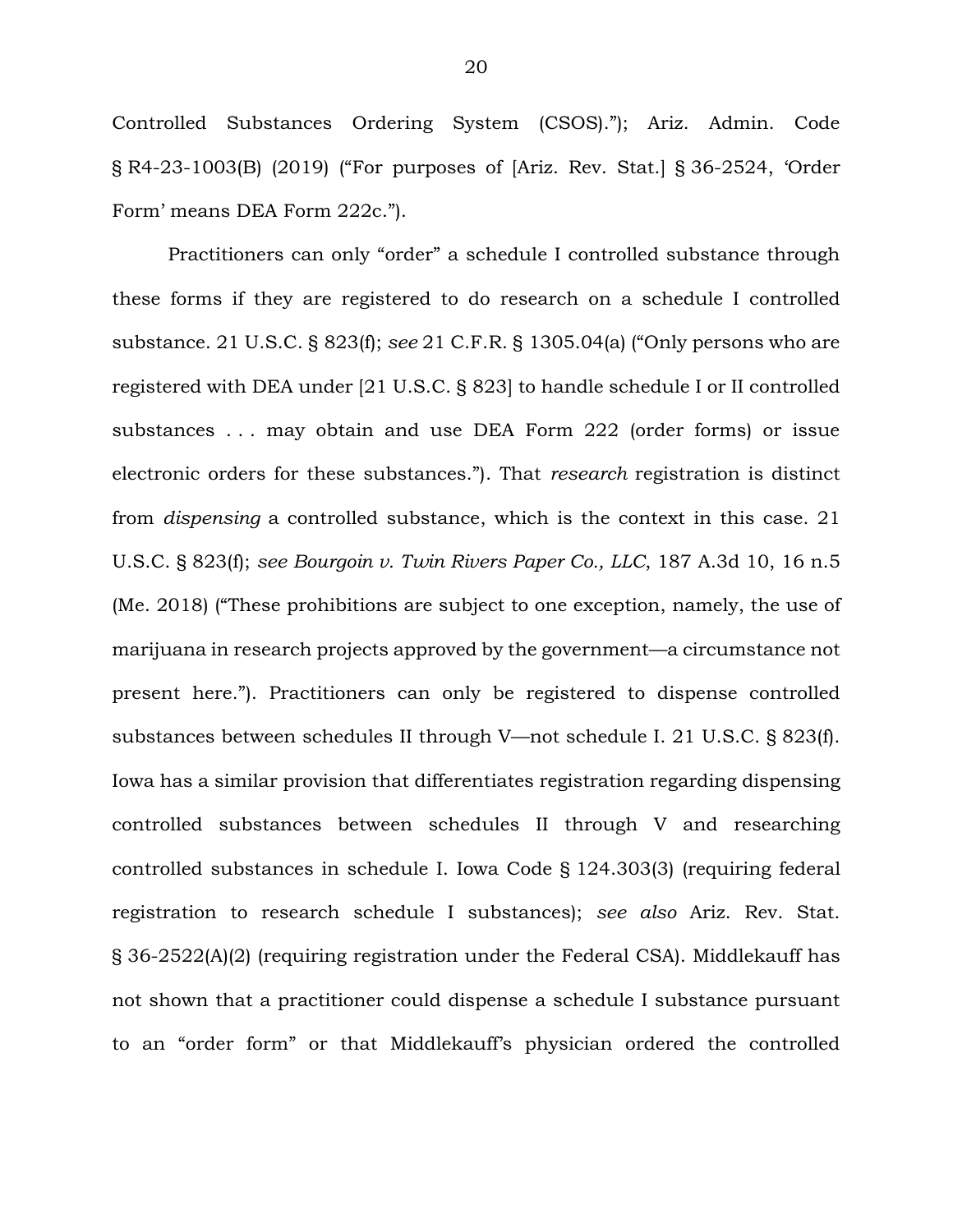substance through the proper DEA channels required under Iowa and Arizona law.

After an extensive review of state and Federal CSA caselaw, the Iowa, Arizona, and Federal CSA statutory schemes, and their relevant regulations to ascertain what "order" could mean, no existing concept of "order" that directly supports Middlekauff's thinly developed claim could be located. *E.g. United States v. Harvey*, 659 F.3d 1272, 1274 (9th Cir. 2011) ("Whatever else 'order' might mean under § 844(a) of the Controlled Substances Act, it does not include a mere recommendation from a physician . . . ."). Middlekauff has not shown that a practitioner directly dispensed marijuana to her pursuant to a lawful order to bypass the prescription requirement in Iowa Code section 124.308(1), that she possessed marijuana pursuant to a medication order, or that her physician ordered it through the appropriate DEA channels. Therefore, neither the Arizona registry card nor written certification is an order.

c. *Marijuana cannot be validly prescribed or ordered.* Even if we held that the registry card or written certification is a prescription or order, we are faced with the fact that marijuana, as a schedule I drug, cannot be *validly* prescribed or ordered for medical treatment. While "valid" is also not defined in the Iowa Code, the Code of Federal Regulations defines a "valid prescription" as "issued for a legitimate medical purpose by an individual practitioner licensed by law to administer and prescribe the drugs concerned." 21 C.F.R. § 1300.03. The problem is neither Iowa, Arizona, nor federal law allow prescriptions for schedule I drugs because schedule I drugs, for purposes of the CSA's, have no legitimate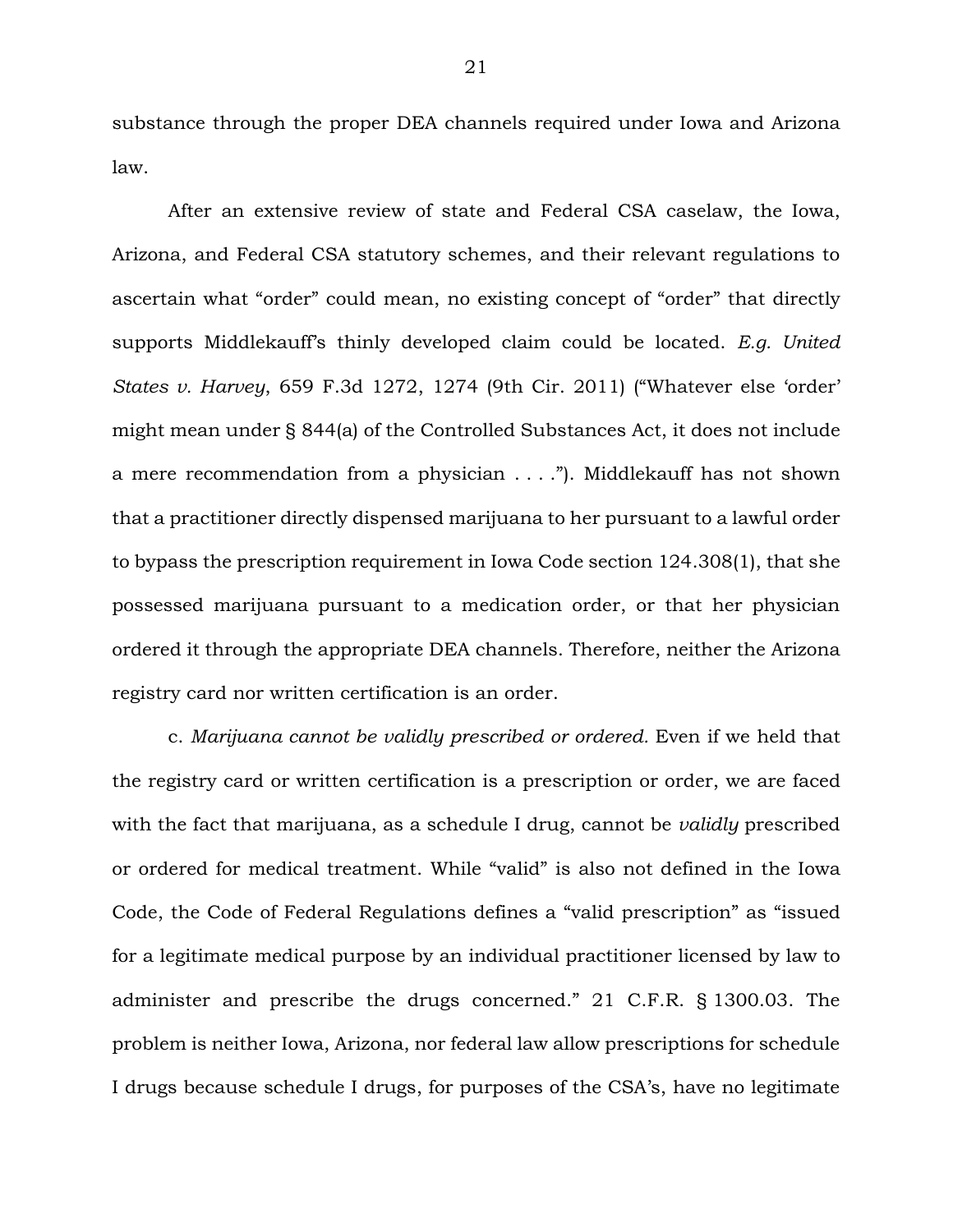medical use by statutory classification. Iowa Code § 124.308(5)–(7); *see* Ariz. Rev. Stat. § 36-2525;<sup>4</sup> *see also* 21 U.S.C. § 829. Nor does our administrative code provide for rules relating to the prescription of schedule I controlled substances. *See* Iowa Admin. Code r. 657—10.24. The same is true for medication orders. *See id.* r. 657—7.13(1).

"Whereas some other drugs can be dispensed and prescribed for medical use the same is not true for marijuana. Indeed, for purposes of the Controlled Substances Act, marijuana has 'no currently accepted medical use' at all." *United States v. Oakland Cannabis Buyers' Coop.*, 532 U.S. 483, 491 (2001) (citation omitted); *see Gonzales v. Oregon*, 546 U.S. 243, 269 (2006) ("Congress' express determination that marijuana had no accepted medical use foreclosed any argument about statutory coverage of drugs available by a doctor's prescription."); *see also Bonjour*, 694 N.W.2d at 514.

As applied to an order from a practitioner, Middlekauff has "not cited any cases that support [her] position that the CSA allows doctors to *order* the use of Schedule I drugs while, at the same time, preventing doctors from *prescribing* them. Nothing in the CSA or any case supports the notion that Congress [or the Iowa legislature] intended 'prescription' and 'order' to have fundamentally contradictory meanings within the same sentence . . . ." *United States v. Harvey*, 794 F. Supp. 2d 1103, 1106 (S.D. Cal. 2011) (emphasis added), *aff'd* 659 F.3d

 $\overline{a}$ 

<sup>4</sup>Arizona now allows for recreational marijuana use. *See* Ariz. Rev. Stat. ch. 36-28.2 (2021). However, Arizona still lists marijuana as a schedule I controlled substance through its adoption of the schedule provided in the Code of Federal Regulations. Ariz. Rev. Stat. § 36-2512; Ariz. Admin. Code R4-23-1004 (2022); 21 C.F.R. § 1308.11(d)(23) (2022).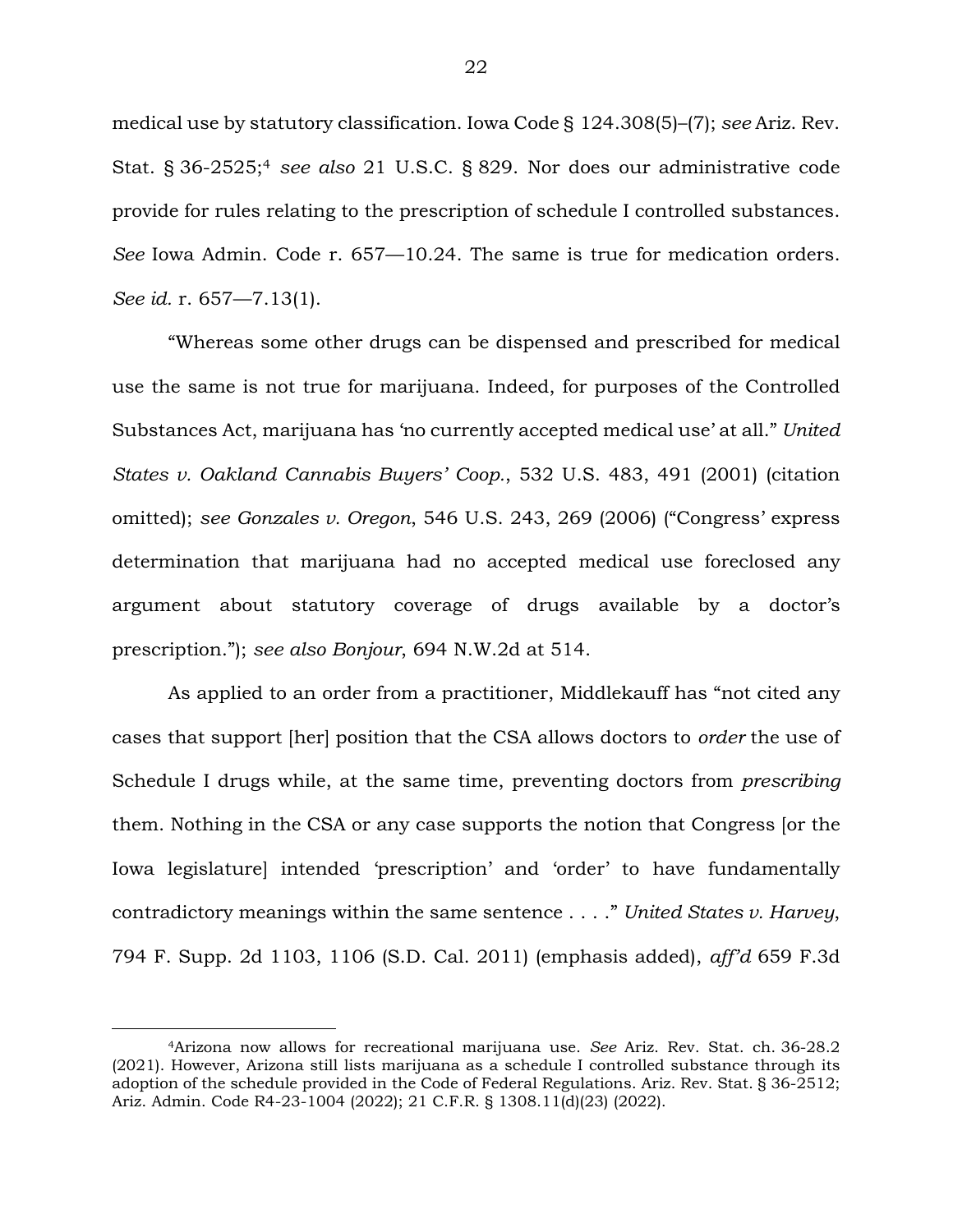1272 (9th Cir. 2011). Several state courts,5 not just Wyoming as cited in the dissent, and federal courts<sup>6</sup> have applied a similar analysis to conclude marijuana cannot be validly prescribed or ordered for medical treatment under their CSA's.

<sup>6</sup>*United States v. Schostag*, 895 F.3d 1025, 1028 (8th Cir. 2018) ("Under federal law, marijuana is 'contraband for any purpose,' including for medical purposes."(emphasis omitted) (citations omitted) (quoting *Gonzales v. Raich*, 545 U.S. 1, 27 (2005))); *Harvey*, 794 F. Supp. 2d at 1106 ("The language and provisions of the [Federal] CSA suggest the CSA does not permit practitioners to prescribe Schedule I drugs such as marijuana.");*United States v. Blanding*, No. 3:21–CR–00156 (KAD), 2022 WL 92593, at \*2 (D. Conn. Jan. 6, 2022) ("The federal possession statute exempts certain prescribed medicines; *see* 21 U.S.C. § 844(a); but this exemption does not apply to marijuana."); *United States v. Arizaga*, No. 16–CR–89–LTS, 2016 WL 7974826, at \*2 (S.D.N.Y. Dec. 22, 2016) ("There is no federal exception for medical marijuana because the statutory prescription exception does not cover Schedule I drugs such as marijuana."); *United States v. Bey*, 341 F. Supp. 3d 528, 528–29 (E.D. Pa. 2018) ("We strongly reminded him the possession, use and distribution of marijuana—even medical marijuana prescribed by a medical provider under Pennsylvania Law—is illegal under federal law.").

 $\overline{a}$ <sup>5</sup>*Beinor v. Indus. Claim Appeals Off.*, 262 P.3d 970, 974 (Colo. App. 2011) ("Marijuana, in contrast, remains a Schedule I controlled substance under the applicable federal statute and consequently cannot be prescribed."); *Bourgoin*, 187 A.3d at 15 ("[F]ederal law bars the prescribed use of marijuana—and of any other Schedule I drug—even in a state with local laws allowing the medical use of marijuana."); *Wright's Case*, 156 N.E.3d 161, 166 (Mass. 2020) ("Accordingly, as a schedule I drug, marijuana may not be prescribed."); *State v. Thiel*, 846 N.W.2d 605, 612–13 (Minn. Ct. App. 2014) ("Marijuana is classified as a Schedule I substance under Minnesota law . . . . But Schedule II substances can be prescribed in Minnesota, which differentiates Schedule II substances from Schedule I substances." (citation omitted)); *Mont. Cannabis Indus. Ass'n v. State*, 368 P.3d 1131, 1152 (Mont. 2016) ("Because marijuana cannot be prescribed within that regulatory framework, the Legislature imposed instead a series of restrictions to curb widespread distribution and to limit possession of the substance to individuals with debilitating medical conditions for whom there is little or no other effective treatment."); *Hager v. M&K Constr.*, 247 A.3d 864, 882 (N.J. 2021) ("The 'valid prescription' language . . . cannot, however, apply to marijuana because the CSA prevents marijuana from being validly prescribed."); *State v. Kuruc*, 846 N.W.2d 314, 324 (N.D. 2014) ("[I]t does not logically follow that there could be a valid prescription for a substance [(marijuana)] that has no medical use or lacks accepted safety."); *Emerald Steel Fabricators, Inc. v. Bureau of Lab. & Indus.*, 230 P.3d 518, 535 (Or. 2010) (en banc) ("[T]he Controlled Substances Act did not authorize employee's physician to administer (or authorize employee to use) marijuana for medical purposes."); *Dowden v. State*, 455 S.W.3d 252, 256 (Tex. App. 2015) ("THC is a Schedule I controlled substance. . . . Texas law does not authorize prescriptions for Schedule I controlled substances."); *Seeley v. State*, 940 P.2d 604, 607 (Wash. 1997) (en banc) ("Marijuana cannot be legally prescribed, nor can a prescription for marijuana be filled by a pharmacist in Washington unless a federal registration is granted [for research purposes]."); *Green Collar Club v. State Dep't of Revenue*, 413 P.3d 1083, 1090–91 (Wash. Ct. App. 2018) (determining registry card is not a prescription or order under the Washington's tax code); *Burns v. State*, 246 P.3d 283, 286 (Wyo. 2011) ("[I]t would be illegal for a physician to prescribe or order, in any sense, the possession of marijuana.").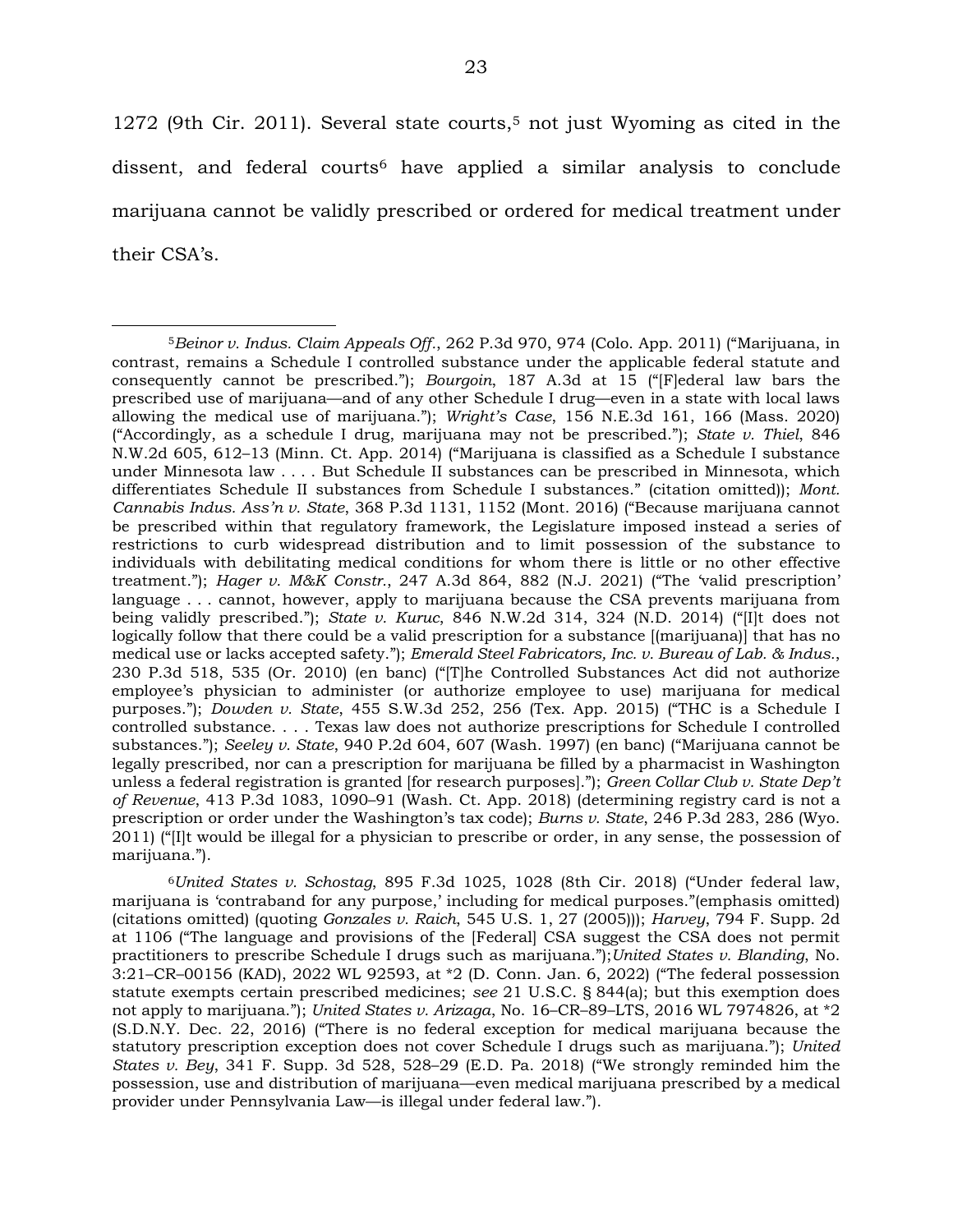We have good reason for holding that marijuana cannot be validly prescribed or ordered. A practitioner cannot dispense controlled substances in schedules II through V without obtaining a registration from the DEA. 21 U.S.C. § 823(f). No similar provision exists for schedule I drugs beyond for research purposes. *Id.* By prescribing or ordering a schedule I substance for medical treatment, practitioners risk having their registration to dispense drugs revoked by the DEA and exposing themselves to an aiding and abetting charge in violation of federal law. *See Conant v. Walters*, 309 F.3d 629, 632–33, 635 (9th Cir. 2002).

Some states have passed legislation to insulate physicians from negative licensing or criminal consequences by having the state authorize medical marijuana outside of their respective CSA statutory schemes. *Mont. Cannabis Indus. Ass'n v. State*, 368 P.3d 1131, 1152 (Mont. 2016). This is similar to how chapter 124E works in Iowa and title 36, chapter 28.1 works in Arizona. *See*  Iowa Code ch. 124E; Ariz Rev. Stat. ch. 36-28.1. Under this system, a physician, who may or may not be registered to dispense controlled substances under state or federal law, typically completes a document that states the patient may benefit from medical marijuana use. *See, e.g.*, Ariz. Rev. Stat. § 36-2801(20). This document, the written certification in this case, is essentially a physical manifestation of the physician's and patient's First Amendment right to openly and candidly discuss appropriate medical treatments, including medical marijuana. *Conant*, 309 F.3d at 637–38; *see, e.g.*, *Bourgoin*, 187 A.3d at 16 n.5 ("Thus, a 'written certification' for medical marijuana authorized by the [Maine Medical Use of Marijuana Act], even when issued by a medical 'practitioner' . . . ,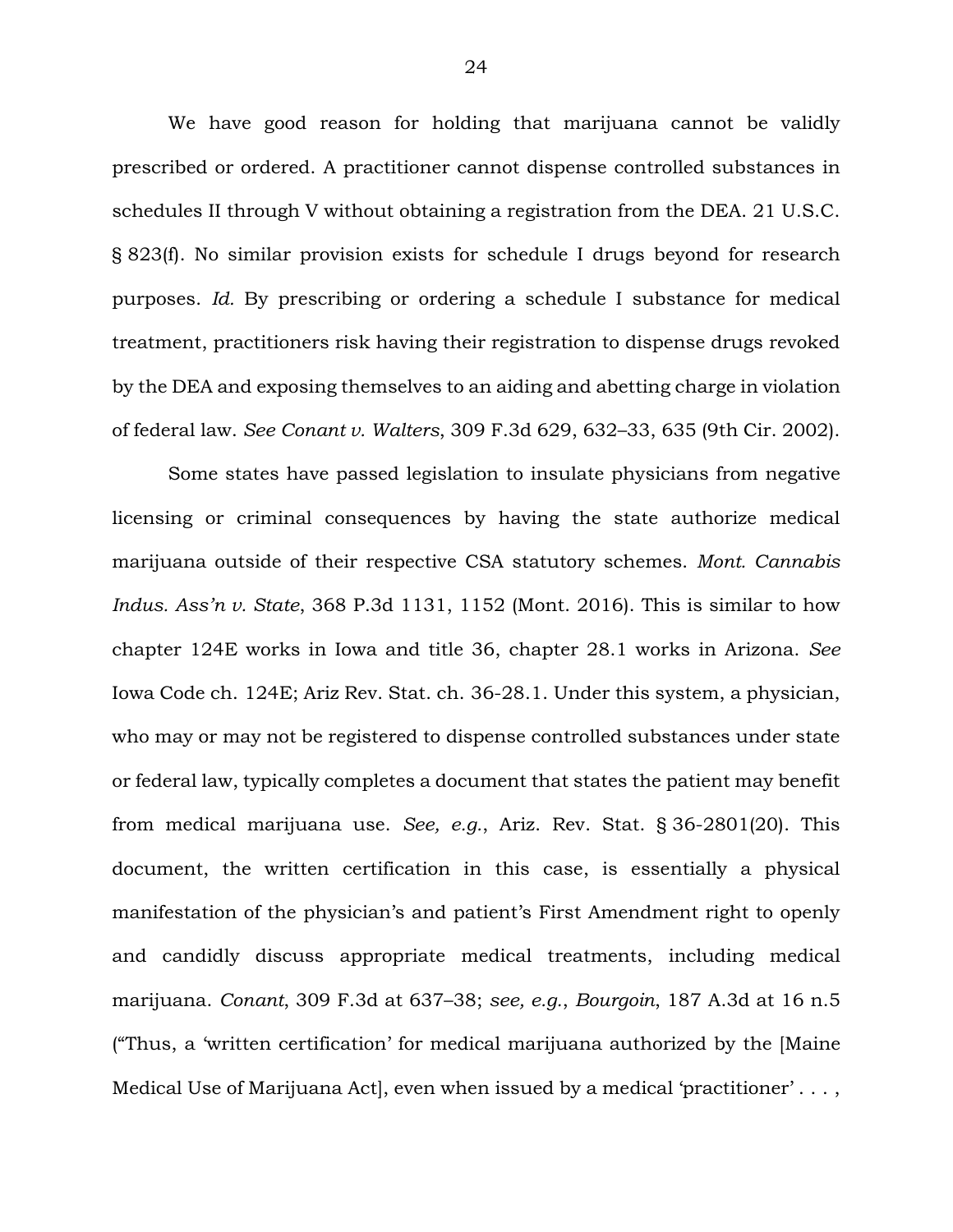is not a 'valid prescription or order' that would exempt the resulting marijuana possession from the purview of the CSA." (citations omitted)); *Musta v. Mendota Heights Dental Ctr.*, 965 N.W.2d 312, 316 n.2 (Minn. 2021) ("Under Minnesota's THC Act, a physician does not prescribe medical cannabis for a patient's medical condition; rather, the physician determines whether the patient 'suffers from a qualifying medical condition,' which if found allows the patient to apply for enrollment in the medical cannabis program." (citations omitted)). Physicians who complete this document are thereby insulated from revocation of their DEA registration, if they have one, or from being subjected to a federal aiding and abetting charge under the protections of the First Amendment.

Although some states have passed legislation to avoid certain provisions of the Federal CSA and their own CSA's, the legal consequences for prescribing or ordering a schedule I drug, such as marijuana, continue to exist. We conclude that marijuana cannot be *validly* prescribed or ordered for medical treatment under Iowa Code section 124.401(5).

d. *Middlekauff's interpretation would render chapter 124E's specific medical cannabidiol patient possession defense superfluous.* In 2014, the Iowa Legislature enacted its first Medical Cannabidiol Act before passing a more comprehensive Medical Cannabidiol Act in 2017. 2014 Iowa Acts ch. 1125 (codified at Iowa Code ch. 124D (2015)); 2017 Iowa Acts ch. 162 (codified at Iowa Code ch. 124E (2017)). Cannabidiol is found in the marijuana plant. Iowa Code § 124E.2(9)–(10) (defining medical cannabidiol). Specific forms of medical cannabidiol are "recommended by the medical cannabidiol board, approved by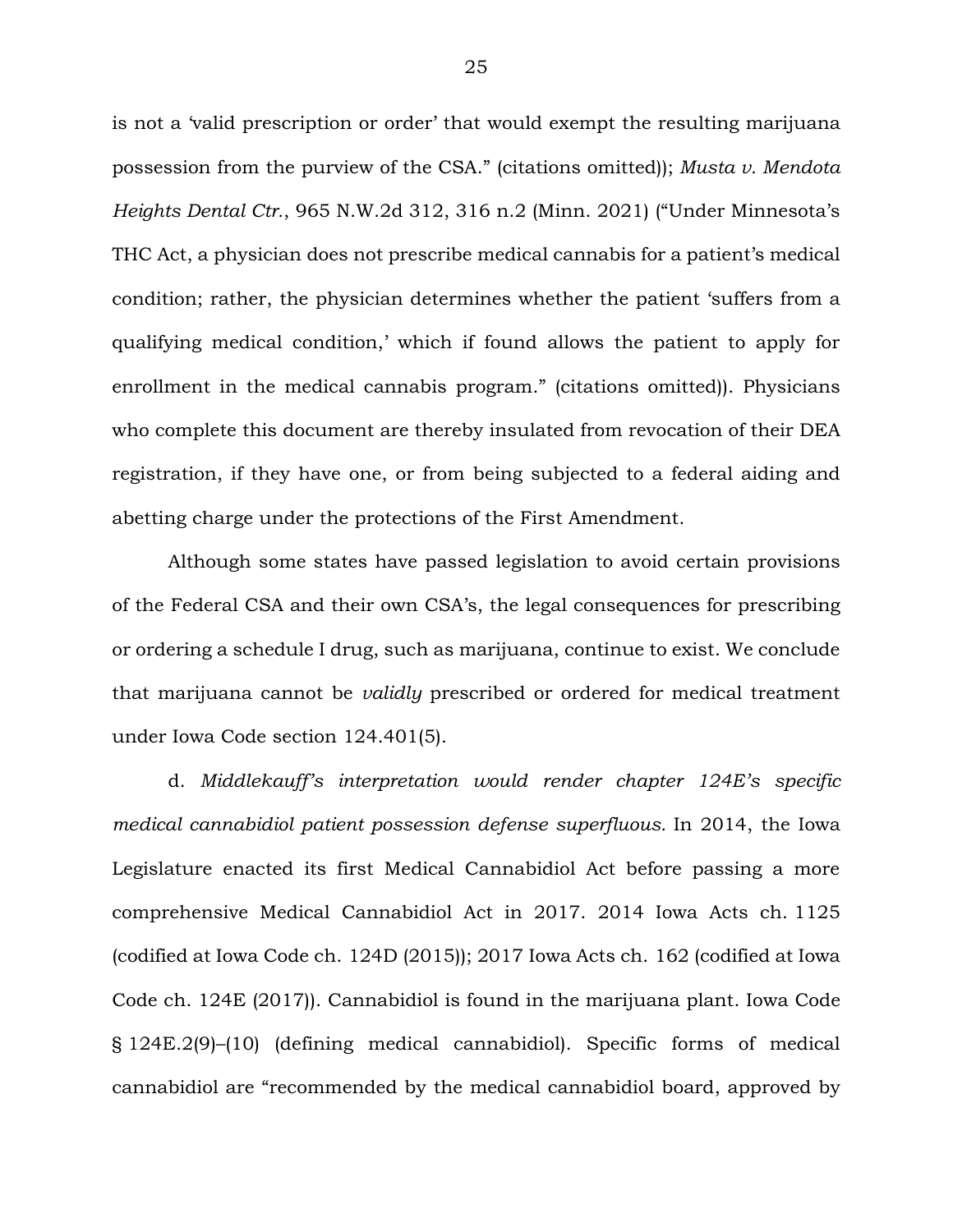the board of medicine, and adopted by the department pursuant to rule." *Id.* § 124E.2(10); *see* Iowa Admin. Code r. 641—154.1 (listing the approved forms of medical cannabidiol).

Similar to the process of obtaining a registry card in Arizona, Iowans can apply for an Iowa medical cannabidiol card with the Iowa Department of Public Health after obtaining a written certification from a healthcare practitioner. *See* Iowa Code §§ 124E.3 (describing the duties of a healthcare practitioner in providing a written certification), .4 (describing the application process and contents of the Iowa medical cannabidiol card).

The parties agree that because Middlekauff was found with marijuana that did not comport with the approved forms of medical cannabidiol under Iowa law, chapter 124E does not provide a defense. However, a brief discussion of Iowa's Medical Cannabidiol Act is warranted in our analysis.

Two paragraphs below the "valid prescription or order" affirmative defense found in 124.401(5), the legislature included reference to a separate affirmative defense that allows a person to knowingly or intentionally possess medical cannabidiol if the possession "is in accordance with the provisions of chapter 124E." *Id.* § 124.401(5).

In a prosecution for the *unlawful possession of marijuana* under the laws of this state for *the possession of medical cannabidiol*, including . . . chapter[] 124 . . . it is an affirmative and complete defense to the prosecution that *the patient* [has a debilitating medical condition and a certification by a heathcare practitioner and] is in possession of a valid medical cannabidiol registration card issued pursuant to this chapter.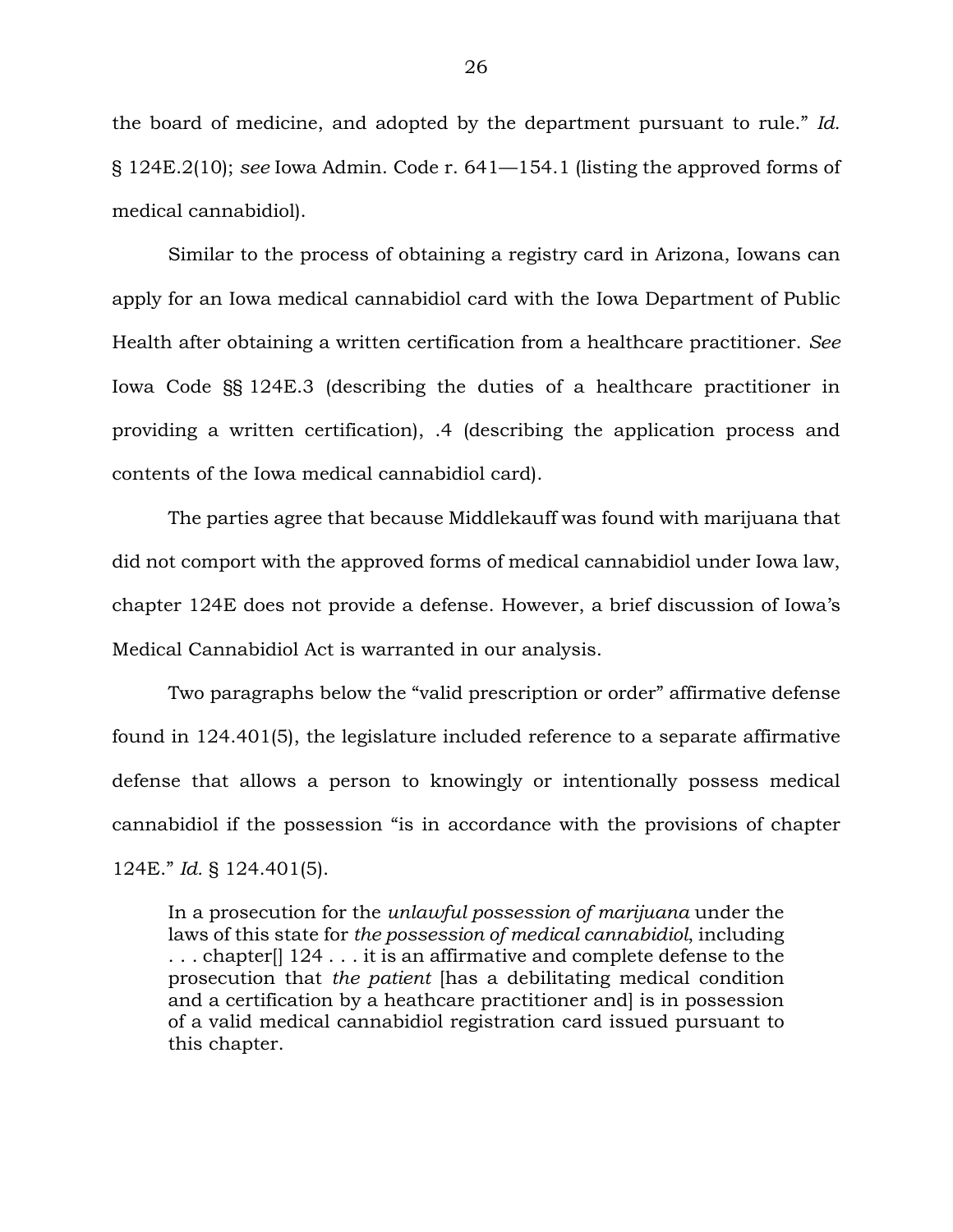*Id.* § 124E.12(4)(*a*) (emphasis added). The 124E patient possession defense also applies to out-of-state registry cardholders if the registry card is a medical cannabidiol card, or its equivalent, and the cardholder is in the possession of medical cannabidiol. *Id.* § 124E.18.

If we were to hold that a registry card or written certification is an affirmative defense to possession of marijuana and its derivatives because it is a valid prescription or order, as urged by Middlekauff, then why did the legislature create a specific 124E medical cannabidiol patient possession affirmative defense? Middlekauff's proposed interpretation of the valid prescription or order defense under 124.401(5) would render it superfluous. *Iowa Ins. Inst. v. Core Grp. of the Iowa Ass'n for Just.*, 867 N.W.2d 58, 75 (2015) (explaining the surplusage canon). The legislature drafted two separate affirmative defenses, one under 124.401(5) (valid prescription or order) and one under 124E (medical cannabidiol), and the legislature does not do that for no reason. *Bennett v. Iowa Dep't of Nat. Res.*, 573 N.W.2d 25, 28 (Iowa 1997) ("[T]he . . . expression of one thing is considered the exclusion of another."). Middlekauff's interpretation of the 124.401(5) valid prescription or order defense is irreconcilable with the 124E medical cannabidiol patient possession defense and the Iowa Legislature's attempt to limit that defense for out-of-state cardholders to possessing medical cannabidiol.

Based on the foregoing reasons, we hold that neither the Arizona registry card nor written certification for medical marijuana is a valid prescription or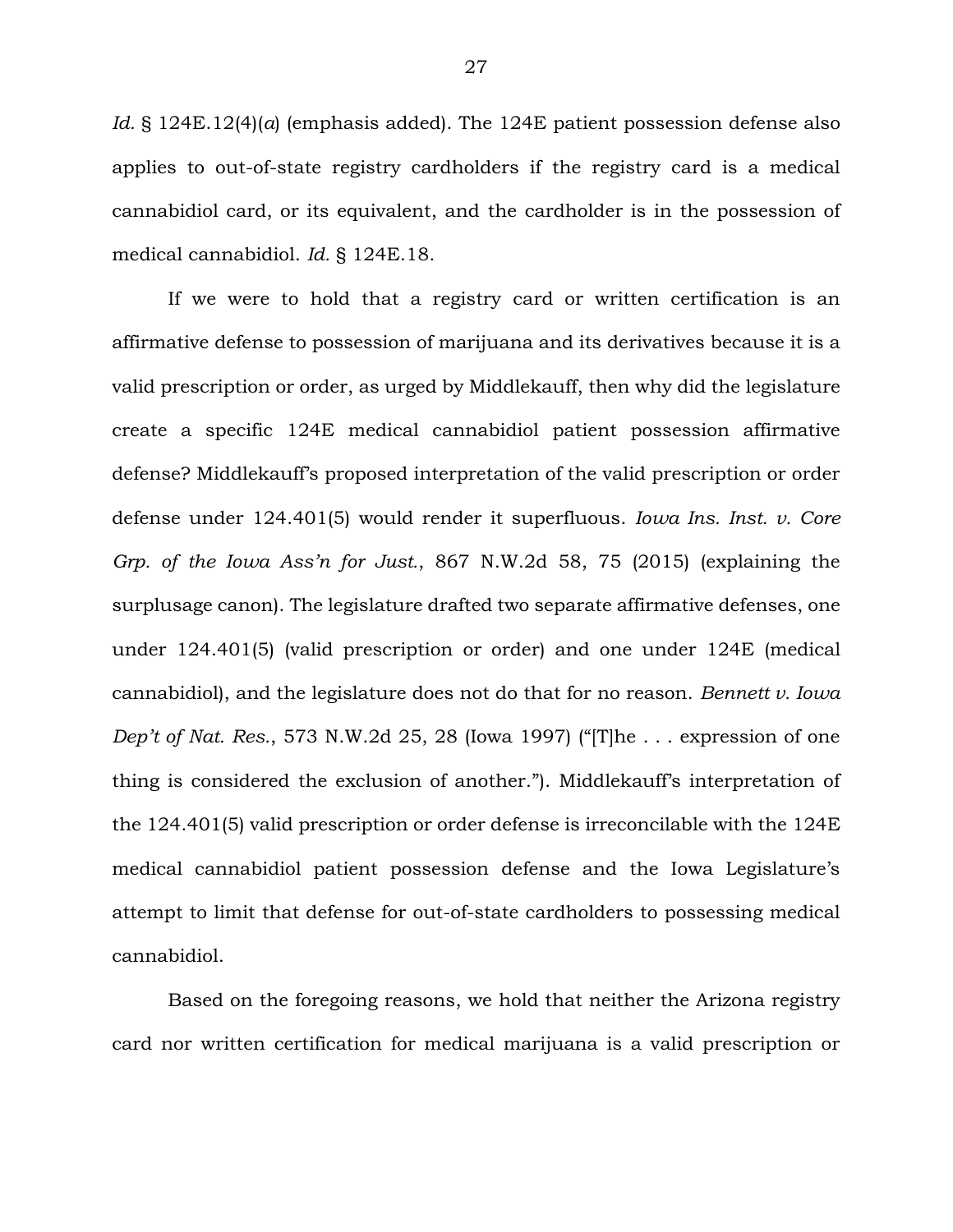order under section 124.401(5). The district court did not err in refusing to admit the Arizona registry card or written certification.

2. *The valid prescription or order defense is not unconstitutionally vague.* Middlekauff argues that the valid prescription or order defense is unconstitutionally vague as applied to her. While Middlekauff cited the Iowa Constitution's due process clause in her third motion to dismiss, she does not offer any reason why we should interpret the due process clause in the Iowa Constitution differently than the United States Constitution. Therefore, we treat the provisions as identical. *State v. Nail*, 743 N.W.2d 535, 539 (Iowa 2007).

"The [due process] clause is broad and captures the common concept that all laws are required to give people of ordinary intelligence fair warning of the prohibited conduct . . . ." *State v. Newton*, 929 N.W.2d 250, 255 (Iowa 2019). "[I]n determining whether a statute is unconstitutionally vague, this court presumes the statute is constitutional and gives 'any reasonable construction' to uphold it." *Nail*, 743 N.W.2d at 539 (emphasis omitted) (quoting *State v. Millsap*, 704 N.W.2d 426, 436 (Iowa 2005)). "The United States Supreme Court has repeatedly made clear that vagueness challenges are determined on the basis of statutes and pertinent caselaw rather than the subjective expectations of particular defendants based on incomplete legal knowledge." *Id.* at 540. "A statute may be saved from constitutional deficiency, moreover, if its meaning is fairly ascertainable by reference to other similar statutes or other statutes related to the same subject matter." *Id.*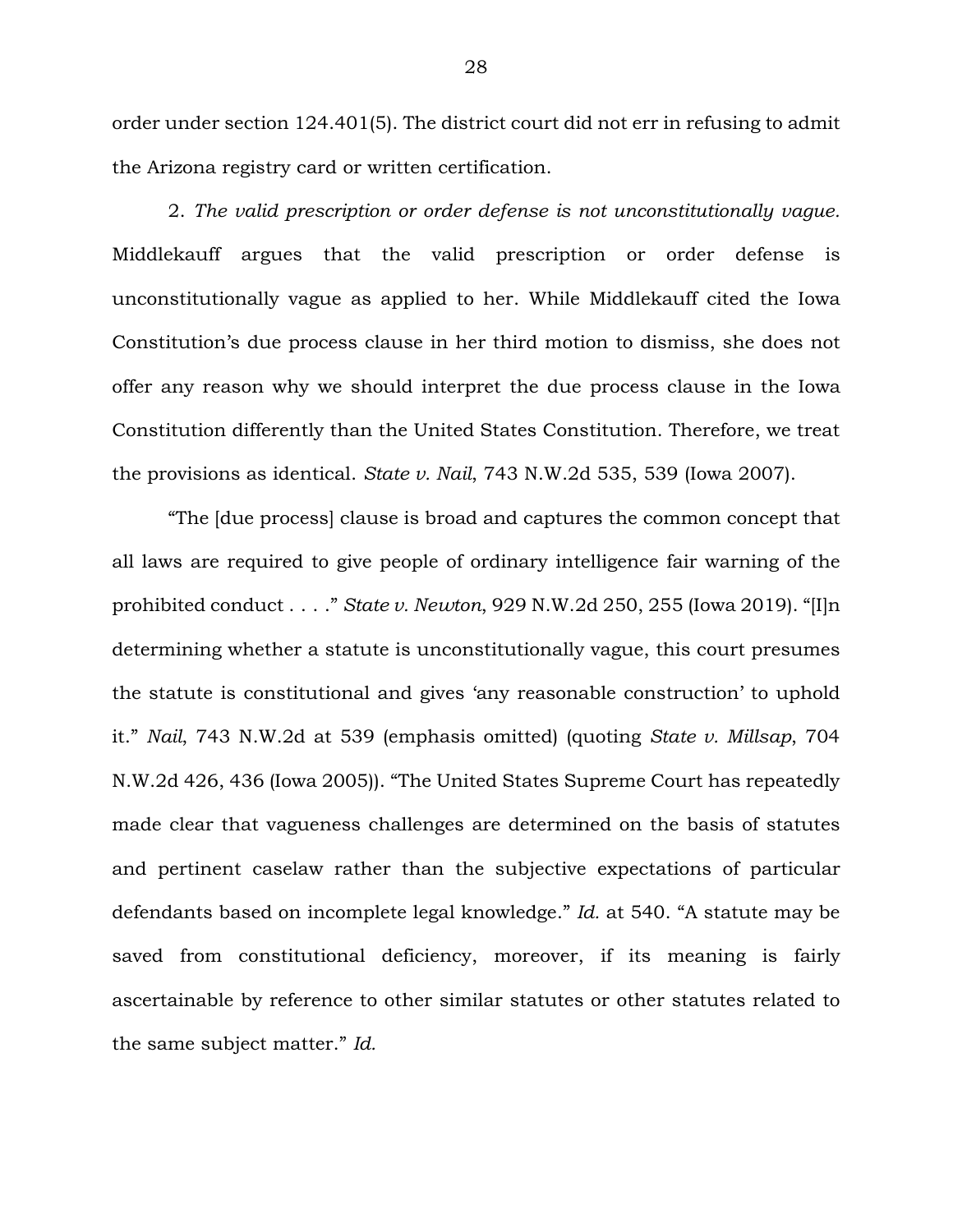Middlekauff has failed to show the valid prescription or order defense is impermissibly vague as applied to her. We think a reasonably intelligent person could understand what a valid prescription or order constituted by reading Iowa and federal requirements of a prescription or order, understanding that marijuana—as a schedule I drug—could not be validly prescribed or ordered under either Iowa or federal law, and observing Iowa's Medical Cannabidiol Act in chapter 124E as described above.

3. *Section 124.401(5) does not violate equal protection.* Middlekauff also argues section 124.401(5) violates equal protection under the Federal and State Constitution. Similar to her vagueness challenge, Middlekauff does not claim that we need to interpret the state and federal equal protection protections differently. We treat those provisions as identical.

First, Middlekauff argues that this statute inappropriately discriminates between out-of-state individuals who are authorized to use medical marijuana for a medical condition and out-of-state individuals who are prescribed other controlled substances, particularly opioids, for the same medical condition. Secondly, she argues that this statute improperly discriminates between out-ofstate individuals authorized to use medical marijuana flower and Iowans authorized to use medical cannabidiol.

To begin analyzing these equal protection challenges, we must determine whether the state is "treating similarly situated persons differently." *State v. Doe*, 927 N.W.2d 656, 662 (Iowa 2019) (quoting *King v. State*, 818 N.W.2d 1, 24 (Iowa 2012)). "If the two groups are not similarly situated, we need not scrutinize the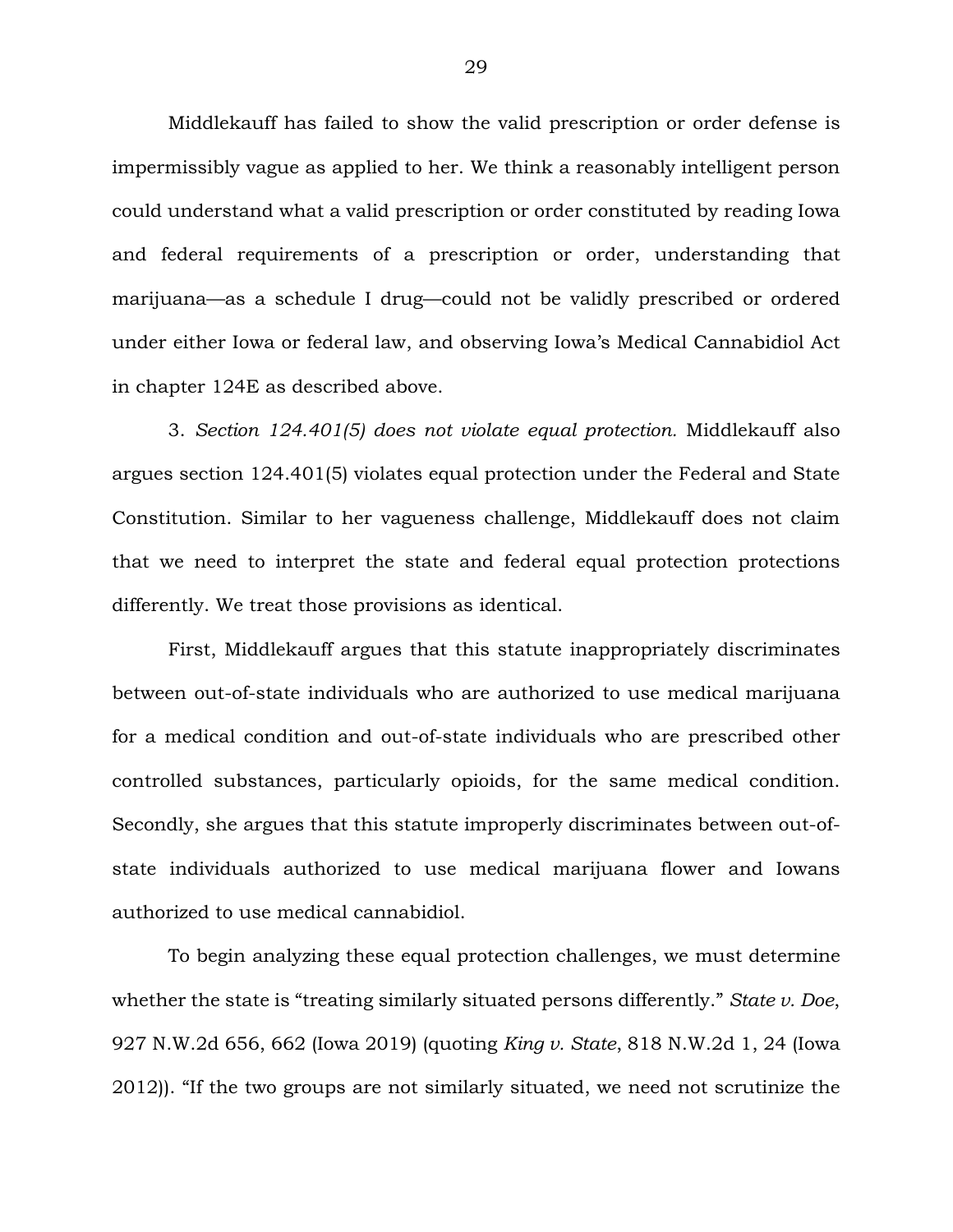legislature's differing treatment of them." *In re Det. of Hennings*, 744 N.W.2d 333, 339 (Iowa 2008). "The purposes of the law must be referenced in order to meaningfully evaluate whether the law equally protects all people similarly situated with respect to those purposes." *Tyler v. Iowa Dep't of Revenue*, 904 N.W.2d 162, 167 (Iowa 2017) (quoting *Varnum v. Brien*, 763 N.W.2d 862, 883 (Iowa 2009)).

As a threshold matter, we agree with the State that Middlekauff has not shown that her first classification between out-of-state individuals who are authorized to use medical marijuana for a medical condition as compared to out-of-state individuals who are prescribed other controlled substances for the same medical condition are similarly situated. Middlekauff's first classification can be easily distinguished for two reasons. First, as discussed above, the registry card or written certification is not a valid prescription or order. Second, as also discussed above, marijuana, as a schedule I controlled substance, cannot be validly prescribed or ordered, unlike certain opioids under schedule II. *Compare* Iowa Code § 124.204 (schedule I controlled substances), *with id.* § 124.206 (schedule II controlled substances). The legislature may treat these two classes differently, and we do not proceed further on this classification. *See, e.g.*, *Houck v. Iowa Bd. of Pharmacy Exam'rs*, 752 N.W.2d 14, 21 (Iowa 2008) (determining a licensed pharmacist is not similarly situated as a nonpharmacist).

Middlekauff's second classification, Iowans authorized to use medical cannabidiol as compared to out-of-state individuals authorized to use marijuana flower for medical treatment, shows that the two groups are similarly situated.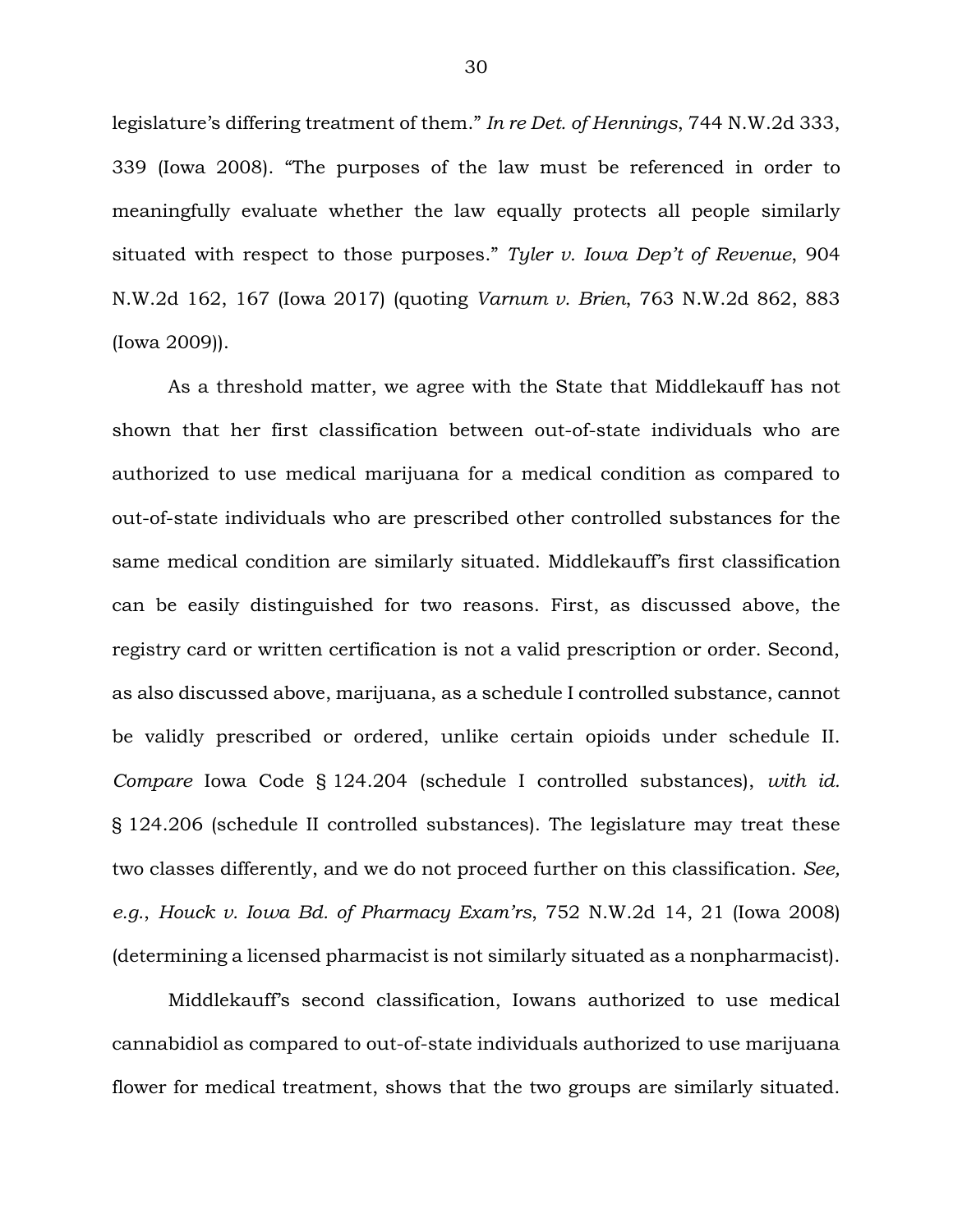Marijuana is still a schedule I controlled substance under the Federal CSA and Iowa CSA. However, both individuals are authorized to use certain forms of marijuana for medical treatment. We proceed with this equal protection challenge.

We now must determine what level of scrutiny is involved. "Unless a suspect class or a fundamental right is at issue, equal protection claims are reviewed under the rational basis test." *Doe*, 927 N.W.2d at 662 (quoting *King*, 818 N.W.2d at 25). No suspect class is involved. Middlekauff generally states that fundamental rights are implicated but does not explain what the fundamental right is. The State argues rational basis is appropriate because there is no fundamental right to the possession of marijuana. *See Raich v. Gonzales*, 500 F.3d 850, 866 (9th Cir. 2007). We agree with the State and apply rational basis.

A statute survives rational basis if "the statute serves a legitimate governmental interest, but also that the interest itself is 'realistically conceivable' and has a 'basis in fact.' " *Tyler*, 904 N.W.2d at 166 (quoting *Racing Ass'n of Cent. Iowa v. Fitzgerald*, 675 N.W.2d 1, 7–8 (Iowa 2004)). "[T]he relationship between the classification and the purpose must not be 'so weak that the classification must be viewed as arbitrary.' " *Id.* (quoting *McQuistion v. City of Clinton*, 872 N.W.2d 817, 831 (Iowa 2015)). "The burden is not on the government to justify its action, but for the [defendant] to rebut a presumption of constitutionality." *Id.* (quoting *McQuistion*, 872 N.W.2d at 831). Middlekauff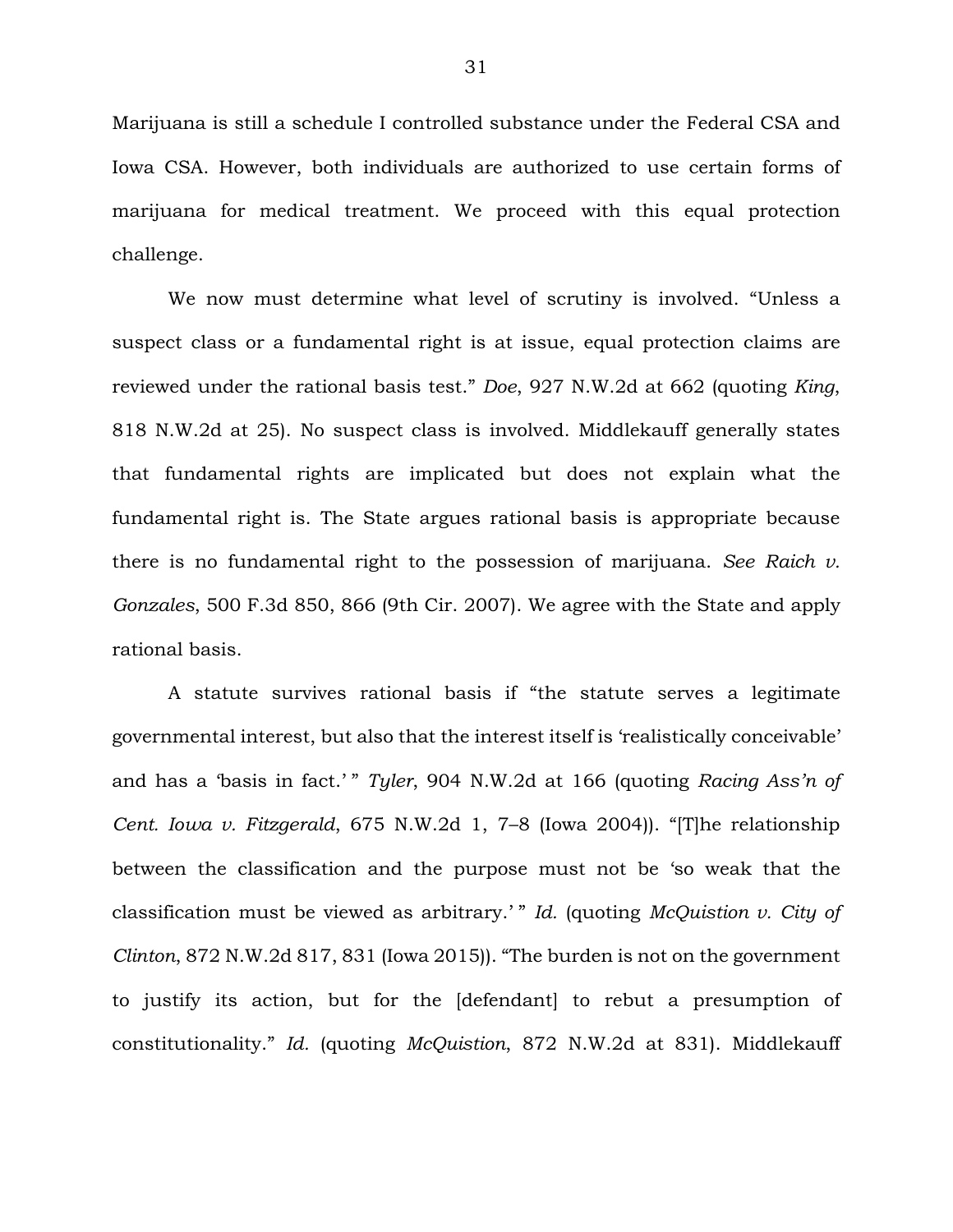"must 'negate every reasonable basis upon which the classification may be sustained.' " *Id.* at 166–67 (quoting *Varnum*, 763 N.W.2d at 879).

Marijuana "exudes a resin containing a mix of cannabinoids with principal components, . . . tetrahydrocannbinol (THC) and cannabidiol (CBD)." Christian Larsen & Jorida Shahinas, *Dosage, Efficacy and Safety of Cannabidiol Administration in Adults: A Systematic Review of Human Trials*, 12 J. Clinical Med. Rsch. 129, 129 (2020). Cannabidiol is distinctly different from THC "[b]ecause of its excellent tolerability in humans, the lack of psychoactive action and the low abuse potential." *Id.* The legislature could have plausibly thought the use of cannabidiol had acceptable medical application as compared to marijuana generally. Even though Iowa law now allows for THC in cannabidiol products, THC is capped at a certain amount. *See* Iowa Code § 124E.9(14)–(15) (2021). Iowa's current statutory scheme is rationally related to preventing the proliferation of medical marijuana that has a high or unregulated amount of THC and keeping 124E out of the controlled substances context. *Cf. State v. Biddle*, 652 N.W.2d 191, 203 (Iowa 2002). "Use of marijuana is a public-policy issue best suited for the legislature because it is driven by legal, moral, philosophical, and medical concerns that are ill-suited for resolution by this court." *Bonjour*, 694 N.W.2d at 514. Accordingly, Middlekauff's second classification survives rational basis review.

4. *Remaining arguments related to the valid prescription or order defense do not have merit.* Middlekauff also makes the following arguments on appeal: the trial information contained "uncontested evidence" of the registry card which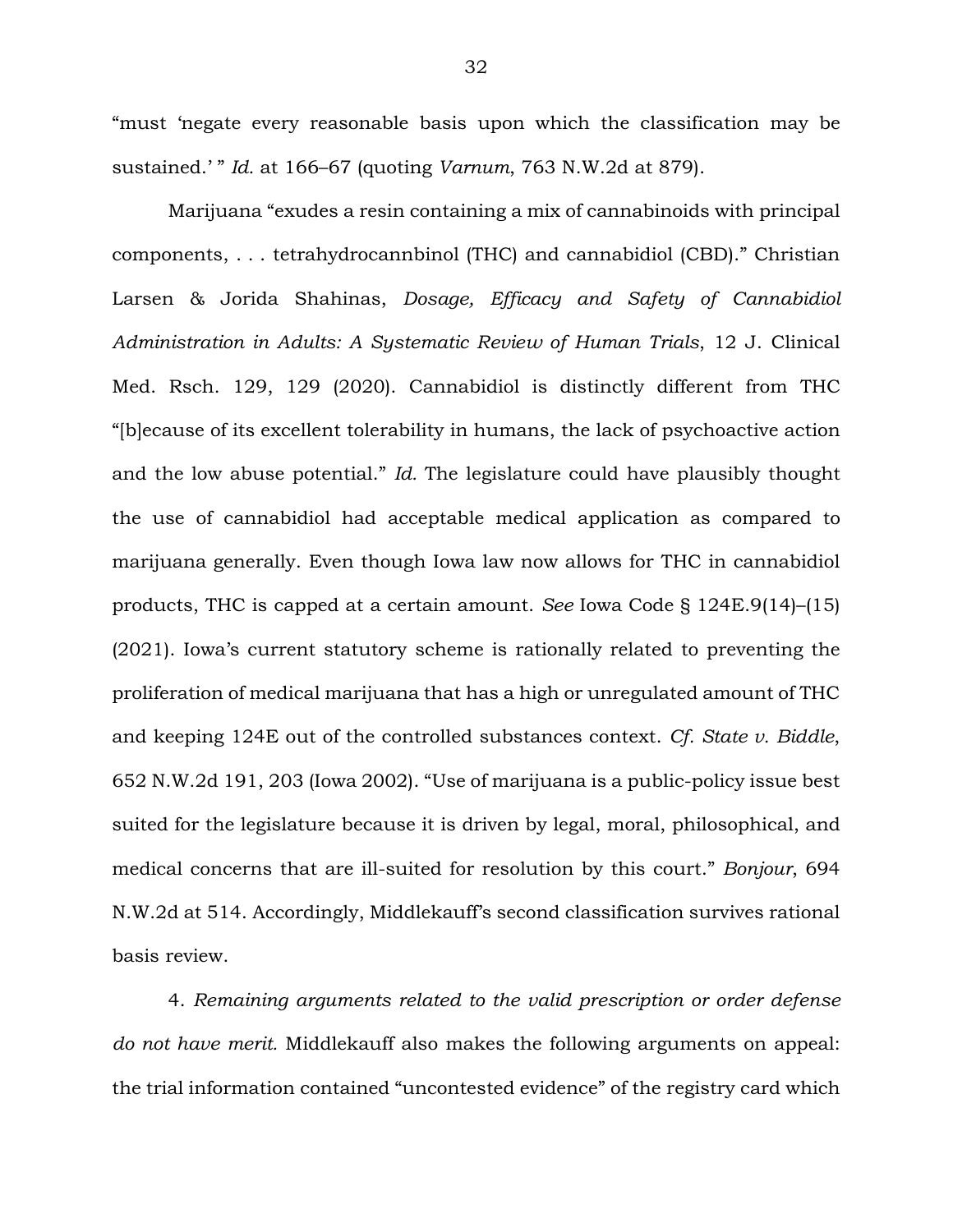meant no probable cause existed for the possession charge so dismissal was required, continued prosecution without probable cause was a seizure in violation of the Fourth Amendment to the United States Constitution, and that the exclusion of the registry card and related Arizona statutes violated her right to present a defense. Each of these arguments assumes that the registry card or written certification is a valid prescription or order under section 124.401(5), which is contrary to our holding today.

The trial information established probable cause for marijuana possession through the minutes of testimony and the attached report describing the stop. *State v. Petersen*, 678 N.W.2d 611, 614 (Iowa 2004). Dismissal of the possession charge was not required and further prosecution was not in violation of the Fourth Amendment. Furthermore, the registry card and written certification were not relevant to the trial and their inclusion would have been prejudicial. The court did not violate Middlekauff's right to present a defense by excluding the registry card and related jury instructions. *See State v. Walton*, 311 N.W.2d 113, 115 (Iowa 1981) ("If all the requirements of the defense are not addressed in the defendant's evidence, trial court is not obligated to submit the issue to the jury.").

#### **B. Evidentiary Issues.**

1. *Testimony from the DCI analyst was admissible.* Middlekauff claims that the district court should have barred DCI analyst Reedy's testimony because the State did not include her name in the minutes of testimony. In the minutes, "Unknown Criminalist or Designee, Iowa Division of Criminal Investigation,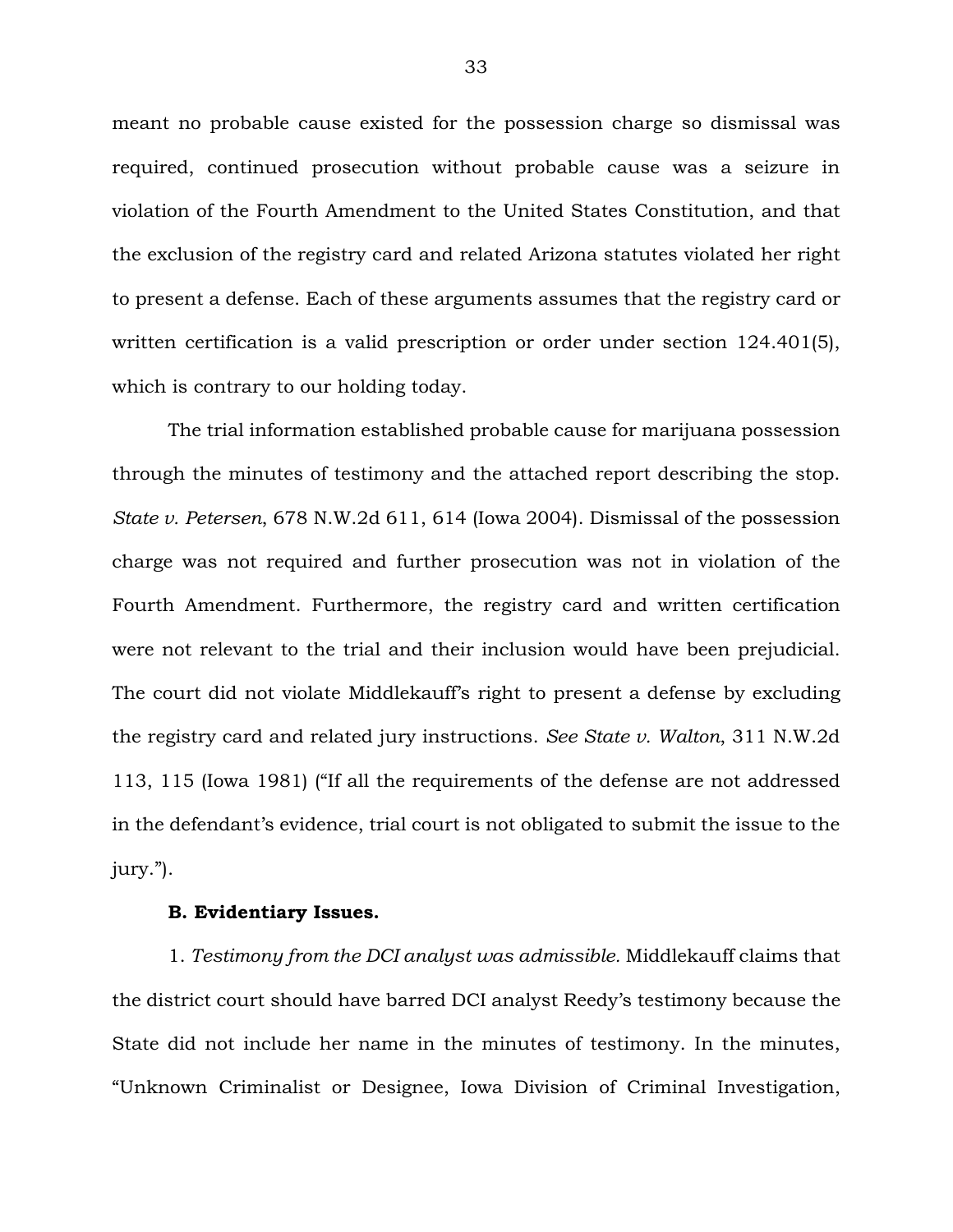Criminalistics Laboratory, 2240 South Ankeny Blvd, Ankeny, IA 50023" was included as an expected witness. The minutes explained that this unknown DCI individual would testify to the results of an analysis from the evidence taken by Trooper Valenta.

On May 3, 2021, ten days before the trial, Middlekauff requested that the unknown DCI analyst testify in person pursuant to Iowa Code section 691.2(2) (2019). The prosecutor soon realized that the marijuana had not been sent to the lab for testing, so Trooper Valenta sent the drugs to the DCI lab for analysis. The marijuana flowers were tested and a report was created confirming that the drugs were marijuana. This report and the identity of the DCI analyst were provided to Middlekauff's attorney at the pretrial conference on May 12 at which time the State offered a continuance of the trial. Middlekauff countered with a request to exclude the DCI analyst's testimony. The district court denied Middlekauff's request to exclude the DCI analyst's testimony but agreed to grant a continuance. However, Middlekauff declined the opportunity to continue the trial.

According to the rules of criminal procedure, a prosecuting attorney must provide the names of witnesses who may be called to testify at trial in the minutes of testimony. Iowa Rs. Crim. P. 2.5(3), 2.19(2). However, witnesses not listed in the minutes may testify at trial if the prosecutor gives the defendant's attorney a minute of such witness's testimony at least ten days before trial. *Id.* r. 2.19(2). "The purpose of this requirement is to inform the defendant of the identity of State witnesses and what evidence they will give." *State v. Swallom*, 244 N.W.2d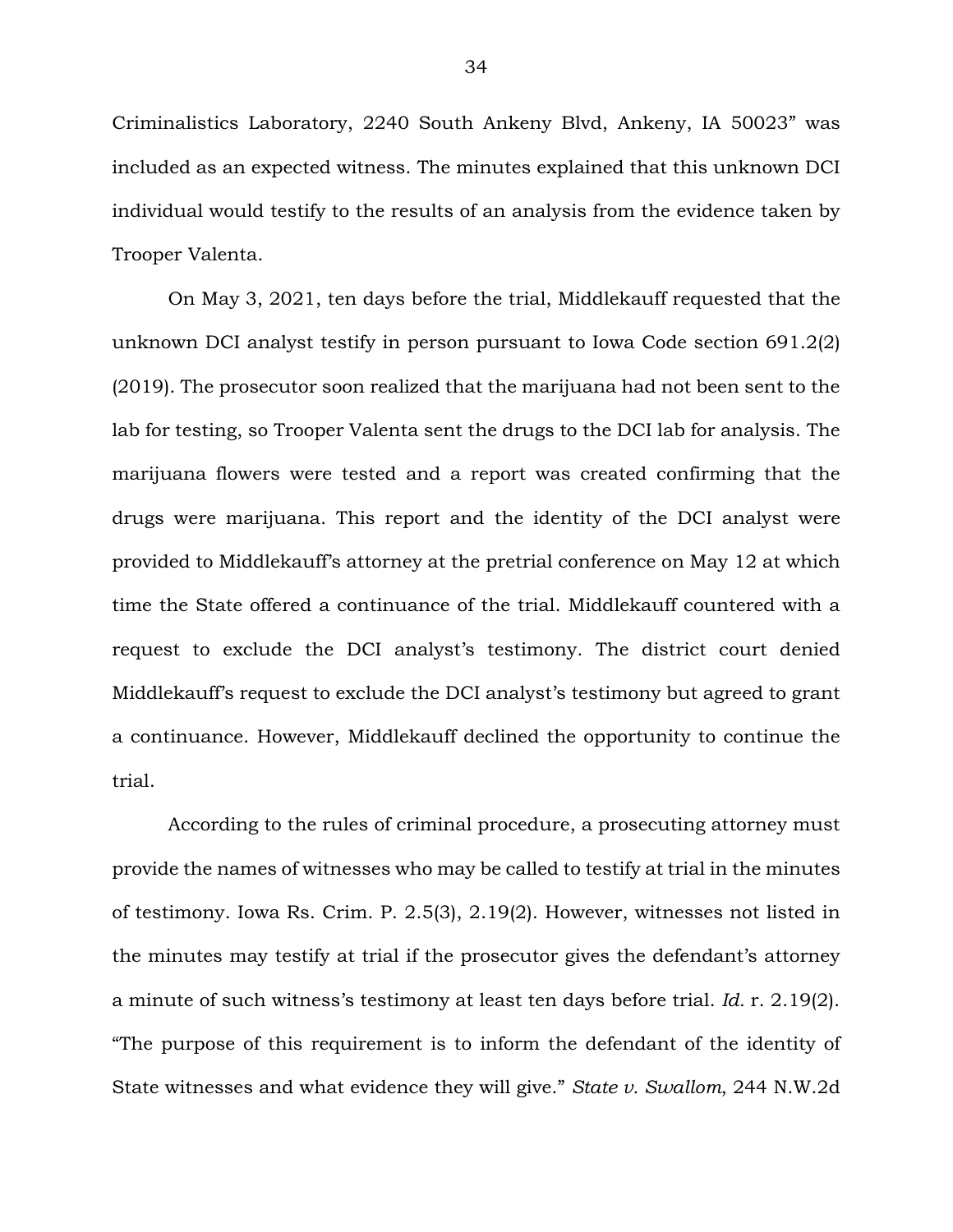321, 323 (Iowa 1976). If the prosecutor has not given proper notice for prosecution witnesses, "the court may order the state to permit the discovery of such witnesses, grant a continuance, or enter such other order as it deems just under the circumstances." Iowa R. Crim. P. 2.19(3).

DCI reports have a special relationship to the witness naming requirement for minutes of testimony. "Any report . . . of the criminalistics laboratory shall be received in evidence, if determined to be relevant, in any court . . . in the same manner and with the same force and effect as if the employee or technician of the criminalistics laboratory who accomplished the requested analysis . . . had testified in person." Iowa Code § 691.2(1). As such, the State is not required to name a witness for the admission of a DCI report. *State v. Givens*, 248 N.W.2d 86, 87 (Iowa 1976).

*State v. Thomas* is instructive on Middlekauff's claim. 222 N.W.2d 488 (Iowa 1974) (en banc). In *Thomas*, the defendant, also charged with marijuana possession, contended the trial court erred in permitting a DCI analyst to testify when the DCI analyst's name was not listed on the minutes of testimony. *Id.* at 493. We held that "[w]hile the name of the witness Eck did not appear in the minutes of the testimony, the substance of his testimony did appear, and the defendant therefore had an indication of what the testimony of the chemist would be." *Id.* Similar to *Thomas*, the minutes of testimony here provided a detailed explanation of what the DCI analyst's testimony would entail.

We also held in *Thomas* that "[i]t is obviously inconsistent for the defendant to request the technician to appear, and then object to his

35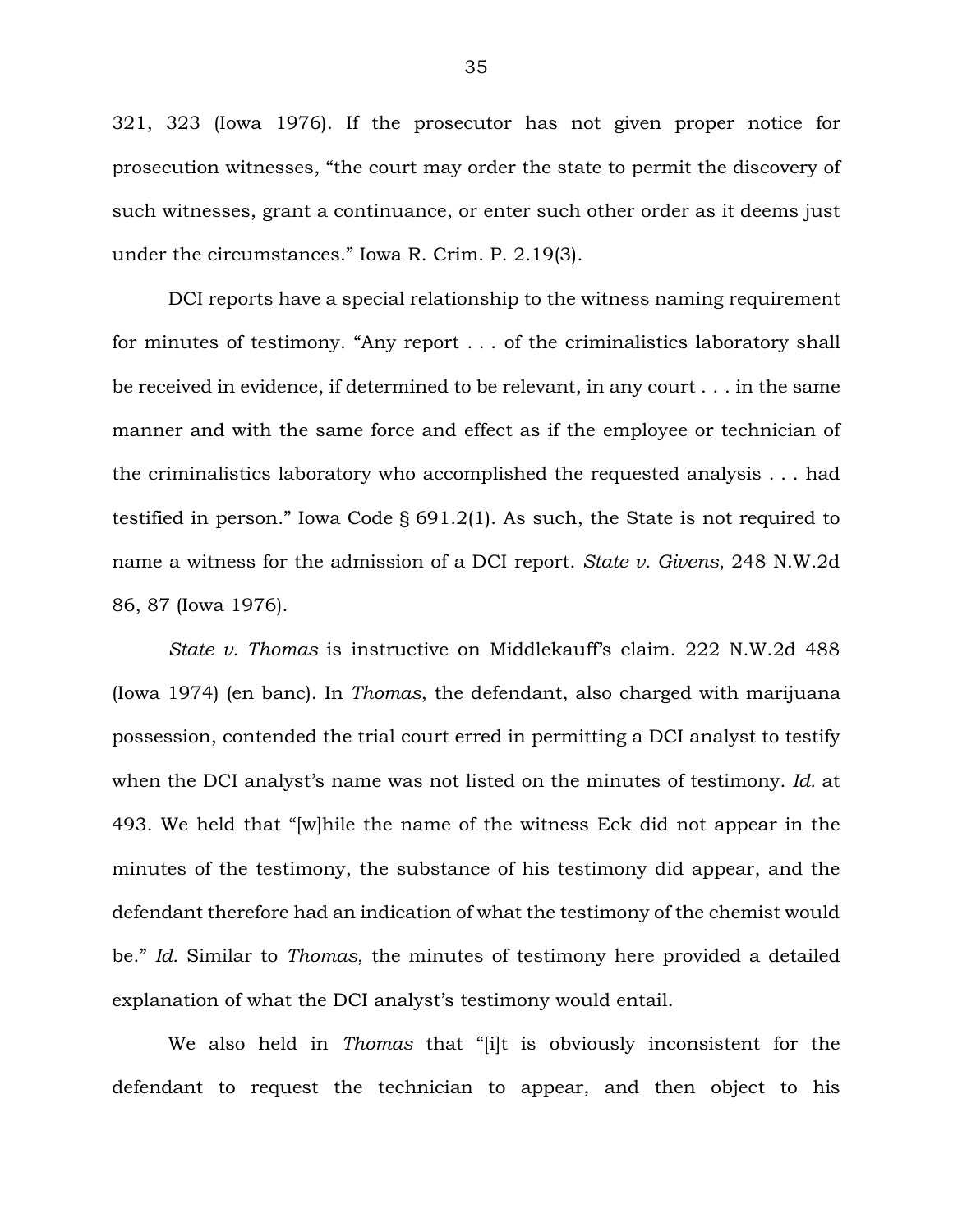appearance." *Id.* Again, similar to *Thomas*, Middlekauff asked for the DCI analyst to appear. It would have been inconsistent for the district court to then subsequently bar DCI analyst Reedy from testifying. A continuance was reasonable under the circumstances and an appropriate remedy. *See* Iowa R. Crim. P. 2.19(3).

We conclude the district court did not abuse its discretion in overruling Middlekauff's request to bar DCI analyst Reedy's testimony and instead offering a continuance, which Middlekauff declined. Regardless, any error was harmless because Middlekauff conceded during cross-examination that she possessed marijuana.

2. *Chain of custody was sufficiently established.* Last, Middlekauff argues that the DCI lab report and marijuana should not have been admitted because there were two chain of custody issues. First, Trooper Valenta testified that he did not take pictures of the marijuana while the marijuana was in his custody, yet pictures of marijuana were presented at trial. Second, Trooper Valenta's report stated that he collected ten one-gram pouches of "Blueberry Jack" strain marijuana while DCI analyst Reedy testified that she tested various strains including "a Sour Plum, a GC, a Uride Train Haze, and a Platinum Purple Kush."

"The district court has considerable discretion in determining whether the State has shown the chain of custody necessary for admission of physical evidence." *Biddle*, 652 N.W.2d at 196. "It is sufficient to state that in introducing an exhibit of marijuana, which by its nature is susceptible to tampering, the State is required to prove a chain of custody sufficiently elaborate to make it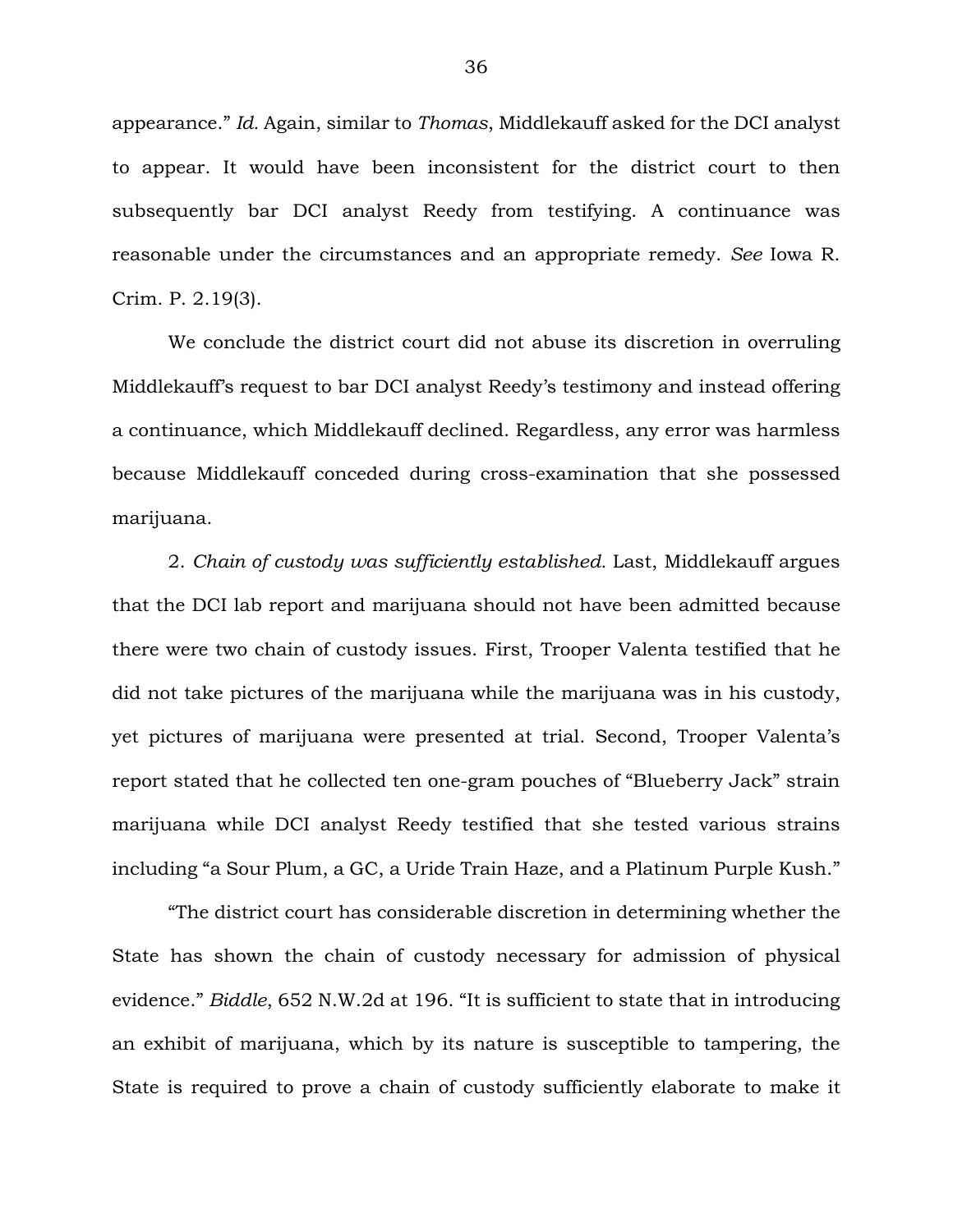reasonably probable no tampering or substitution occurred." *State v. Mattingly*, 220 N.W.2d 865, 870 (Iowa 1974). "Absolute certainty is not required." *Bakker*, 262 N.W.2d at 543. The trial court can presume "[s]tate agents would not tamper with the evidence." *State v. Gibb*, 303 N.W.2d 673, 681 (Iowa 1981). "When [the] trial court has determined that the identification of the exhibit is sufficient, contrary speculation affects the weight of the evidence but not its admissibility." *Id.*

The testimony of Trooper Valenta provides a clear chain of custody of the marijuana, starting at his police car at the time of the stop, then being stored in a locked and secure police evidence locker, then hand-delivering the marijuana pouches to the DCI laboratory, and then recollecting the marijuana pouches for the trial. DCI analyst Reedy testified about the process of receiving the marijuana at the lab for analysis and then returning it to Trooper Valenta. The marijuana was accompanied by documentation (evidence receipt, laboratory submission slip, and lab report), which each had clear identification information connecting the marijuana to Middlekauff and Trooper Valenta. Trooper Valenta identified that a "Blueberry Jack" strain was one of the marijuana pouches taken from Middlekauff and testified that he assumed all of them were "Blueberry Jack" at the time he wrote his report. The fact that pictures were taken shows an intent to *preserve* the evidence rather than an intent to *tamper* with the evidence.

The testimony from Trooper Valenta and DCI analyst Reedy was sufficient to show a reasonable probability that evidence tampering did not occur. Concerns regarding when pictures of the marijuana were taken and whether all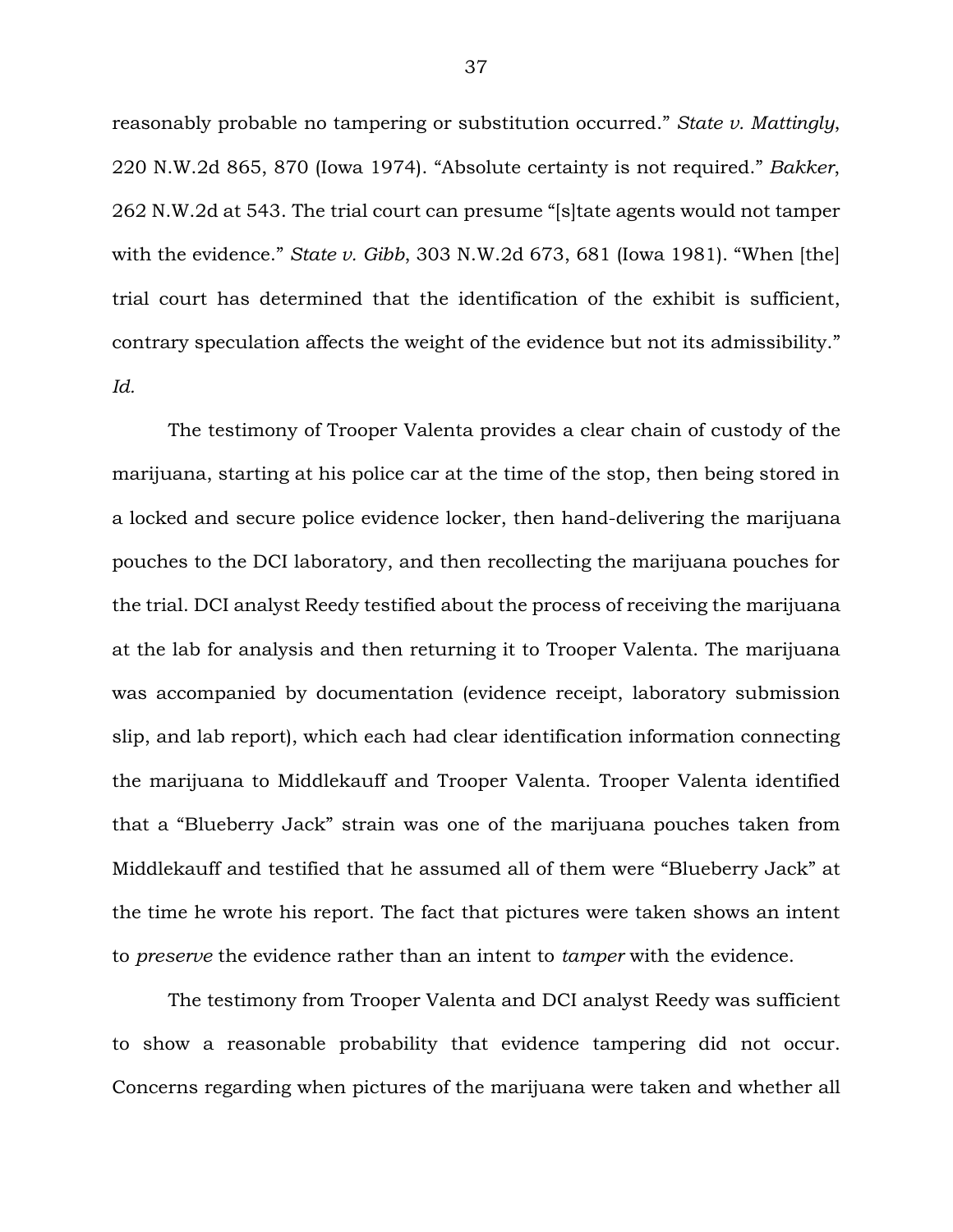of Middlekauff's marijuana pouches were "Blueberry Jack" properly went to the weight of the evidence. The district court did not abuse its discretion in admitting the DCI report or the marijuana based on the chain of custody objection Regardless, any error was harmless because Middlekauff conceded during cross-examination that she possessed marijuana.

# **IV. Conclusion.**

For the foregoing reasons, the conviction is affirmed.

### **AFFIRMED.**

Waterman, McDonald, and Oxley, JJ., join this opinion. Mansfield, J., files a dissenting opinion, in which Appel and McDermott, JJ., join.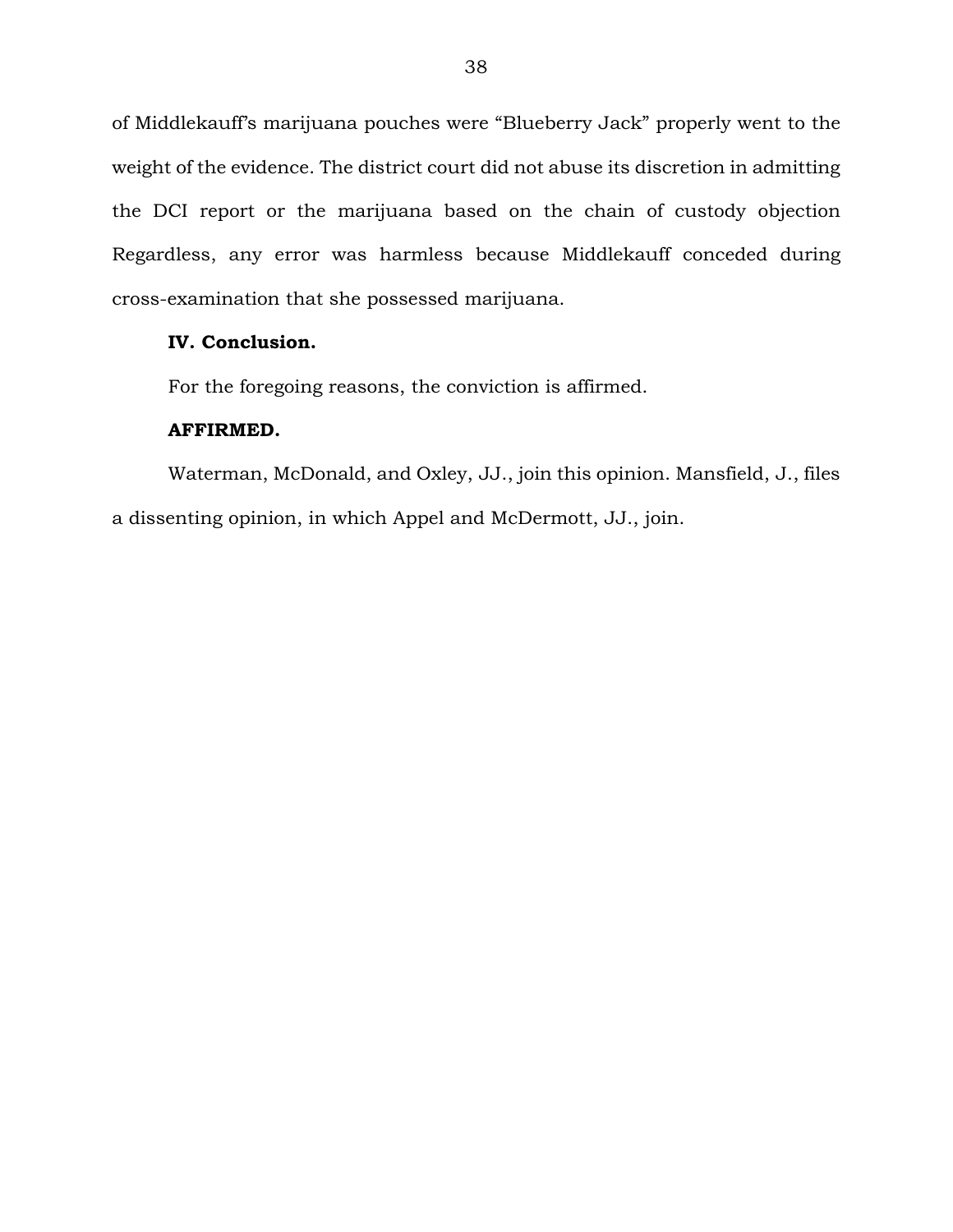#21–0664, *State v. Middlekauff* 

### **MANSFIELD, Justice (dissenting).**

Here is the text of the criminal law under which Pamela Middlekauff was prosecuted:

It is unlawful for any person knowingly or intentionally to possess a controlled substance unless such substance was obtained directly from, or pursuant to, a valid prescription or order of a practitioner while acting in the course of the practitioner's professional practice, or except as otherwise authorized by this chapter.

Iowa Code § 124.401(5) (2019).

Reading the statute, it appears to me that Middlekauff obtained her marijuana "pursuant toll a valid . . . order of a practitioner while acting in the course of the practitioner's professional practice." *Id.* Therefore, she was entitled to dismissal of the criminal charge.

In Arizona, to obtain medical marijuana, one has to present a registration card from the Arizona Department of Health Services. Ariz. Admin. Code § R9- 17-314(A)(5) (2019). To obtain the registration card, one has to provide to the department a physician certification certifying that the physician has diagnosed a qualifying medical condition for the patient, has established a medical record for the patient, has conducted an in-person physical examination of the patient, and has reviewed the patient's medical records. Ariz. Rev. Stat. § 36-2804.02  $(2019)$ ; Ariz. Admin. Code § R9-17-202 $(F)(5)$ . The specific medical condition has to be identified, and the physician must attest that "the qualifying patient is likely to receive therapeutic or palliative benefit from the qualifying patient's medical use of marijuana." Ariz. Admin. Code § R9-17-202(F)(5)(d), (k).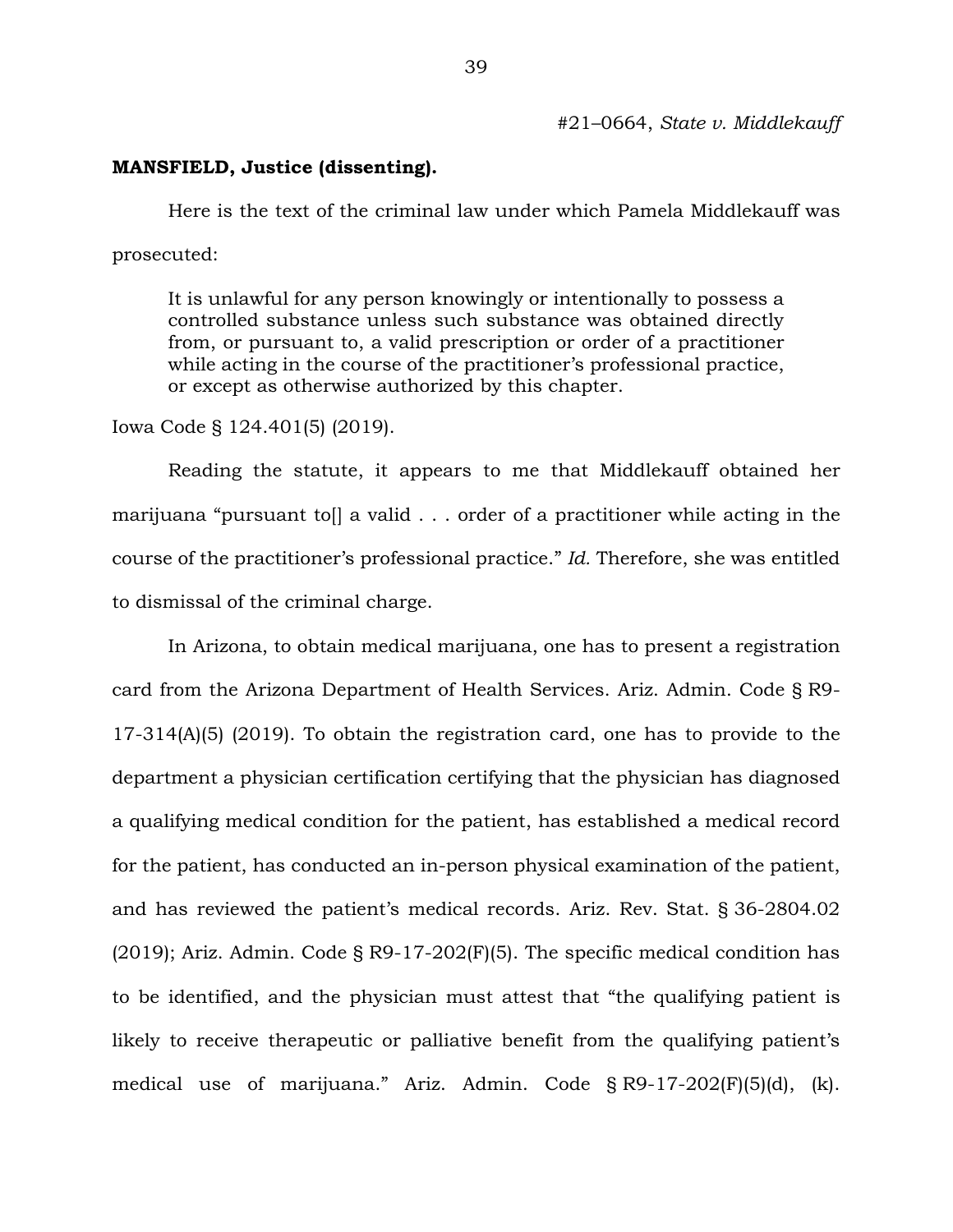Middlekauff went through that process in July 2019 and had a current registration card at the time she was stopped on Interstate 35. Thus, she had, in the view of Arizona, "a valid . . . order of a practitioner while acting in the course of the practitioner's professional practice" in satisfaction of Iowa Code section 124.401(5).

In fact, no one disputes that Middlekauff obtained the marijuana validly under Arizona law based on the certification of a practitioner that the marijuana would provide medical benefit to her. And no one argues that an otherwise valid out-of-state prescription cannot meet the requirements of the statutory affirmative defense. Similarly, there is no basis for arguing that an otherwise valid out-of-state order cannot meet those requirements as well. Valid means "valid where it was issued."

Unfortunately, Middlekauff has burdened us with a somewhat convoluted argument that she actually had a "prescription" for marijuana. I'm not persuaded by that argument. But she had an "order," which is enough under the statute.

The legislature defined many terms in Iowa Code chapter 124, but it did not define "order." *See* Iowa Code § 124.101 (defining thirty-one different terms other than "order"). When the legislature does not provide a definition, we look first to "the ordinary and common meaning of the words." *State v. Shorter*, 945 N.W.2d 1, 7 (Iowa 2020). A healthcare practitioner's certification (1) that an individual has a medical condition that would be alleviated by marijuana and (2) that authorizes the individual to obtain a card to purchase marijuana for that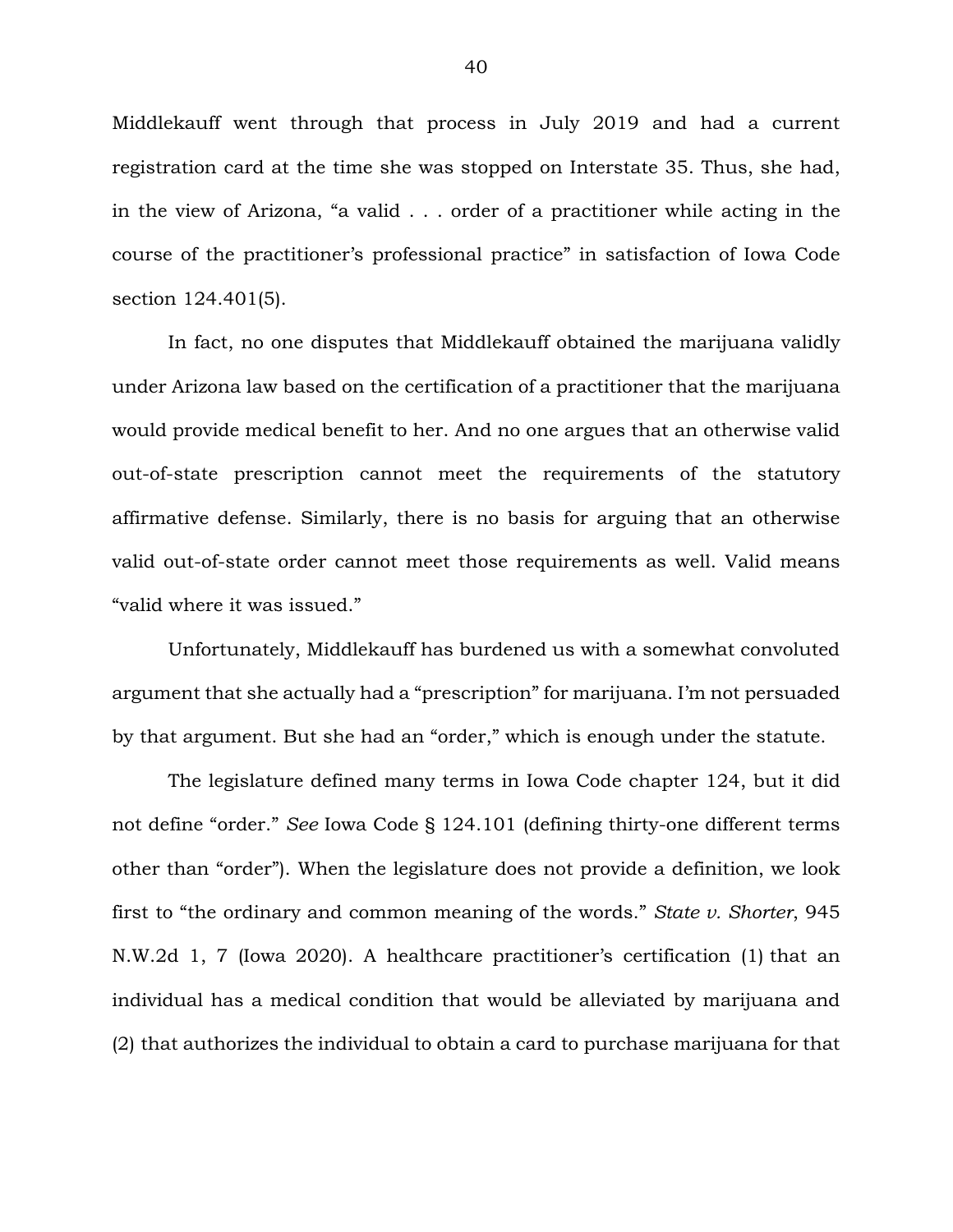medical condition meets this ordinary and common understanding of a healthcare practitioner's order.

Instead of following this straightforward approach, the majority weaves an elaborate web of reasoning borrowed from other laws. According to the majority, that web leads to the ultimate conclusion that order "refers to either a controlled substance being directly dispensed by a practitioner to a patient or a medication order for the administration of controlled substances in the inpatient or institutional health setting." But none of that extra verbiage appears in the statute. It just says "order."

Again, the term "order" is certainly a broad enough term to encompass a certification form that enables the purchase of something. In fact, we commonly refer to such forms as "purchase orders."

The majority relies on a definition of the term "medication order" from another chapter of the Iowa Code. *See* Iowa Code § 155A.3(29). I question the value of that approach; the definitions in chapter 155A are limited to that chapter. *See id.* § 155A.3 ("As used in this chapter . . . ."). But even that definition seems broad enough to encompass the paperwork that Middlekauff had. *See id.* § 155A.3(29) (" '*Medication order*' means a written order from a practitioner or an oral order from a practitioner or the practitioner's authorized agent for administration of a drug or device.").

It's also worth noting that the Iowa Legislature has used the term "order" in reference to a physician in other contexts without tying it to an inpatient or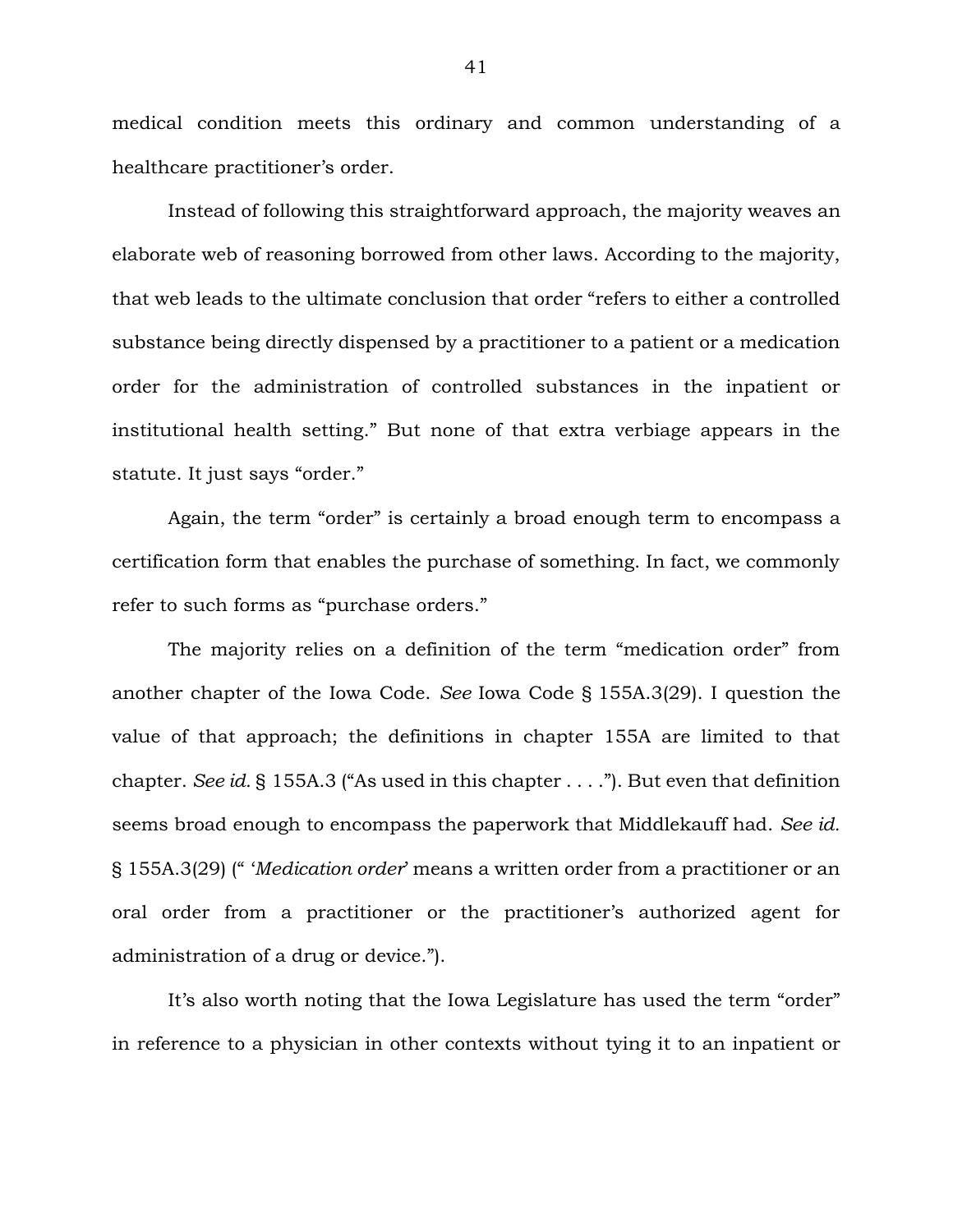institutional setting. For example, Iowa Code chapter 152D deals with the licensing of athletic trainers. Section 152D.7(3) states,

The practice of physical reconditioning shall be carried out under the oral or written orders of a physician or physician assistant. A physician or physician assistant who issues an oral order must reduce the order to writing and provide a copy of the order to the athletic trainer within thirty days of the oral order.

Id. § 152D.7(3). As this section suggests, the "order of a physician" can refer to an order addressing (for instance) stretches for athletes to help them recover from athletic injuries. There's no inpatient or institutional setting.<sup>7</sup>

The majority devotes considerable time and effort to demonstrating that Middlekauff's conduct was not permitted under *federal law* or under *other Iowa laws*. That frolic and detour are beside the point. Middlekauff is being prosecuted for violating Iowa Code section 124.401(5), and it is the State's responsibility to demonstrate that her conduct falls within the prohibition of that statute. *See State v. Hall*, 969 N.W.2d 299, 310–11 (Iowa 2022) ("We are not at liberty to read the statute to prohibit conduct not plainly encompassed by its terms.").

The majority says that adopting Middlekauff's position would render the specific affirmative defenses for possessors of cannabidiol under Iowa's medical cannabidiol law superfluous. *See* Iowa Code §§ 124E.12(4)(*a*), .18. True, avoiding

 $\overline{a}$ 

<sup>7</sup>The Code contains other examples. For instance, Iowa Code section 135C.3(2) states,

An admission to the intermediate care facility for persons with mental illness must be based on a physician's written order certifying that the individual being admitted requires no greater degree of nursing care than the facility to which the admission is made is licensed to provide and is capable of providing.

This reference to the "order of a physician" has nothing to do with the inpatient/outpatient distinction that the majority draws. Rather it shows a link between a certification and an order of a physician.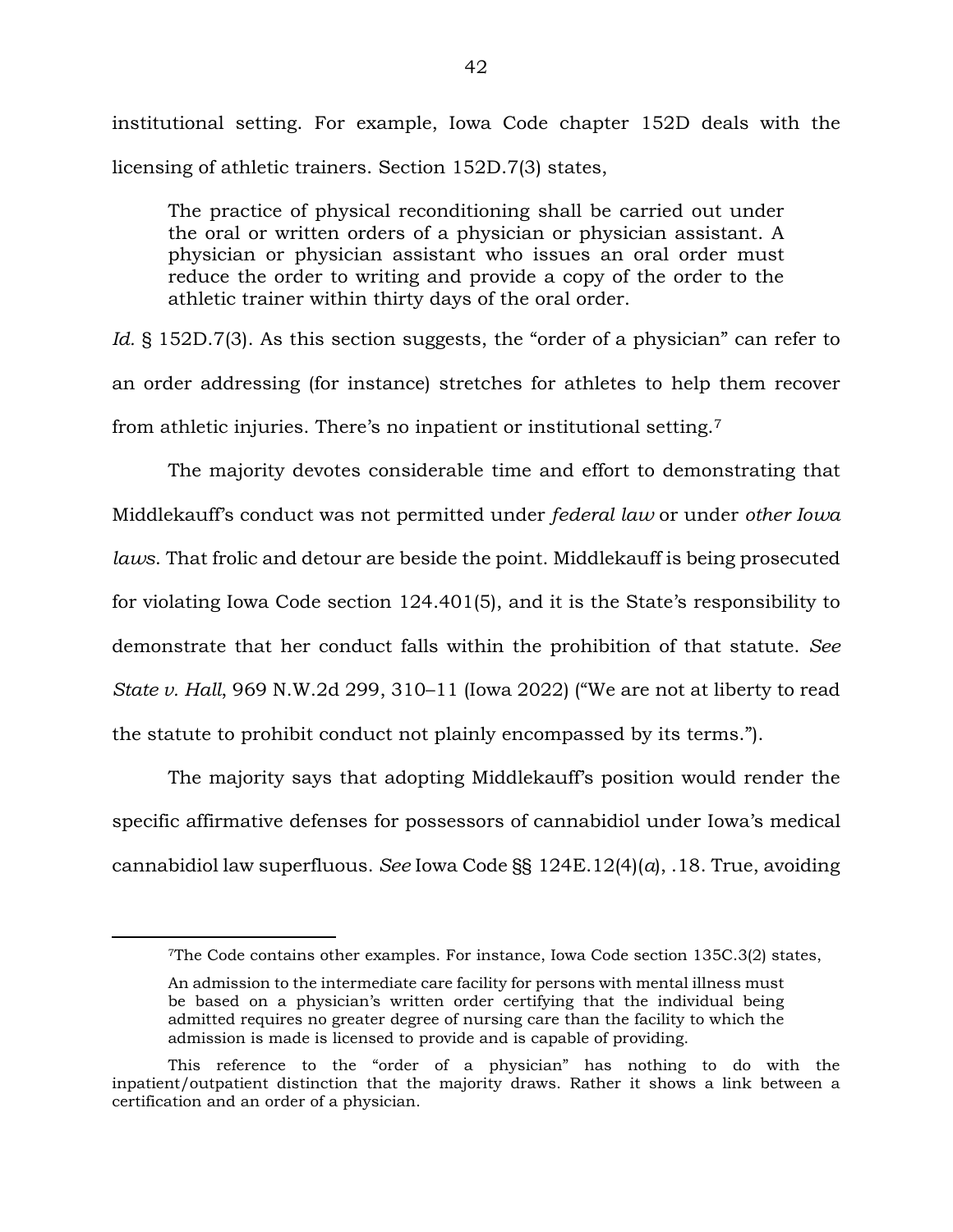superfluous language is one rule of construction. *See id.* § 4.4. Still, it is not, as Macbeth might say, "the be-all and end-all." William Shakespeare, *Macbeth* act I, sc. 7. "[W]e have never said this rule cannot be overcome by other considerations." *State v. Wilson*, 941 N.W.2d 579, 590 (Iowa 2020). The legislature enacts overlapping criminal laws all the time. We can give it credit for enacting overlapping affirmative defenses.

I'm also not persuaded by the decision of the Wyoming Supreme Court in *Burns v. State*, 246 P.3d 283 (Wyo. 2011). Interpreting a criminal law that is similar to Iowa Code section 124.401(5), that court noted,

[T]he Colorado law simply allows for a physician to certify that a patient might benefit from the use of marijuana as a medical treatment. Colo. Const. art. XVIII, § 14(c). It is then left entirely up to the patient whether to apply for a medical marijuana registry card from the State of Colorado. It is the State of Colorado that makes the final determination whether the patient qualifies for the registry card, thereby exempting the patient from criminal liability for possessing amounts of marijuana necessary for medicinal purposes. *Id.* Importantly, it is not the action of the physician that determines any potential possession of marijuana by the patient. Clearly, therefore, the physician is not prescribing or ordering the possession of marijuana as contemplated by the language of § 35–7–1031(c). The exception found in § 35–7–1031(c) simply does not apply in this case.

Id. at 286 (footnote omitted).

The forgoing reasoning cuts too fine a line for me. The State of Arizona issues the registry card as long as the practitioner's certification is correct and the patient pays the application fee and completes the application. *See* Ariz. Rev. Stat. § 36-2804.02; Ariz. Admin. Code § R9-17-205. So, I think it is fair to say that the marijuana was obtained "pursuant to[] a valid . . . order of a practitioner